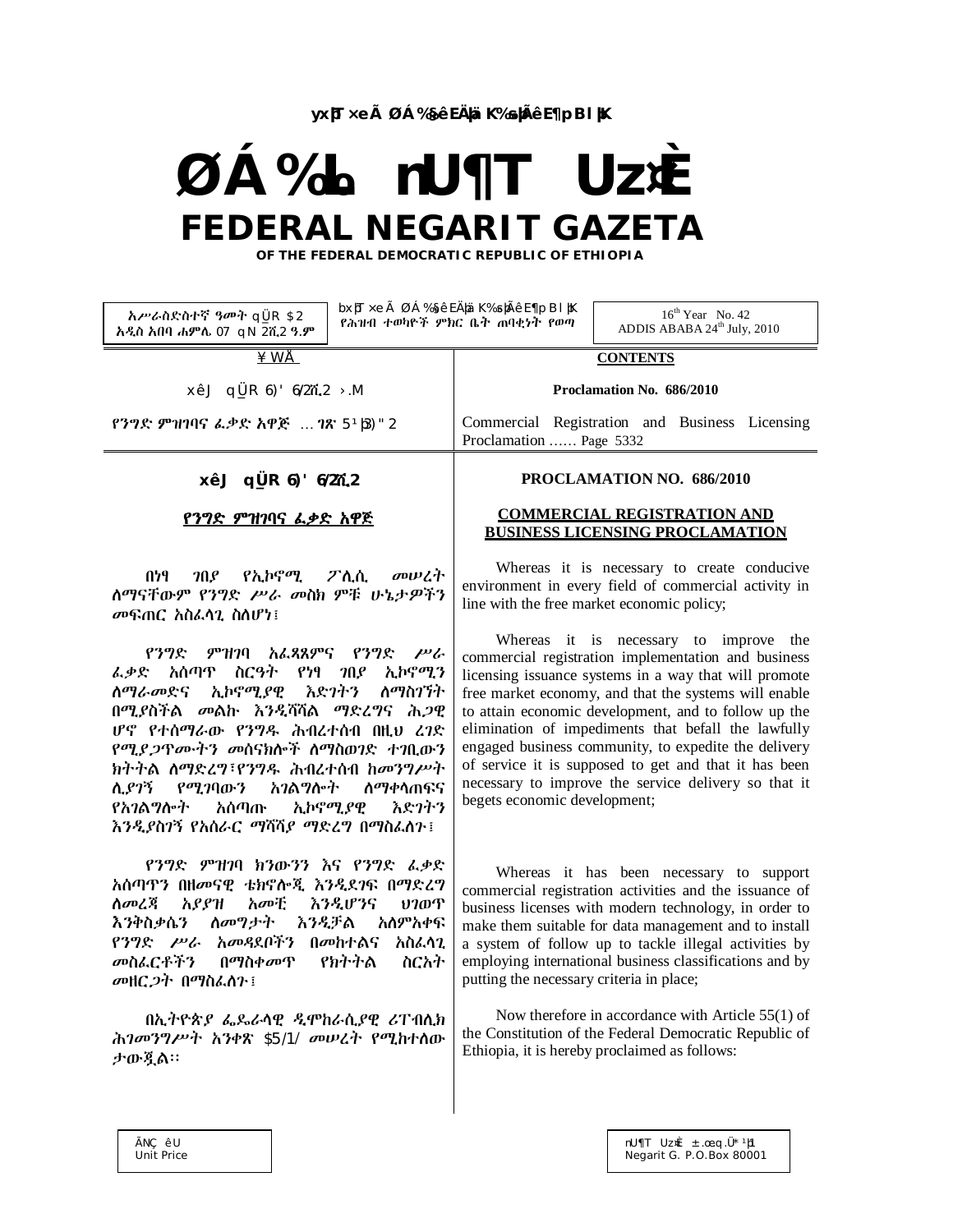# **ክፍል አንድ ጠቅላላ ድንጋጌዎች**

# **1. አጭር ርዕስ**

ይህ አዋጅ "የንግድ ምዝገባና ፈቃድ አዋጅ ቁጥር 6)'6/2ሺ2" ተብሎ ሊጠቀስ ይችላል፡፡

# **2. ትርጓሜ**

የቃሉ አገባብ ሌላ ትርጉም የሚያሰጠው ካልሆነ በስተቀር በዚህ አዋጅ ውስጥ፡-

- 1/ "የንግድ ሕግ" ማለት በ09)\$2 ዓ.ም. የወጣው የንግድ ሕግ አዋጅ ቁጥር 1)%6/09)\$2 ነው፤
- 2/ "ነጋዴ" ማለት የሙያ ሥራው አድርጎ ጥቅም ለማግኘት ሲል በንግድ ሕጉ አንቀፅ 5 የተዘረዘሩትን ሥራዎች የሚሠራ ወይም አገልግሎት የሚሰጥ ወይም የንግድ ሥራ ነው ተብሎ በሕግ የሚወሰነውን ሥራ የሚሠራ ማንኛውም ሰው ነው፤
- 3/ "የንግድ ሥራ" ማለት በዚህ አንቀጽ ንዑስ አንቀጽ /2/ በተተረጎመው መሠረት ነጋዴ የሚሠራው ሥራ ነው፤
- 4/ "አገልግሎት" ማለት ደመወዝ ወይም የቀን ሙያተኛ ክፍያ ያልሆነ፣ ገቢ የሚያስገኝ ማንኛውም አገልግሎት የመስጠት ንግድ ሥራ ነው፤
- 5/ "የአገር ውስጥ ንግድ" ማለት እንደአግባቡ በኢትዮጵያ ውስጥ የንግድ ዕቃ በችርቻሮ ወይም በጅምላ መሸጥ ወይም አገልግሎት መስጠት ወይም የአገር ውስጥ ንግድ ረዳት ሥራ ነው፤
- 6/ "የውጭ ንግድ" ማለት ለሸያጭ የሚሆኑ ትን የንግድ ዕቃዎች ከኢትዮጵያ ወደ ውጭ መላክ ወይም ከውጭ አገር ወደ ሀገር ውስጥ ማስመጣት ወይም የውጭ ንግድ ረዳት ሥራ ነው፤
- 7/ "የንግድ ዕቃዎች" ማለት ገንዘብና ገንዘብነት ካላቸው ሰነዶች በስተቀር ማናቸውም የሚገዙ ወይም የሚሸጡ ወይም የሚከራዩ ወይም በሌላ ሁኔታ በሰዎች መካከል የንግድ ሥራ የሚከ ናወንባቸው የሚንቀሳቀሱ ዕቃዎች ማለት ነው፤

#### **PART ONE GENERAL PROVISIONS**

# **1. Short Title**

 This Proclamation may be cited as "Commercial Registration and Business Licensing Proclamation No. 686/2010".

# **2. Definitions**

In this Proclamation, unless the context otherwise requires:

- 1/ "Commercial Code" means the commercial law issued in 1960 under the Commercial Code Proclamation No. 166/1960;
- 2/ "Business Person" means any person who professionally and for gain carries on any of the activities specified under Article 5 of the Commercial Code, or who dispenses services, or who carries on those commercial activities designated as such by law;
- 3/ "commercial activity" means any activity carried on by a business person as defined under sub article (2) of this Article;
- 4/ "service" means any commercial dispensing of service for consideration other than salary or wages;
- 5/ "domestic trade" means wholesale or retail of goods or the dispensing of services or operating as a domestic trade auxiliary in Ethiopia as may be appropriate;
- 6/ "foreign trade" means the exporting from or importing into Ethiopia of goods for sale or operating as a foreign trade auxiliary;
- 7/ "goods" means any movable goods that are being purchased or sold or leased or by which any commercial activity is conducted between persons except monies in any form and securities;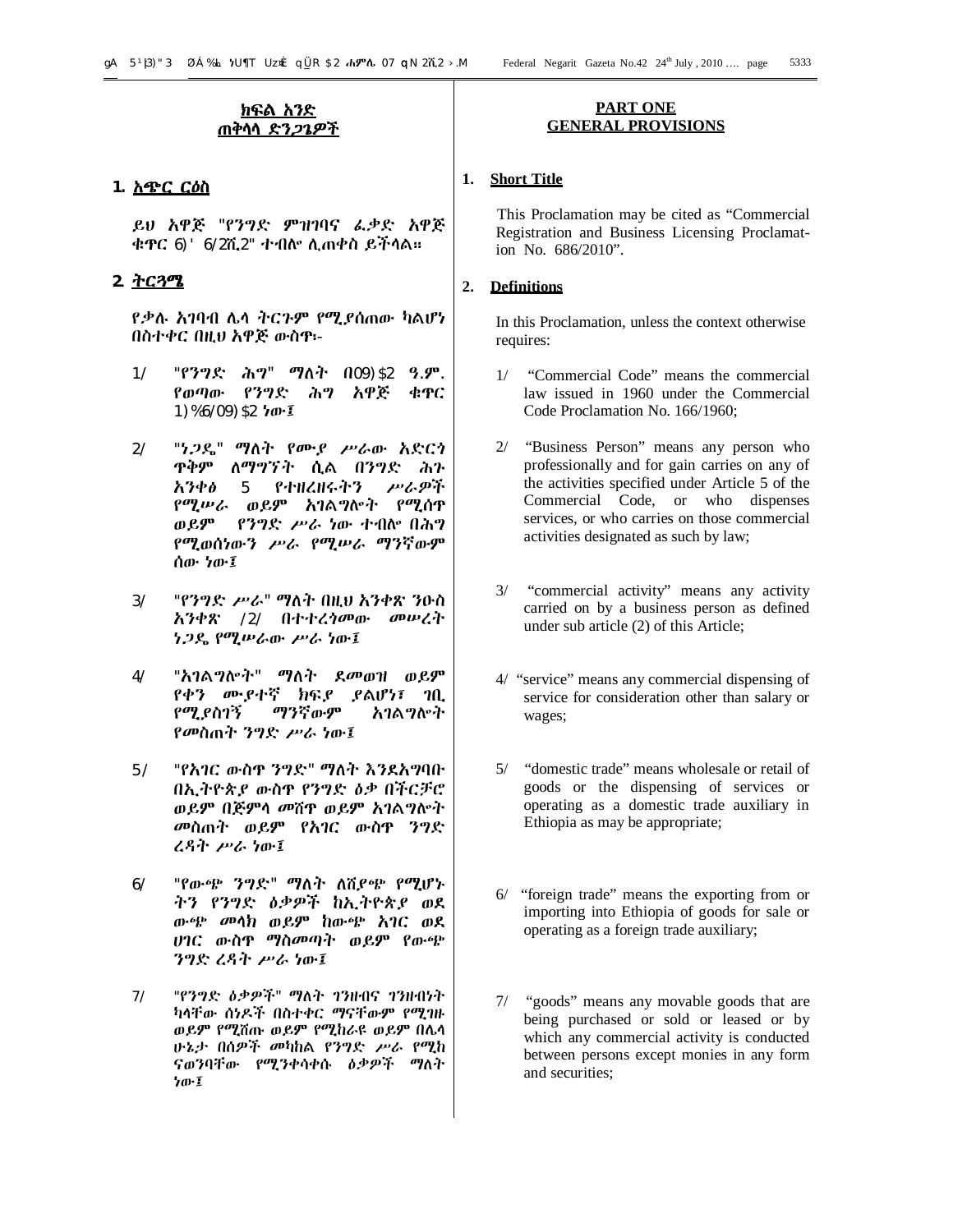- 8/ "የንግድ እንደራሴ" ማለት መኖሪያው የወካዩ ንግድ ማኀበር ወይም ነጋዴ ጽሕፈት ቤት ባለበት አገር ያልሆነና ከንግድ ማኀበሩ ወይም ከነጋዴው ጋር በተዋዋለው የሥራ ውል መሠረት በንግድ ማኀበሩ ወይም በነጋዴው ስምና ምትክ ሆኖ ነጋዴ ሳይሆን የንግድ ማስፋፋት ተግባር ብቻ የሚያከናውን ሰው ነው፤
- 9/ "የንግድ ስም" በንግድ ሕጉ በአንቀፅ 1)"5 የተሰጠውን ትርጓሜ ይይዛል፤
- 0/ "የጸና የንግድ ሥራ ፈቃድ" ማለት በዚህ አዋጅ መሠረት በበጀት ዓመቱ የተሰጠ ወይም የታደሰ ወይም በዚህ አዋጅ አንቀጽ "6 መሠረት ያለቅጣት የሚታደስበት ጊዜ ያላለፈበት የንግድ ሥራ ፈቃድ ነው፤
- 01/ "ኢንዱስትሪ" ማለት ማንኛውም የንግድ ተግባር ሆኖ በሞተር ሀይል በሚንቀሳቀሱ ወይም በሌሎች መሣሪያዎች የንግድ ዕቃዎችን እና የንግድ ዕቃዎችን ለማምረት የሚያገለግሉ ግብዓቶችን የማምረት ሥራን፣ የግብርና ልማትን፣ የኢንጂነሪንግ አገልግሎትን፣ ሌላ ማንኛውም የአገልግሎት መስጠት ሥራን እና የምርምርና ስርፀት ሥራን ያጠቃልላል፤
- 02/ "የማምረት ሥራ" ማለት በኢንዱስትሪ የሚከናወን የመቀመም፣ የመለወጥ፣ የመገጣጠምና የማሰናዳት ሥራን ይጨምራል፤
- 03/ "የኢንጂነሪንግ አገልግሎት" ማለት ለኢንዱ ስትሪ የሚያገለግሉ መሣሪያዎችን ወይም የኤ ሌክትሪክ ወይም የኤሌክትሮኒክስ መሣሪያዎ ችን ወይም ሌሎች ተመሣሣይ መሣሪያዎችን ማምረት፣ መጠገን፣ ማደስ እና ማቅረብ፣ መለዋወጫዎችን መስራት፣ የግንባታ ማማ ከር፣ የግንባታ አስተዳደር፣ የመሣሪያ ተከላ ማማከር አገልግሎት፣ የኢንጂነሪንግ ማማከርና የቅድመ ዲዛይን አገልግሎት፣ የኢንጂነሪንግ ዲዛይን አገልግሎት፣ የቁጥጥር አገልግሎትን እና የመሳሰሉትን ያካትታል፤
- 04/ "የአገር ውስጥ ባለሀብት" እና "የውጭ ባለሀብት" የኢንቨስትመንት አዋጅን እንደገና ለመደንገግ በወጣው አዋጅ ቁጥር 2)' /09)(4 አንቀጽ 2 ንዑስ አንቀጽ (5) እና አንቀጽ 2 ንዑስ አንቀፅ (6) የተሰጣቸውን ትርጉም ይይዛሉ፤
- 8/ "commercial representative" means any person who is not domiciled at the country where the head office of the business organization or business person he represents is situate, bound to such business organization or business person by a contract of employment, and entrusted with the carrying out of any trade promotion activities on behalf and in the name of the business organization or the business person he represents without being a trader himself;
- 9/ "trade name" shall have the meaning assigned to it under Article 135 of the Commercial Code.
- 10/ "valid business license" means a business license issued or renewed under this Proclamation in a particular budget year or for which the renewal time with out penalty has not lapsed as provided for under Article 36 of this Proclamation;
- 11/ "industry" means being any commercial activity, includes the manufacturing of goods and inputs used to produce goods using motor-power-driven equipments or other equipments, agricultural development, engineering services, any other service provision activities and research and development activities;
- 12/ "manufacturing activity" includes any formulation, alteration, assembling and prefabrication activity carried on by an industry;
- 13/ "engineering services" means manufacturing, repairing, maintaining and supplying equipments of industrial use or electrical and electronic equipments or other similar equipments, the making of parts, construction consultancy, construction management, consultancy on the erection of equipments, engineering consultancy and pre-design services, engineering design services, supervisory services and is inclusive of the likes;
- 14/ "domestic investor" and "foreign investor" shall have the meaning assigned to them under Article 2 sub article (5) and Article 2 sub article (6) of the Re-enactment of the Investment Proclamation No. 280/2002;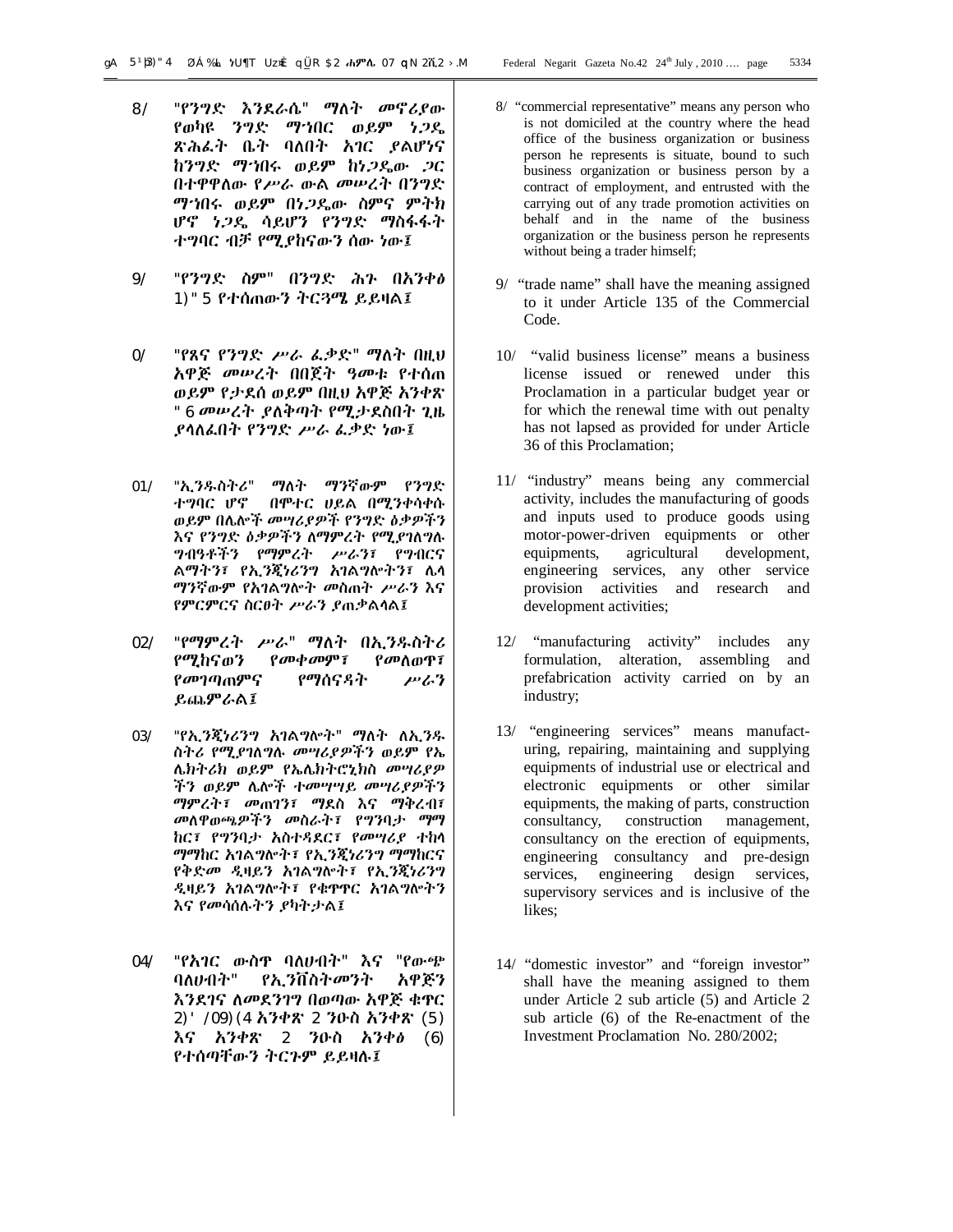- 05/ "አግባብ ያለው ባለስልጣን" ማለት የንግድና ኢንዱስትሪ ሚኒስቴር ወይም ጉዳዩ የሚመለከተው የክልል ቢሮ ወይም የኢትዮጵያ ኢንቨስትመንት ኤጀንሲ ነው፤
- 06/ "ሚኒስቴር" ወይም "ሚኒስትር" ማለት የንግድና ኢንዱስትሪ ሚኒስቴር ወይም ሚኒስትር ነው፤
- 07/ "ክልል" ማለት በኢትዮጵያ ፌዴራላዊ ዲሞክራሲያዊ ሪፐብሊክ ሕገ መንግሥት አንቀጽ #7 ንዑስ አንቀፅ (1) የተመለከ ቱትን ማለት ሲሆን ለዚህ አዋጅ አፈጻጸም ሲባል የአዲስ አበባ እና የድሬዳዋ አስተዳ ደርንም ይጨምራል፣ እንዲሁም በንግድ ህጉ "ጠቅላይ ግዛት" የሚለው ክልል ተብሎ ይነበባል፤
- 08/ "ቢሮ" ማለት የክልል ንግድና ኢንዱስትሪ ቢሮ ወይም ሌላ የሚመለከተው ቢሮ ወይም የክልል የኢንቨስትመንት ፈቃድ ለመስጠት ሥልጣን የተሰጠው አካል ነው፤
- 09/ "ሰው" ማለት ማንኛውም የተፈጥሮ ሰው ወይም በሕግ የሰውነት መብት የተሰጠው አካል ነው፤
- !/ "ደንብ" ማለት ይህን አዋጅ ለማስፈጸም የሚወጣ ደንብ ነው፤
- !1/ "የግብርና ልማት" ማለት የቋሚና የዓመ ታዊ ሰብሎች ልማት፣ እንዲሁም የእንስ ሳትና የዓሣ ሀብት ልማት ፣ የደንና የዱር እንስሳት ልማት እና የአበባ፣ የአትክ ልትና ፍራፍሬ ተክልና ተዋጽኦ ነው፤
- !2/ "የንግድ ምዝገባ" ማለት በንግድ ሕጉ በአንቀፅ 1)5 ላይ የተገለጸው ይዘት ያለው ምዝገባ ነው፤
- !3/ "ማስፋፋት ወይም ማሻሻል" ማለት በኢን ቨስትመንት አዋጅ ቁጥር 2)'/09)(4 አንቀጽ 2/8/ የተሰጠው ትርጓሜ ይኖረ ዋል፤
- !4/ "የንግድ ረዳት" ማለት በንግድ ሕግ ከአን ቀጽ #4 እስከ አንቀጽ %2 የተመለከቱት የንግድ ወኪሎች፣ ደላሎች እና ባለኮሚሲ ዮኖች ናቸው፤
- !5/ "ተገቢ ያልሆነ የንግድ ሥራ" ማለት ማን ኛውንም ንግድን የሚመለከት ሕግ ድንጋ ጌዎችን የሚጥስ ማንኛውም ድርጊት ነው፤
- 15/ "appropriate authority" means the Ministry of Trade and Industry or the appropriate regional bureau or the Ethiopian Investment Agency;
- 16/ "Minister" or "Ministry" means the Minister or the Ministry of Trade and Industry;
- 17/ "region' means any of those regions specified under Article 47 sub article (1) of the Constitution of the Federal Democratic Republic of Ethiopia and for the purpose of this Proclamation includes the Addis Ababa and Dire Dawa administrations. Also the term "Teklay Gizat" in the Commercial Code shall be read as "region";
- 18/ "bureau" means regional trade and industry bureau or another appropriate bureau or regional body empowered to issue investment permit;
- 19/ "person" means any natural or juridical person;
- 20/ "regulations" means regulations issued to implement this Proclamation;
- 21/ "agricultural development" means the production of perennial and annual crops as well as the development of animal and fishery resources, forest, wildlife, and the plantations of floriculture, vegetables and horticulture and products thereof;
- 22/ "commercial registration" means registration comprising the particulars under Article 105 of the Commercial Code;
- 23/ "expansion" or "upgrading" shall have the meaning given to them under Article 2 sub article (8) of the Re-enactment of the Investment Proclamation No. 280/2002;
- 24/ "trade auxiliary" means commercial agents, commercial brokers and commission agents prescribed under Article 44 to 62 of the Commercial Code;
- 25/ "unfair trade practice" means any act of violation of any provisions of trade related laws;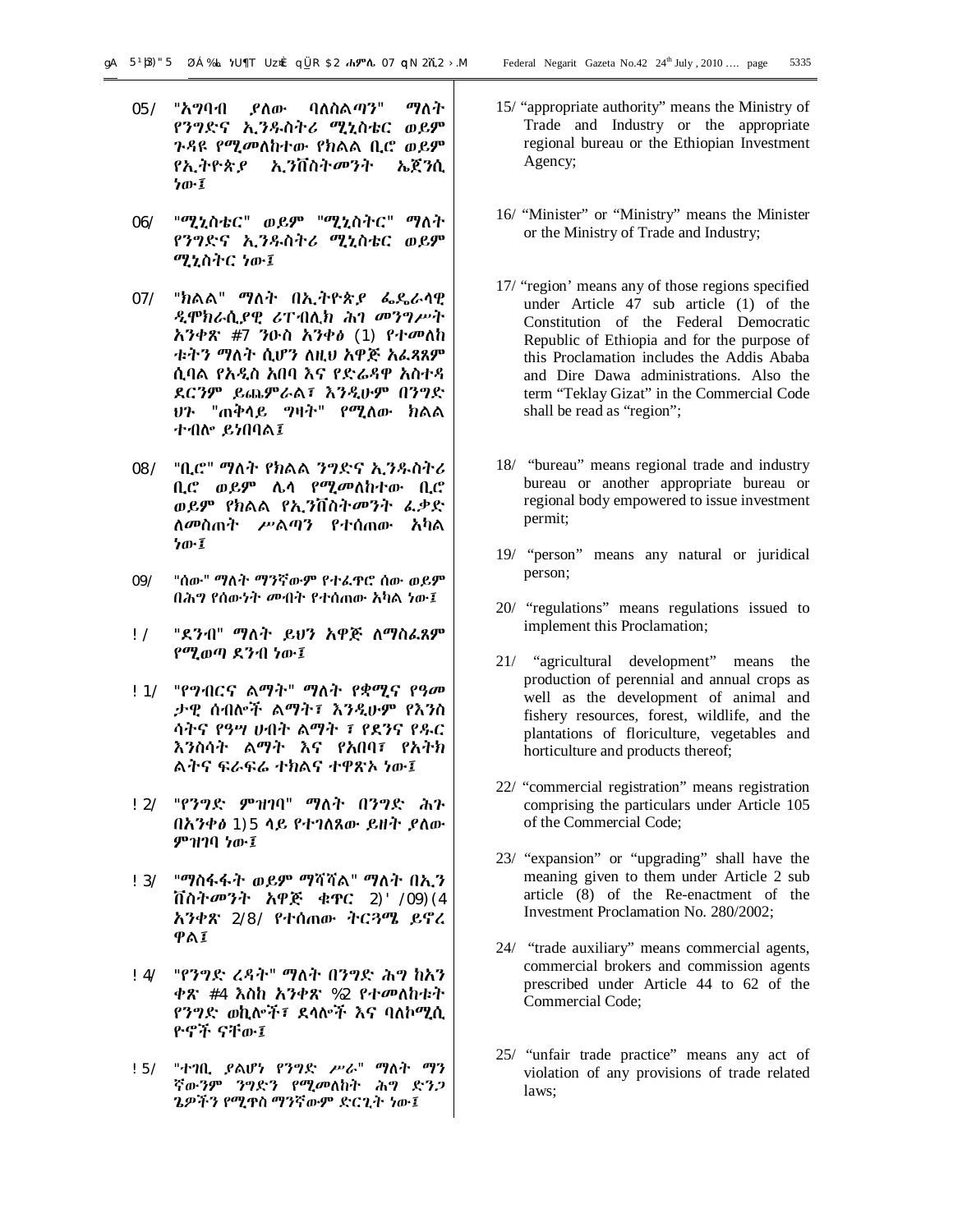- !6/ "መዝጋቢ መስሪያ ቤት" ማለት ሚኒስቴሩ ወይም የሚኒስቴሩ ቅርንጫፍ ወይም የንግድ ምዝገባ እና የንግድ ሥም ምዝገባ እንዲያከናውን ሚኒስቴሩ የወከለው ቢሮ ወይም የኢትዮጵያ የኢንቨስትመንት ኤጀንሲ ነው፤
- !7/ "አስመጪ" ማለት የንግድ ዕቃዎችን በየ ብስ ወይም በባህር ወይም በአየር ከውጭ ሀገር ወደ ኢትዮጵያ የሚያስመጣ ሰው ነው፤
- !8/ "ላኪ" ማለት የንግድ ዕቃዎችን በየብስ ወይም በባህር ወይም በአየር ከኢትዮጵያ ወደ ውጭ ሀገር የሚልክ ሰው ነው፤
- !9/ "የበጀት ዓመት" ማለት በኢትዮጵያ የዘመን አቆጣጠር ከሐምሌ 1 ቀን እስከ ሰኔ " ቀን ያለው ጊዜ ነው፤
- "/ "ልዩ የምዝገባ መለያ ቁጥር" ማለት የግለሰብ ነጋዴ ወይም የንግድ ማህበራት የግብር ከፋይ መለያ ቁጥር ነው፤
- "1/ "የጅምላ ሻጭ" ማለት የንግድ ዕቃዎችን ከአምራች ወይም ከአስመጪ ገዝቶ ለቸርቻሪ የሚሸጥ ማንኛውም ሰው ሲሆን አምራች ወይም አስመጪ የንግድ ዕቃዎችን ለቸርቻሪ ወይም ለጅምላ ሻጭ ሲሸጥ በጅምላ ንግድ ውስጥ እንደተሳተፈ ይቆጠራል፤
- "2/ "የችርቻሮ ሻጭ" ማለት የንግድ ዕቃዎችን ከጅምላ ሻጭ ወይም ከአምራች ወይም ከአስ መጪ ገዝቶ ለሸማች ወይም ለተጠቃሚ የሚ ሸጥ ማንኛውም ሰው ሲሆን ጅምላ ሻጭ ወይም አምራች ወይም አስመጪ የንግድ ዕቃዎችን ለሸማች ወይም ለተጠቃሚ ሲሸጥ የችርቻሮ ንግድ ውስጥ እንደተሳተፈ ይቆጠራል፤
- "3/ "የፌዴራል መንግሥት yL¥T DRJT" ¥lT bመንግሥት የልማት ድርጅቶች xêJ q\$\_R !5¼09)'4 m\rT ytÌ Ìm DRJT wYM h#l#M xKs!×ñc\$ bፌዴራል mNG|T ytÃz yNGD tÌM nW፤
- "4/ "የክልል የመንግሥት የልማት ድርጅት" ማለት በክልል መንግሥት የሚቋቋም የልማት ድርጅት ነው፤
- "5/ "መሠረታዊ የንግድ ዕቃ ወይም አገልግሎት" ማለት በገበያ ላይ እጥረት በመፈጠሩ ምክንያት ተገቢ ያልሆነ የንግድ ሥራ ሊያስከትል የሚችል ከሸማቾች የየዕለት ፍላጐት ጋር የተገናኘ የንግድ ዕቃ ወይም አገልግሎት ነው፤
- 26/ "registering office" means the Ministry or the branch of the Ministry or bureau delegated by the Ministry to conduct commercial registration and trade name registration or the Ethiopian Investment Agency;
- 27/ "importer" means any person who imports goods from abroad via land or sea or air into Ethiopia;
- 28/ "exporter" means any person who exports goods abroad via land or air or sea from Ethiopia;
- 29/ "budget year" means the time from the  $1<sup>st</sup>$ day of Hamle to  $30<sup>th</sup>$  day of Sene according to the Ethiopian calendar;
- 30/ "special identification number of regist ration" means taxpayers identification number of individual business persons or of business organizations;
- 31/ "wholesaler" means any person who sells goods to a retailer after buying them from a manufacturer or an importer or when a manufacturer or an importer sells goods to a retailer or to a wholesaler is considered to have been engaged in wholesale business;
- 32/ "retailer" means any person who sells goods to consumers or users after buying them from a wholesaler or a manufacturer or an importer or when a wholesaler or a manufacturer or an importer sells goods to consumers or users is considered to have been engaged in retail business;
- 33/ "federal public enterprise" means an enterprise established in accordance with Public Enterprises Proclamation No. 25/1992 or a business organization whose shares are totally owned by the federal government;
- 34/ "regional public enterprise" means a public enterprise established by a regional state;
- 35/ "basic goods or services" mean goods or services related to the daily need of consumers, the shortage of which in the market may lead to unfair trade practice;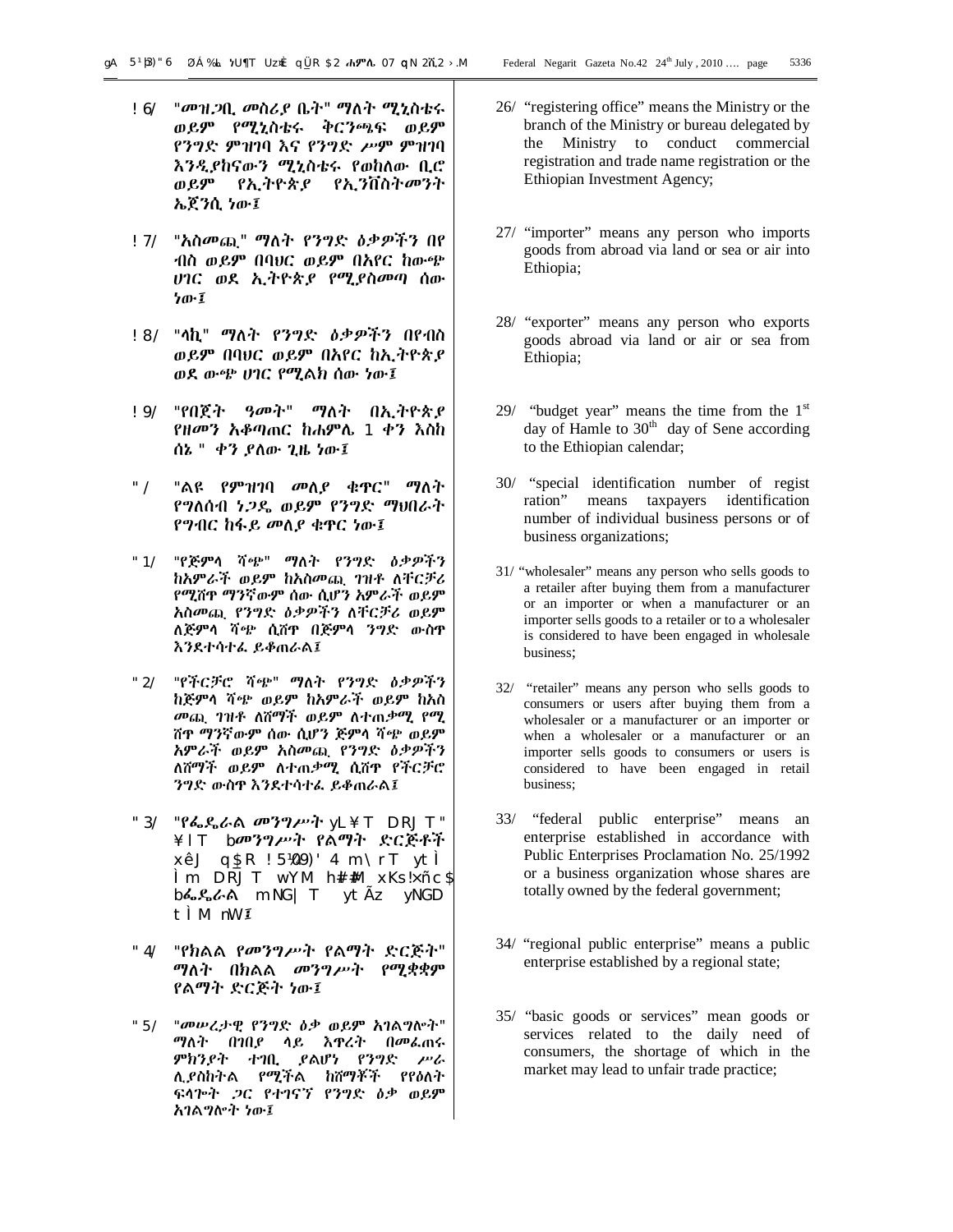- "6/ "የሙያ ብቃት መስፈርት" እና "የሙያ ብቃት ማረጋገጫ የምስክር ወረቀት" ማለት እንደ ቅደም ተከተሉ የንግድ ፈቃድ ለሚሰጥባቸው የንግድ ስራ መስኮች የሚመለከተው የሴክተር መስሪያ ቤት እንደ አስፈላጊነቱ እንዲሟሉ የሚ ጠይቃቸው ስራ የሚያከናውኑ ባለሙያ ዎች መኖርን፣ ለስራ አስፈላጊ የሆኑ የመሥሪያ ቦታ እና መሣሪያዎች መሟላ ትን፣ ተሰርቶ የሚወጣውን ምርት ለማምረት ወይም አገልግሎት ለመስጠት የሚያስፈልግ የአሰራር ስርአትን እና የሚያስፈልጉ ግብአቶችን በተመለከተ የሚወጡ መስፈርቶች እና እነዚህን መስፈ ርቶች በማሟላት የሚሰጥ የምስክር ወረቀት ነው፤
- "7/ በወንድ ፆታ የተገለፀው የሴትንም ያካትታል፡፡

# **3. ዓላማዎች**

ይህ አዋጅ፡-

- 1/ የንግዱ ዘርፍ የሀገሪቱን የኢኮኖሚ ዕድ ገት የሚደግፍበትን ሁኔታ የማጠናከር፤
- 2/ የንግድ ምዝገባና የንግድ ሥራ ፈቃድ አሰጣጥ ሥርዓትን በአግባቡ በማደራጀት የንግዱን ዘርፍ ጐጂና ተገቢ ካልሆኑ እንቅስቃሴዎች የመከላከል፤
- 3/ በንግዱ ዘርፍ መንግሥት ሊኖረው የሚገ ባውን መረጃ በአግባቡ ለመያዝ የሚያስ ችለውን ሁኔታ የማመቻቸት፤
- 4/ ለንግድ ሥራ እንቅስቃሴዎች ምቹ ሁኔታ ዎችን የመፍጠር፤ ዓላማዎች አሉት፡፡

# **4. የአፈፃፀም ወሰን**

 የንግድ ፈቃድን የሚመለከቱ የዚህ አዋጅ ድንጋጌዎች በዚህ አዋጅ አንቀጽ " ንዑስ አንቀፅ (1) ከተመለከቱት የንግድ ሥራዎች በስተቀር በሌላ ማናቸውም የንግድ ሥራ በተሰማራ ሰው ላይ ተፈጻሚ ይሆናሉ፡፡

- 36/ "requirements of professional competence" and "certificate of professional competence" mean requirements set by the relevant sectoral government institution to be fulfilled as appropriate with respect to commercial activities for which business license is issued, concerning, the presence of professionals to perform specific duties, the fulfillment of the necessary premise and equipments in order to carry on the business, the working process necessary for the production of a product or service and the necessary inputs and certificate issued upon fulfillment of these requirements, respectively;
- 37/ any expression in the masculine gender includes the feminine.

# **3. Objectives**

This Proclamation shall have the objectives:

- 1/ strengthening the situations where the trade sector can be supportive of the economic development of the country;
- 2/ protecting the trade sector from detrimental and unfair activities by appropriately organizing the systems of commercial registration and business licensing;
- 3/ facilitating the keeping of data regarding the trade sector by the government;
- 4/ creating conducive situations for commercial activities.

# **4. Scope of Application**

The provisions of this Proclamation relating to business licenses shall apply to any person engaged in any commercial activity other than those specified under Article 30 sub article (1) of this Proclamation.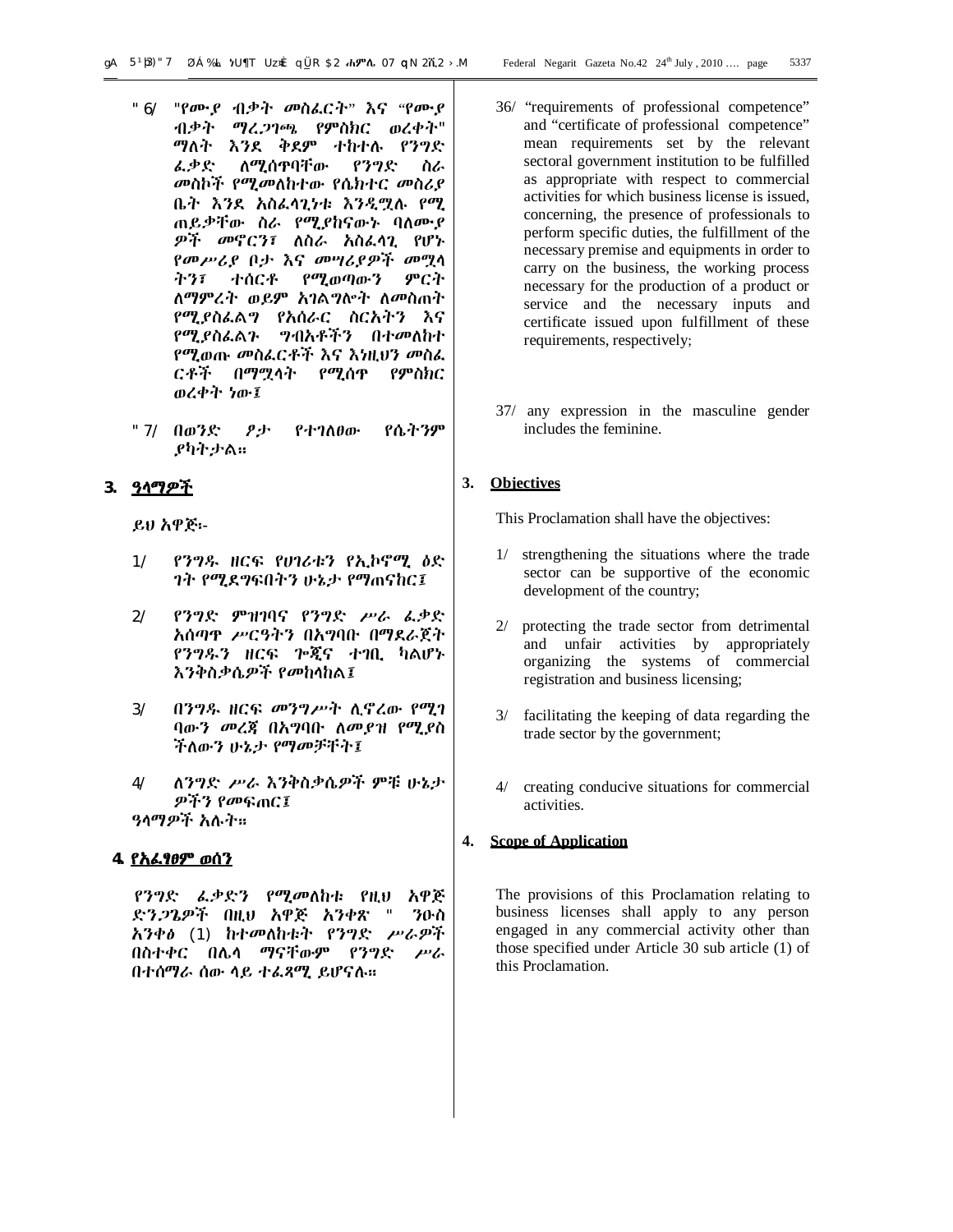# **ክፍል ሁለት ስለንግድ ምዝገባ**

#### **5**. **የንግድ መዝገብ ስለማቋቋም**

- 1/ በሚኒስቴሩ የሚተዳደር ሀገር አቀፍ ተፈፃሚነት ያለው የንግድ መዝገብ በዚህ አዋጅ ተቋቁሟል፡፡
- 2/ እያንዳንዱ ቢሮ ወይም የኢትዮጵያ ኢንቨስትመንት ኢጀንሲ ሚኒስቴሩ በሚሰ ጠው ውክልናና በዚህ አዋጅ መሠረት የንግድ ምዝገባ ያከናውናል፡፡

#### **6. በንግድ መዝገብ ስለመመዝገብ**

- 1/ ማንኛውም ሰው በንግድ መዝገብ ሳይመዘገብ ማናቸውም የንግድ ፈቃድ የሚያስፈልገውን የንግድ ሥራ መሥራት አይችልም፡፡
- 2/ ማንኛውም ሰው በንግድ መዝገብ የሚመዘ ገበው ዋና መስሪያ ቤቱ ባለበት ሥፍራ ይሆናል፡፡
- 3/ ማንኛውም ሰው በተለያዩ ክልሎች የተለያየ የንግድ ሥራ ቢሠራም በንግድ መዝገብ የሚመዘገበው አንድ ጊዜ ብቻ ይሆናል፡፡
- 4/ በብዙ ስፍራዎች ቅርንጫፍ መስሪያ ቤት የሚከፍት ማንኛውም ሰው ሥራ ከመጀመሩ በፊት ቅርንጫፍ መስሪያ ቤቱ በሚገኝበት ስፍራ ላለው መዝጋቢ መስሪያ ቤት አግባብነት ያለውን የማመልከቻ ቅጽ በመሙላትና የንግድ ምዝገባ ምስክር ወረቀትና የንግድ ፈቃድ ፎቶ ኮፒ በማያያዝ የቅርንጫፍ መስሪያ ቤቱን አድራሻ እና ልዩ የምዝገባ መለያ ቁጥሩን ያሳውቃል፡፡
- 5/ በንግድ ሕግ አንቀጽ 1)5 እንደተደነገገው ማንኛውም ሰው በንግድ መዝገብ ሲመዘገብ የንግድ ስሙ ከሌላ ነጋዴ ጥቅም ጋር የማይጋጭ መሆኑን በማረጋገጥ በንግድ ምዝገባ ውስጥ መካተት አለበት፡፡
- 6/ ይህ አዋጅ ከመውጣቱ በፊት በስራ ላይ በነበሩት ሕጐች መሠረት በንግድ መዝገብ የተመዘገበ ወይም ሳይመዘገብ ነገር ግን በማናቸውም ሥልጣን ባለው መንግሥታዊ አካል ፈቃድ ተሰጥቶት የንግድ ሥራ የሚሠራ ማንኛውም ሰው አዋጁ ከጸናበት ቀን ጀምሮ በ02 ወራት ጊዜ ውስጥ በዚህ አዋጅ መሠረት በንግድ መዝገብ መመዝገብ ይኖርበታል፡፡

#### **PART TWO COMMERCIAL REGISTRATION**

#### **5. Establishment of Commercial Register**

- 1/ A commercial resister administered by the Ministry and which has a nationwide application is hereby established by this Proclamation.
- 2/ Each bureau or the Ethiopian Investment Agency, in accordance with the power delegated to it by the Ministry and pursuant to this Proclamation, shall conduct commercial registration.

#### **6. Registration in the Commercial Register**

- 1/ No person shall engage in any commercial activity which requires business license without being registered in the commercial register.
- 2/ Any person shall be registered in the commercial register, at the place where the head office of his business is situated.
- 3/ Any person shall register in the commercial register only once, even though he carries on different commercial activities in different regions.
- 4/ Any person who opens branch offices in many places shall inform the registering office where his branch office is situate, the address of the branch office and his special identification number of registration by completing the appropriate application form and attaching photocopies of his commercial registration certificate and business license before commencing operation.
- 5/ As provided for under Article 105 of the Commercial Code, when any person is being registered in the commercial register, the trade name shall be included in the commercial registration by verifying that it is unlikely to create conflict with the interest of another business person.
- 6/ Any person, who is not registered in the commercial register in accordance with the laws which were in force prior to the coming into force of this Proclamation, but who has been carrying on a commercial activity under a license from any authorized government body, shall be registered pursuant to this Proclamation with in 12 months from the effective date of this Proclamation.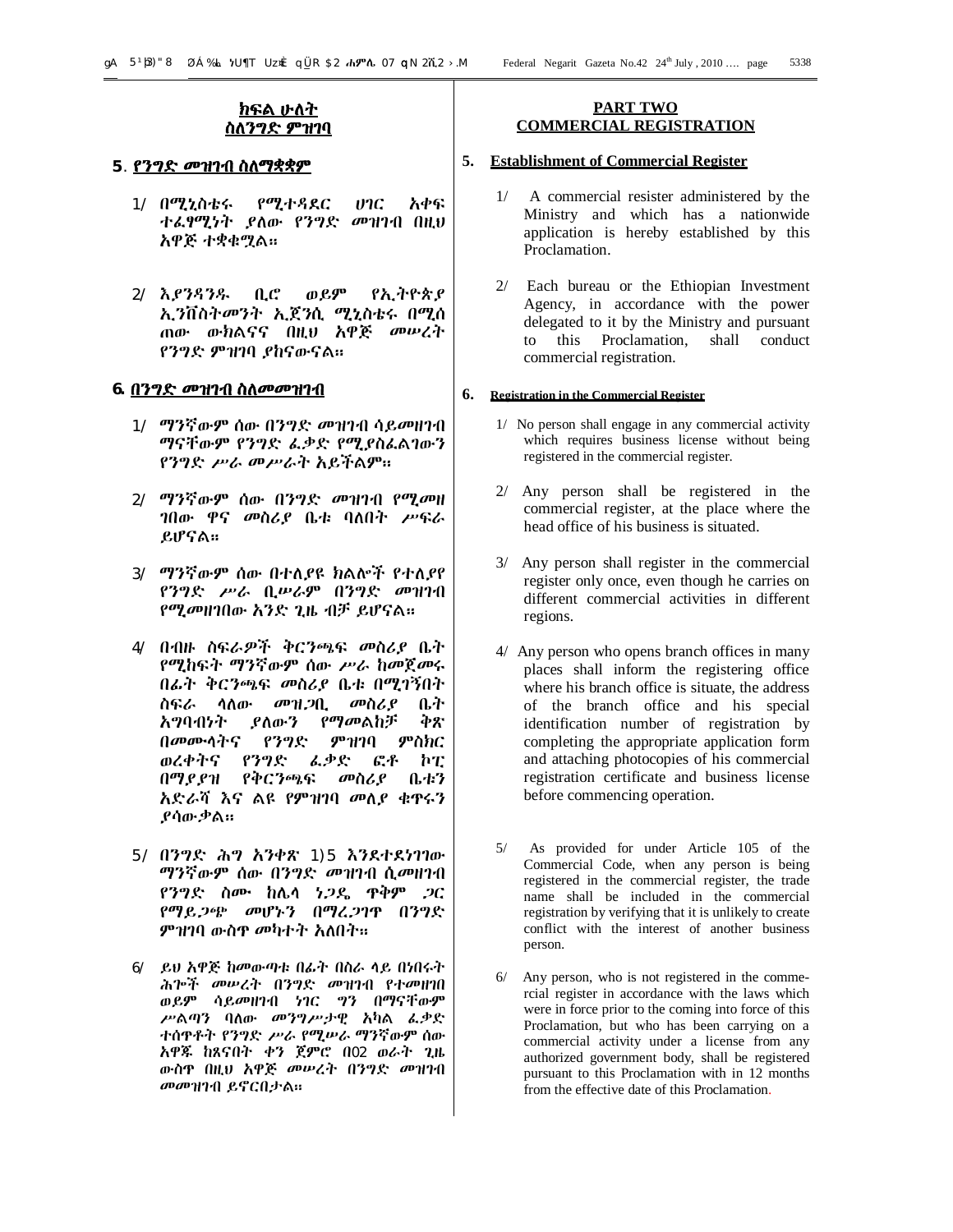- 7/ የንግድ ማህበራት መስራቾች ወይም አባላት በተፈረሙና በንግድ መዝገብ በገቡ<br>መመስረቻ ጽሑፎቻቸውና መተዳደሪደ ጽሑፎቻቸውና መተዳደሪያ ደንቦቻቸው ላይ ከሚያደርጓቸው ማናቸውም ማሻሻያዎቻቸው በስተቀር ለንግድ ምዝገባ ከመቅረባቸው በፊት የመመስረቻ ጽሑፎ ቻቸውንና የመተዳደሪያ ደንቦቻቸውን መዝ ጋቢው መስሪያ ቤት ለሰነዶች ማረጋገጫ እና ምዝገባ ጽሕፈት ቤት በሚልካቸው ደረጃቸውን የጠበቁ የመመስረቻ ጽሑፍና የመተዳደሪያ ደንብ ናሙናዎች መሠረት መፈራረም አለባቸው፡፡
- 8/ የንግድ ማህበር መስራቾች ወይም አባላት<br>የመመስረቻ ጽሑፎቻቸውን ወይም ጽሑፎቻቸውን ወይም መተዳደሪያ ደንቦቻቸውን ከመፈራረማቸው በፊት የንግድ ማህበሩን ስም በተመለከተ በቅድሚያ መዝጋቢው መስሪያ ቤት ስሙ በሌላ ነጋዴ ያልተያዘ መሆኑን ሊያረጋግጥላቸው ይገባል፡፡
- 9/ በትራንስፖርት ንግድ ሥራ ተሰማርቶ የነበረ ግለሰብ ነጋዴ ወራሾች እና የትዳር ጓደኛ በንግድ ሥራው ለመቀጠል የንግድ ማህበር ለማቋቋም ያልፈለጉ ከሆነ ከወራሾቹ አንዱ ወይም የትዳር ጓደኛው በሌሎቹ ወራሾች እና/ወይም የትዳር ጓደኛ በሚሰጠው ውክልና መሠረት በንግድ መዝገብ መመዝገብ ይችላል፡፡
- 0/ በንግድ ማህበር ውስጥ በዓይነት የሚደረግ መዋጮን ግምት የንግድ ማህበሩ መስራቾች ወይም አባላት ባደረጉት ስምምነት የተወሰነ መሆኑ በመመስረቻ ጽሑፉ ወይም በመመሥረቻ ጽሁፉ ማሻሻያ ውስጥ መጠቀስ አለበት፡፡

# **7. የንግድ ምዝገባ ማመልከቻና ውሳኔ**

- 1/ ማናቸውንም የንግድ ምዝገባ ጥያቄ በንግድ ሥራ ለመሰማራት የሚፈልግ ሰው ሥራ ከመጀመሩ ቢያንስ ከአንድ ወር በፊት የማመልከቻ ቅጽ በመሙላትና በዚህ አዋጅ የተቀመጡትን ማስረጃዎች በማያያዝ ለመዝጋቢው መስሪያ ቤት ማቅረብ አለበት፡፡
- 2/ ማናቸውም ለመዝጋቢው መስሪያ ቤት በንግድ መዝገብ ለመመዝገብ የቀረበ ማመልከቻ ተቀባይነት ያለው ሆኖ ከተገኘ መዝጋቢው መስሪያ ቤት በደንቡ መሠረት የተወሰነውን ክፍያ በማስከፈል መዝግቦ የንግድ ምዝገባ የምስክር ወረቀት ለአመልካቹ ይሰጠዋል፡፡
- 7/ Founders or members of a business organization shall sign their memorandum and articles of association at the Documents Authentication and Registration Office, according to standardized samples of memorandum and articles of association sent to the same office by the registering office, before applying for commercial registration, except any amendments to these signed and registered memorandum and articles of association.
- 8/ Before signing their memorandum and article of association, founders or members of a business organization shall get the verification of the registering office that another business person has not occupied the name of the business organization.
- 9/ Where the successors and the spouse of a sole business person who was engaged in transport business, do not want to form a business organization to resume the business, one of the successors or the spouse can be registered in the commercial register according to the power of attorney given to him by the other successors and/or the spouse.
- 10/ The agreement of founders or members of a business organization on the valuation of contribution in kind shall be stipulated in the memorandum of association or in the amendment of the memorandum of association.

#### **7. Application for Registration and Decision**

- 1/ Any Application to register in the commercial register shall be submitted to the registering office by a person who wants to engage in a commercial activity by completing the application form and attaching the documents stipulated in this Proclamation at least one month before he starts operation.
- 2/ Where any application to register in the commercial register that has been submitted to the registering office is found acceptable, the registering office shall register the applicant and issue to him a certificate of registration upon payment of the prescribed fee in the regulation.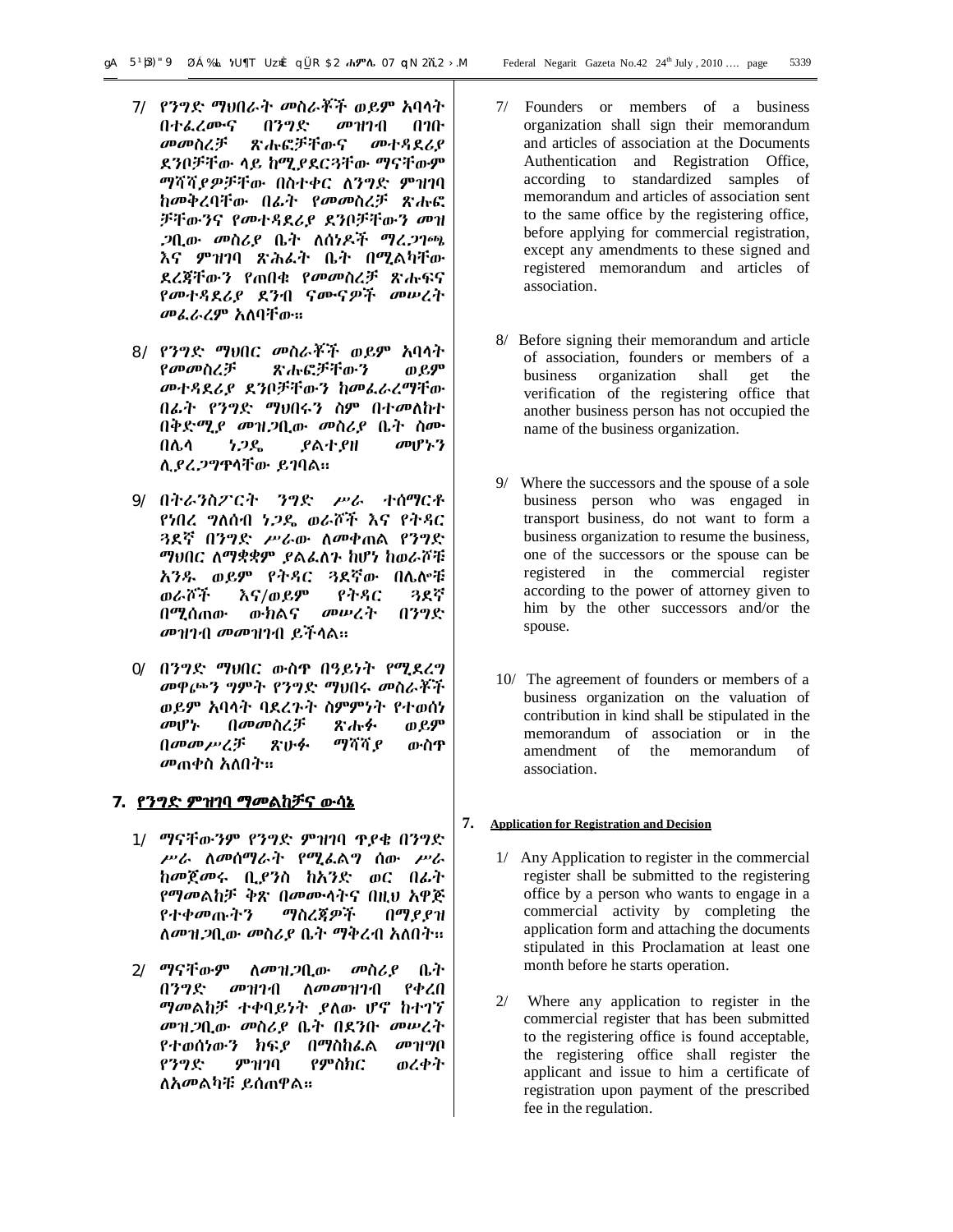- 3/ በዚህ አንቀጽ ንዑስ አንቀጽ (1) እና (2) መሠረት የቀረበለት የምዝገባ ጥያቄ ተቀባ ይነት የሌለው መሆኑን መዝጋቢው መስሪያ ቤት ሲያረጋግጥ ያልተቀበለበትን ምክንያት ለአመልካቹ በጽሑፍ ያስታውቃል፡፡
- 4/ ሚኒስቴሩ ለምዝገባ አገልግሎት የሚውሉ ቅጾችን ያዘጋጃል፡፡
- 5/ ሚኒስቴሩ ለምዝገባ ከሚቀርቡ ማመልከቻ ዎች ጋር የሚያያዙ የፎቶግራፎችንና የሰነዶ ችን ቅጂ ብዛት ይወስናል፡፡
- 6/ መዝጋቢው መስሪያ ቤት በማመልከቻ ቅጹ እና ተያይዘው በቀረቡ ሰነዶች ላይ የቀረቡ ዝርዝሮችን ትክክለኛነት ማረጋገጥ አለበት፡፡
- 7/ በዚህ አዋጅ መሠረት የሚቀርቡ የንግድ ማህበራት የመመስረቻ ጽሁፎችና የመተዳ ደሪያ ደንቦች ቅጂዎች ዋና ቅጂዎች እና የተረጋገጡ መሆን አለባቸው፡፡
- 8/ መዝጋቢው መስሪያ ቤት ለምዝገባ የቀረበ ውን ግለሰብ ነጋዴ ወይም የንግድ ማህበር ግብር አስከፋዩ መስሪያ ቤት የሚሰጠውን የግብር ከፋይ መለያ ቁጥር በልዩ የምዝገባ መለያ ቁጥርነት በመዝገብ ያስገባል፡፡ መዝጋቢው መስሪያ ቤት ለግለሰብ ነጋዴ ተመዝጋቢ በግብር አስከፋዩ መስሪያ ቤት የተመዘገበውን የጣት አሻራ ይጠቀማል፡፡
- 9/ መዝጋቢው መስሪያ ቤት ለምዝገባ የቀረበው የንግድ ማህበር በንግድ መዝገብ ከመግባቱ በፊት የግብር ከፋይ መለያ ቁጥር እንዲሠጠው ግብር አስከፋዩን መስሪያ ቤት በደብዳቤ ይጠይቃል፡፡ ግብር አስከፋዩ መስሪያ ቤትም በምስረታ ላይ ላለው የንግድ ማህበር የሰጠውን የግብር ከፋይ መለያ ቁጥር ለመዝጋቢው መስሪያ ቤት በጽሁፍ ያሳውቃል፡፡
- 0/ በማዕድን ዘርፍ የሚሰማሩ የውጭ ባለሀብቶች፣ የፌዴራል መንግሥት የልማት ድርጅቶች፣ የንግድ እንደራሴዎች፣ የውጭ ሀገር ኩባንያዎች ቅርንጫፎች፣ በዓለም ዐቀፍ ጨረታ አሸናፊ ሆነው የሚገቡ የውጭ ሃገር ነጋዴዎች፣ የንግድ ስራ እንዲሰሩ የተፈቀደላቸው ማህበራት እና ተቋቁሞ የሚገኝ የንግድ ድርጅትን ገዝቶ ባለበት ሁኔታ ንግድ ለማካሄድ የሚፈልግ የውጭ ባለሀብት በሚኒስቴሩ ይመዘገባሉ፡፡
- 01/ በክልል መንግሥታት የሚቋቋሙ የመንግሥት የልማት ድርጅቶች በቢሮዎች ይመዘገባሉ፡፡
- 3/ When the registering office rejects the application for registration submitted to it pursuant to sub article (1) and (2) of this Article, it shall notify the applicant in writing the reasons thereof.
- 4/ The Ministry shall prepare forms that shall be used for registration purposes.
- 5/ The Ministry shall determine the number of photographs and copies of documents that shall be attached with the application for registration.
- 6/ The registering office shall verify the accuracy of details stated in the application form and documents attached thereto.
- 7/ Copies of memorandum and article of association to be submitted in accordance with this Proclamation shall be original copies and authenticated.
- 8/ The registering office shall enter in the trade register, the taxpayer's identification number of the applying individual business person or the business organization issued by the tax collecting office, as special identification number of registration. The registering office shall use the finger print registered by the tax collecting office for individual business person.
- 9/ The registering office shall request the tax collecting office, in writing, to give the business organization applying for registration a taxpayer's identification number, before registering it. The tax collecting office shall inform the registering office, in writing of the taxpayer's identification number it has issued to the business organization which is under formation.
- 10/ Foreign investors to be engaged in the mining sector, federal public enterprises, commercial representatives, branches of foreign companies, foreign traders that come to operate in Ethiopia by winning international bids, organizations that are permitted to engage in commercial activity and foreign investors intending to buy an existing enterprise in order to operate it as it stands shall be registered with the Ministry.
- 11/ Regional public enterprises shall be registered with the bureaus.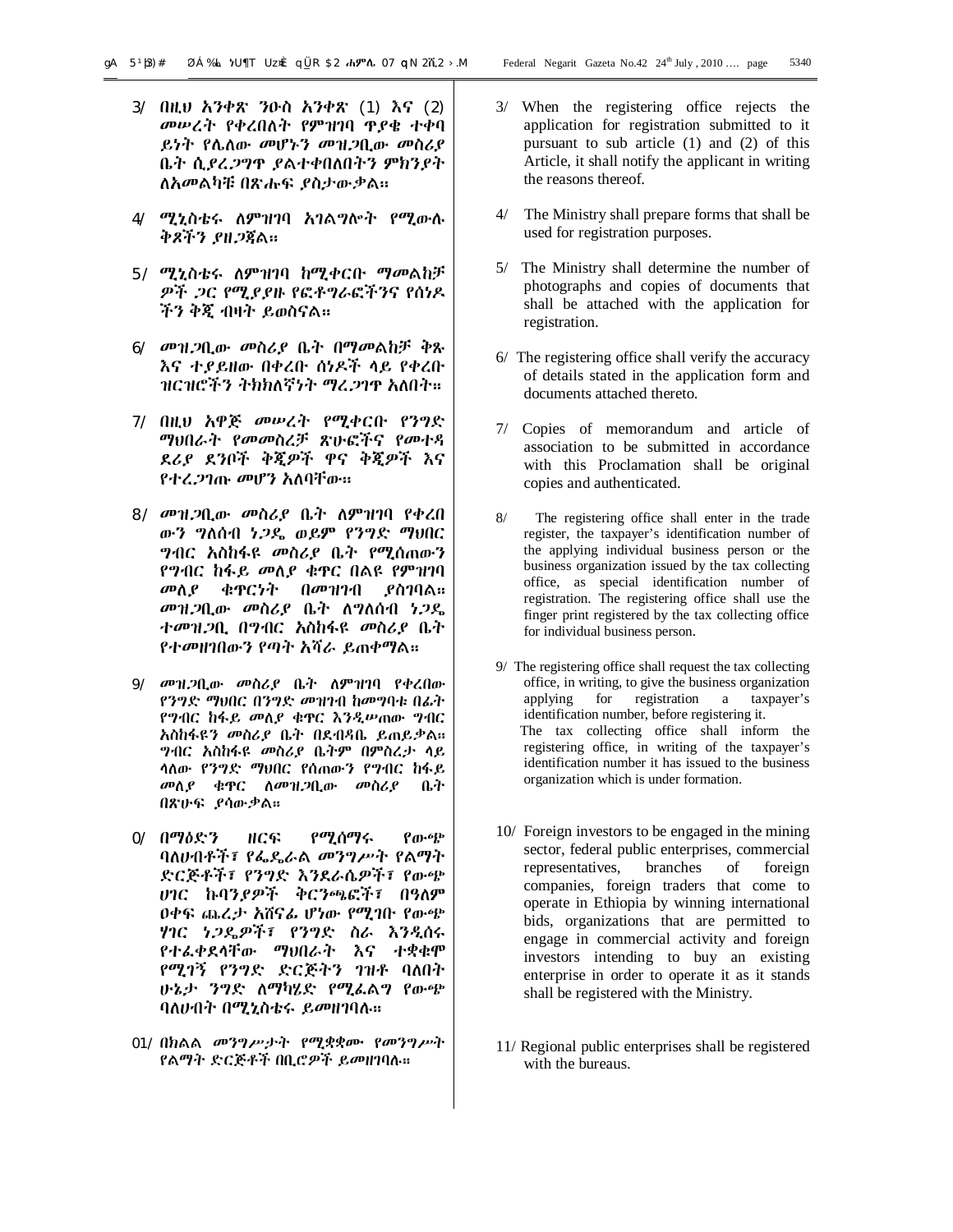- 02/ የውጭ ባለሀብቶች በሚኒስቴሩ ወይም በኢን ቨስትመንት ኤጀንሲ ብቻ ይመዘገባሉ፡፡
- 03/ በዚህ አዋጅ አንቀጽ 6 ንዑስ አንቀጽ (2) የተደነገገው እንደተጠበቀ ሆኖ ሚኒስቴሩ ፈቃድ በሚሰጥባቸው የንግድ ሥራ መስኮች የሚሠማሩ ሰዎች በንግድ መዝገብ ለመመ ዝገብ በቀጥታ ለሚኒስቴሩ ማመልከት ይችላሉ፡፡
- 04/ አንድ ሰው ወይም የንግድ ማህበር በንግድ መዝገብ እንዳይመዘገብ በህግ መሠረት የሚቀርብ መቃወሚያ በንግድ መዝገብ ከመመዝገብ ሊያስከለክል ይችላል፡፡

# **8. የምዝገባ መረጃዎችና ሠነዶችን ስለማስተላለፍ**

- 1/ በዚህ አዋጅ መሠረት የንግድ ምዝገባ ያደ ረገው ቢሮ ወይም የኢትዮጵያ ኢንቨስት መንት ኤጀንሲ ለዚህ ጉዳይ በሚዘጋጅ ቅጽ አማካይነት የምዝገባ መረጃዎቹን ወዲያውኑ ለሚኒስቴሩ ያስተላልፋል፡፡
- 2/ ሚኒስቴሩ በዚህ አንቀጽ ንዑስ አንቀጽ (1) መሠረት የተላለፉለትን የምዝገባ መረጃዎ ችንና ራሱ የመዘገባቸዉን በዚህ አዋጅ አንቀጽ 5 ንዑስ አንቀፅ (1) መሠረት በማዕከላዊ ንግድ መዝገብ መዝግቦ ይይዛል፡፡

# **9. የንግድ ማህበራት የሕግ ሰውነት**

- 1/ የንግድ ማህበራት በንግድ ሕግ አንቀፅ '7፣ 2)09፣ 2)!፣ 2)!3 እና 2)!4 እንደተደ ነገገው ስለ መመስረታቸው ወይም በመመ ስረቻ ጽሑፎቻቸው ላይ ስለሚደረጉ ማሻሻ ያዎች የጋዜጣ ማስታወቂያ ሳያስፈልጋቸው በንግድ መዝገብ በመመዝገብ የሕግ ሰውነት ያገኛሉ፡፡
- 2/ የንግድ ማህበራትን የንግድ ምዝገባ ሦሰተኛ ወገኖች እንዲያውቁት መዝገቡ ክፍት ይደረጋል፡፡

# **0. የግለሰብ የንግድ ምዝገባ**

አመልካቹ ግለሰብ ነጋዴ ከሆነ የሚከተሉትን ሰነዶች ከማመልከቻው ቅጽ ጋር በማያያዝ ማቅረበ አለበት፡-

- 1/ የአመልካቹ በስድስት ወር ጊዜ ውስጥ የተነሳው ጉርድ ፎቶግራፍ፣
- 2/ የአመልካቹ የቀበሌ የመታወቂያ ካርድ ወይም የፀና ፓስፖርት ገጾች ፎቶ ኮፒ፣
- 12/ Foreign investors shall be registered only with the Ministry or the Ethiopian Investment Agency.
- 13/ With out prejudice to the provision of Article 6 sub article (2) of this Proclamation, those business persons who engage in commercial activities for which license is issued by the Ministry may directly apply to the Ministry for registration.
- 14/ An objection submitted in accordance with the law against the registration of a person or a business organization in the commercial register, may, result in prevention from being registered.

# **8. Forwarding of Information and Documents Relating to Registration**

- 1/ The bureau or the Ethiopian Investment Agency, which has made commercial registration under this Proclamation, shall forward to the Ministry the particulars of the registration in a form designed for this purpose.
- 2/ The Ministry shall register in the central register information forwarded to it pursuant to sub article (1) of this Article and those registered by itself, pursuant to Article 5 sub article (1) of this Proclamation.

# **9. Legal Personality of Business Organizations**

- 1/ Business organizations shall acquire legal personality by registering in the commercial register without being publicized in a newspaper as provided for under Article 87, 219, 220, 223 and 224 of the Commercial Code for their establishment or amendments to their memorandum of association.
- 2/ The commercial register of business organizations shall be made open for the reference of third parties.

# **10. Commercial Registration of Sole Business Persons**

Where the applicant is a sole business person he shall submit the following documents together with his application format:

- passport size photographs of the applicant taken within six months time,
- 2/ photocopies of the kebele identification card or copies of valid passport of the applicant,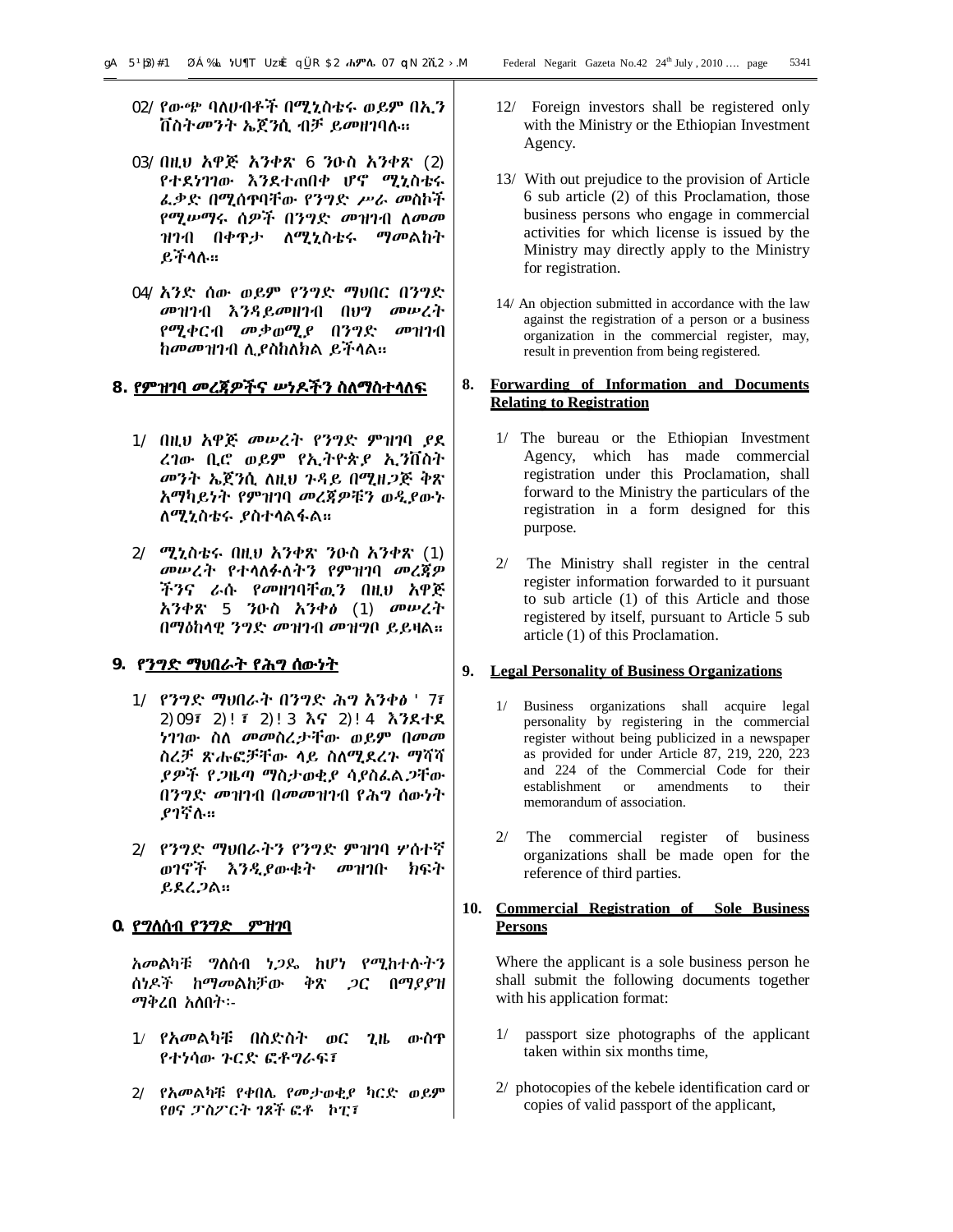- 3/ አመልካቹ የውጭ ባለሀብት ከሆነ የኢንቨስትመንት ፈቃድ፣
- 4/ እንደ ሀገር ውስጥ ባለሀብት የሚቆጠር የውጭ ሀገር ዜጋ ከሆነ ከኢትዮጵያ ኢንቨስትመንት ኤጀንሲ የተሰጠ ይህንኑ የሚያረጋግጥ ሰነድ፣
- 5/ ዕድሜው 08 ዓመት የሞላው መሆኑን የሚያረጋግጥ ሰነድ፣
- 6/ የዋና መሥሪያ ቤቱ እና ያለም ከሆነ የቅርንጫፍ መሥሪያ ቤቶቹን ትክክለኛ አድራሻ፣ እና
- 7/ ለንግድ ሥራ የሚጠቀምበት ቤት የራሱ ከሆነ የባለይዞታነት ካርታ፣ የኪራይ ከሆነ በሰነድ አረጋጋጭ የተረጋገጠ የኪራይ ውል እና ስለቤቱ አድራሻ ከቀበሌ መስተዳድር የሚሰጥ ማረጋገጫ፡፡

# **01. አክሲዮን ማህበር ያልሆነ የንግድ ማህበር የንግድ ምዝገባ**

- 1/ አመልካቹ በመቋቋም ላይ ያለ አክሲዮን ማህበር ያልሆነ የንግድ ማኀበር ከሆነ የማመልከቻ ቅጹን በመሙላት እንደአግባቡ ከሚከተሉት ሰነዶች ጋር በማያያዝ መሥራቾቹ ወይም ወኪላቸው ማቅረብ አለባቸው፡-
	- ሀ/ ማመልከቻው የተፈረመው በወኪል ከሆነ በሁሉም መስራች አባላት የተሰጠ የውክልና ሥልጣን ማረጋገጫ ሰነድ፣ የወኪሉ እና የሥራ አስኪያጁ የቀበሌ መታወቂያ ወይም የፀና ፓስፖርት ፎቶ ኮፒ እና ሥራ አስኪያጁ በስድስት ወር ጊዜ ውስጥ የተነሳው ጉርድ ፎቶግራፍ፣
	- ለ/ የማኀበሩ የመመስረቻ ጽሑፍ እና የመተዳደሪያ ደንብ ዋና ቅጂዎች፣
	- ሐ/ በማኀበሩ ውስጥ የውጭ አገር ዜግነት ያላቸው ግለሰቦች በአባልነት ካሉ እንደ አገር ውስጥ ባለሀብት የተቆጠ ሩበት ሠነድ ወይም የኢንቨስትመ ንት ፈቃድ እና የእያንዳንዳቸው የፀና ፓስፖርት ገጾች ፎቶኮፒ፣
- 3/ where the applicant is a foreign investor his investment permit,
- 4/ where the applicant is a foreigner considered as a domestic investor, a document issued by Ethiopian Investment Agency to testify this,
- 5/ a document which testifies that he has attained the age of 18,
- 6/ the exact address of the head office and branch offices of his business if any, and
- 7/ if the office of his business is his own a title deed or if it is a leased one an authenticated contract of lease and a verification issued by kebele administration as to the address of the office.

# **11. Commercial Registration of a Business Organization Other than a Share Company**

- 1/ Where the applicant is a business organization other than a share company, under formation; the founders or their attorney shall submit the following documents as may be appropriate, together with the application format:
	- a) where the application is signed by an attorney; a power of attorney given by all of the founders, photocopies of kebele identification card or valid passport of the attorney and the manager and the passport size photographs of the manager taken within six months time,
	- b) original copies of memorandum and articles of association,
	- c) where there are foreign nationals as members of the business organization; documents evidencing that the foreign nationals are considered as domestic investors or their investment permits and photocopies of pages of their valid passports,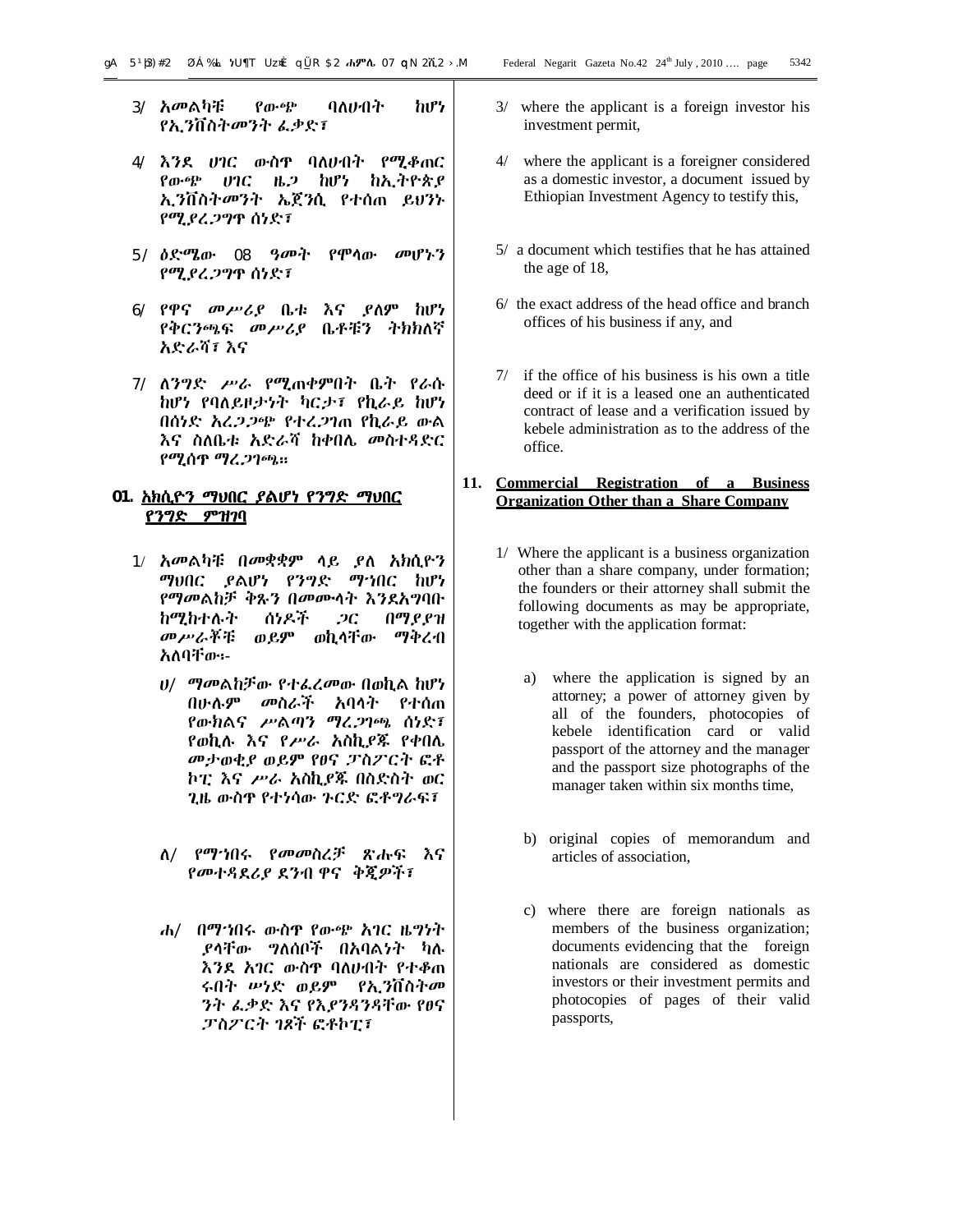- መ/ በሚቋቋመው ማኀበር ውስጥ ባለአክሲዮን የሆነ የውጭ ሀገር የሕግ ሰው ነት ያለው አካል ካለ የዚሁ አካል የመቋቋሚያ የምስክር ወረቀት፣ የመመሥረቻ ጽሁ ፍና የመተዳደሪያ ደንብ ወይም ተመሳ ሳይ ሰነድ ዋናና የተረጋገጠ ቅጂ እና አዲስ በሚቋቋመው ማኀበር ውስጥ ለመግ ባት መወሰኑን የሚያሳይ በአገሩ ውልና ማስረጃ ጽሕፈት ቤት የተረጋገጠ ቃለ-ጉባኤ ወይም ደብዳቤ ፎቶኮፒ እና የሕግ ሰውነት ያለው አካል የውጭ ሀገር የንግድ ማህበር ከሆነ የኢንቨስትመንት ፈቃድ፣
- ሠ/ በዚህ አዋጅ አንቀጽ 0 ንዑስ አንቀጽ (6) እና (7) የተጠቀሱት ሰነዶች፣ እና
- ረ/ በዚህ ንዑስ አንቀፅ ከፊደል ተራ (ሀ) እስከ (መ) የተጠቀሱት ሰነዶች ትክክለኛነት በኢትዮጵያ ውስጥ ባሉ አግባብነት ባለቸው አካላት ተረጋግጠው መቅረብ አለባቸው፡፡
- 2/ የአክሲዮን ማህበር ያልሆነ የንግድ ማህበር ሥራ አስኪያጅ ከአንድ በላይ በሆኑ ማናቸውም የንግድ ማህበሮች ውስጥ በተደራራቢነት ሥራ አስኪያጅ ሊሆን አይችልም፡፡
- 3/ የአክሲዮን ማህበር ያልሆነ የንግድ ማህበር በንግድ መዝገብ ከመመዝገቡ በፊት ከአባላት በመዋጮ ከሚሰበሰበው የማህበሩ ካፒታል ውስጥ በጥሬ ገንዘብ የሚዋጣው ገቢ ለመደረጉ የባንክ ማረጋገጫ እና በአይነት ለሚዋጣው አግባብነት ያላቸው ሰነዶች መቅረብ አለባቸው፡፡
- 4/ መዝጋቢው መሥሪያ ቤት በምስረታ ላይ ላለው አክሲዮን ማህበር ያልሆነ የንግድ ማህበር የማህበሩ የገንዘብ መዋጮ ካፒታል በባንክ በዝግ ሂሣብ እንዲቀመጥ ለባንኩ ደብዳቤ ይጽፋል፡፡
	- 5/ አክሲዮን ማህበር ያልሆነ የንግድ ማህበር በንግድ መዝገብ ከገባና የህግ ሰውነት ካገኘ በኋላ በአይነት የተደረጉ መዋጮ ዎች ለተቋቋመው ማህበር ለመዛወራቸው ከሚመለከታቸው የመንግሥት መሥሪያ ቤቶች የሚሰጡ ማረጋገጫዎች ለመዝ ጋቢው መሥሪያቤት መቅረብ አለባቸው፡፡
	- 6/ የማኀበሩ የንግድ ምዝገባ ሲጠናቀቅ በዝግ ሂሣብ የተቀመጠው የማኀበሩ ካፒታል እንዲለቀቅ መዝጋቢው መስሪያ ቤት ለባንኩ ደብዳቤ ይጽፋል፡፡
- d) where there is a foreign juridical person involved in the business organization under formation; its certificate of incorporation, originals and authenticated copies of its memorandum and article of association or similar document, a notarized minutes of resolution passed by the authorized organ of the juridical person to join the business organization and an investment permit where the juridical person is a foreign business organization,
- e) documents prescribed under sub-article (6) and (7) of Article 10 of this Proclamation, and
- f) documents mentioned from paragraph (a) to (d) of this sub-article shall be submitted after authentication by appropriate bodies in Ethiopia.
- 2/ The manager of a business organization other than a share company shall not be a manager in more than one any business organization at the same time.
- 3/ Before the registration of a business organization other than a share company in the commercial register, there shall be submitted a bank statement that the capital of the business organization to be contributed in cash has been deposited and all appropriate documents relating to contribution in kind.
- 4/ The registering office shall write a letter to the bank for the capital to be contributed in cash of the business organization other than a share company, under formation, to be deposited in a blocked bank account.
- 5/ After a business organization other than a share company has entered commercial register and obtained legal personality, testimonials issued by appropriate government office, which show all contributions in kind have been transferred to the newly formed business organization, shall be submitted to the registering office.
- 6/ Where the commercial registration of the business organization is completed, the registering office shall write a letter to the bank to release the capital of the business organization kept in a blocked account.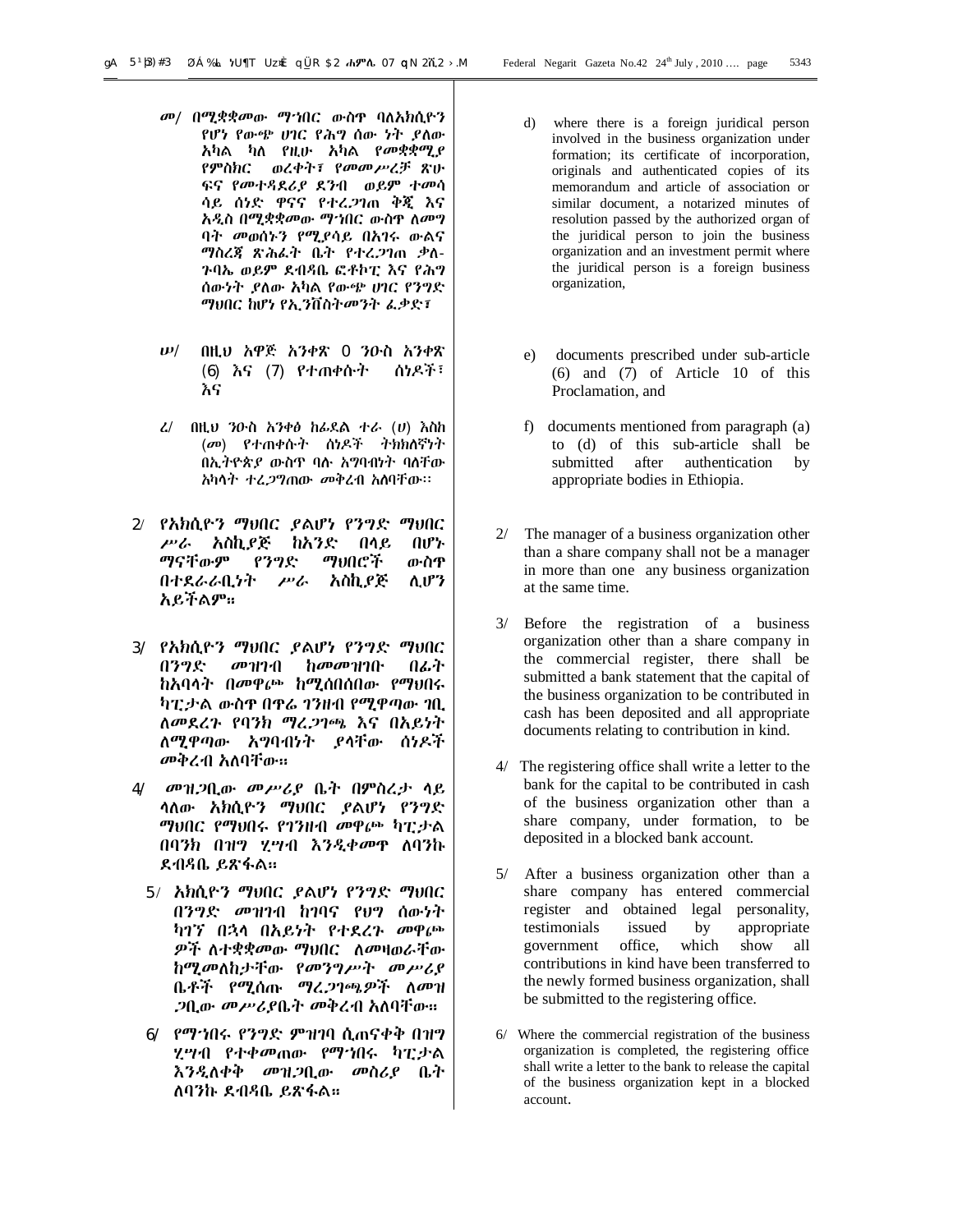#### **02. የአክሲዮን ማህበር የንግድ ምዝገባ**

- 1/ አመልካቹ በመቋቋም ላይ ያለ የአክሲዮን ማኀበር ከሆነ መሥራቾቹ ወይም ወኪላ ቸው የማመልከቻ ቅጹን እንደአግባቡ ከሚ ከተሉት ሰነዶች ጋር በማያያዝ ማቅረብ አለባቸው፡-
	- ሀ/ ማመልከቻው የተፈረመው በወኪል ከሆነ በሁሉም መስራች አባላት የተሰጠ የውክ ልና ማረጋገጫ ሰነድ ዋናና የተረጋገጠ ቅጂ፣ የወኪሉ እና የሥራ አስኪያጁ የቀ በሌ መታወቂያ ወይም ፓስፖርት እና ሥራ አስኪያጁ በስድስት ወር ጊዜ ውስጥ የተነሣው ጉርድ ፎቶግራፍ፣
	- ለ/ ከተፈረሙ አክሲዮኖች ሽያጭ ቢያንስ አንድ አራተኛው ገንዘብ ተከፍሎ በዝግ ሂሳብ መቀመጡን የሚያሳይ የባንክ ማረጋገጫ፣
	- ሐ/ አክሲዮን ለመግዛት ፈራሚዎች ስብሰባ ቃለ-ጉባኤ እና ከቃለ ጉባኤው ጋር የተያያዙ ሰነዶች ዋና ቅጂ፣
	- መ/ የአክሲዮን ማኀበሩ የመመስረቻ ጽሑፍና የመተዳደሪያ ደንብ ዋና ቅጂዎች፣
	- ሠ/ በዚህ አዋጅ አንቀጽ 01 ንዑስ አንቀጽ (1) (ሐ) እና (መ) የተጠቀሱት ሰነዶች እንደ አስፈላጊነታቸው፣
	- ረ/ በዚህ አዋጅ አንቀጽ 0 ንዑስ አንቀጽ (6) እና (7) የተጠቀሱት ሰነዶች፣
	- ሰ/ በዚህ ንዑስ አንቀጽ ከፊደል ተራ /ሀ/ እስከ /ሠ/ የተጠቀሱት ሰነዶች ትክክለኛነት በኢ ትዮጵያ ውስጥ ባሉ አግባብነት ባላቸው አካላት ተረጋግጠው መቅረብ አለባቸው፡፡
- 2/ የአክሲዮን ማህበር ሥራ አስኪያጅ ከአንድ በላይ በሆኑ ማናቸውም የንግድ ማህበሮች ውስጥ በተደራራቢነት ሥራ አስኪያጅ ሊሆን አይችልም፡፡
- 3/ መዝጋቢው መስሪያ ቤት በምስረታ ላይ ላለው አክሲዮን ማኀበር በዚህ አንቀጽ ንዑስ አንቀጽ (1) (ለ) የተጠቀሰው የማኀበሩ ካፒታል አንድ አራተኛ በባንክ በዝግ ሂሣብ እንዲቀመጥ ለባንኩ ደብዳቤ ይጽፋል፡፡
- 4/ የዚህ አዋጅ አንቀጽ 01 ንዑስ አንቀጽ (3)፣ (5) እና (6) ለአክሲዮን ማኀበር የንግድ ምዝገባ ተፈጻሚ ይሆናሉ፡፡

#### **12. Commercial Registration of a Share Company**

- 1) Where the applicant is a share company; under formation, the founders or their attorney shall submit the following documents as may be appropriate, together with the application:
	- a) where the application is signed by an attorney, the original copy of power of attorney given by all the founders, photocopies of kebele identification card or passport of the attorney and the manager and the passport size photographs of the manager taken within six months time,
	- b) a bank statement showing that at least one fourth of the par value of the subscribed shares of the company is deposited in a blocked account,
	- c) original copies of minutes of resolution of the subscribers of the company and such other documents as may be associated with the resolution,
	- d) original copies of memorandum and articles of association of the company,
	- e) documents stipulated under sub article (1)(c) and (d) of Article 11 of this Proclamation, if necessary,
	- f) information and documents prescribed under sub article (6) and (7) of Article 10 of this Proclamation;
	- g) documents mentioned from paragraph (a) to (e) of this sub-article shall be submitted after authentication by appropriate bodies in Ethiopia.
- 2) The manger of a share company shall not be a manager in more than one any business organization at the same time.
- 3) The registering office shall write a letter to the bank, for a quarter of the capital of the share company under formation as mentioned in sub article (1) (b) of this Article to be deposited in the bank in a blocked account.
- 4) The provisions of sub article (3), (5) and (6) of Article 15 of this Proclamation shall apply to commercial registration of a share company.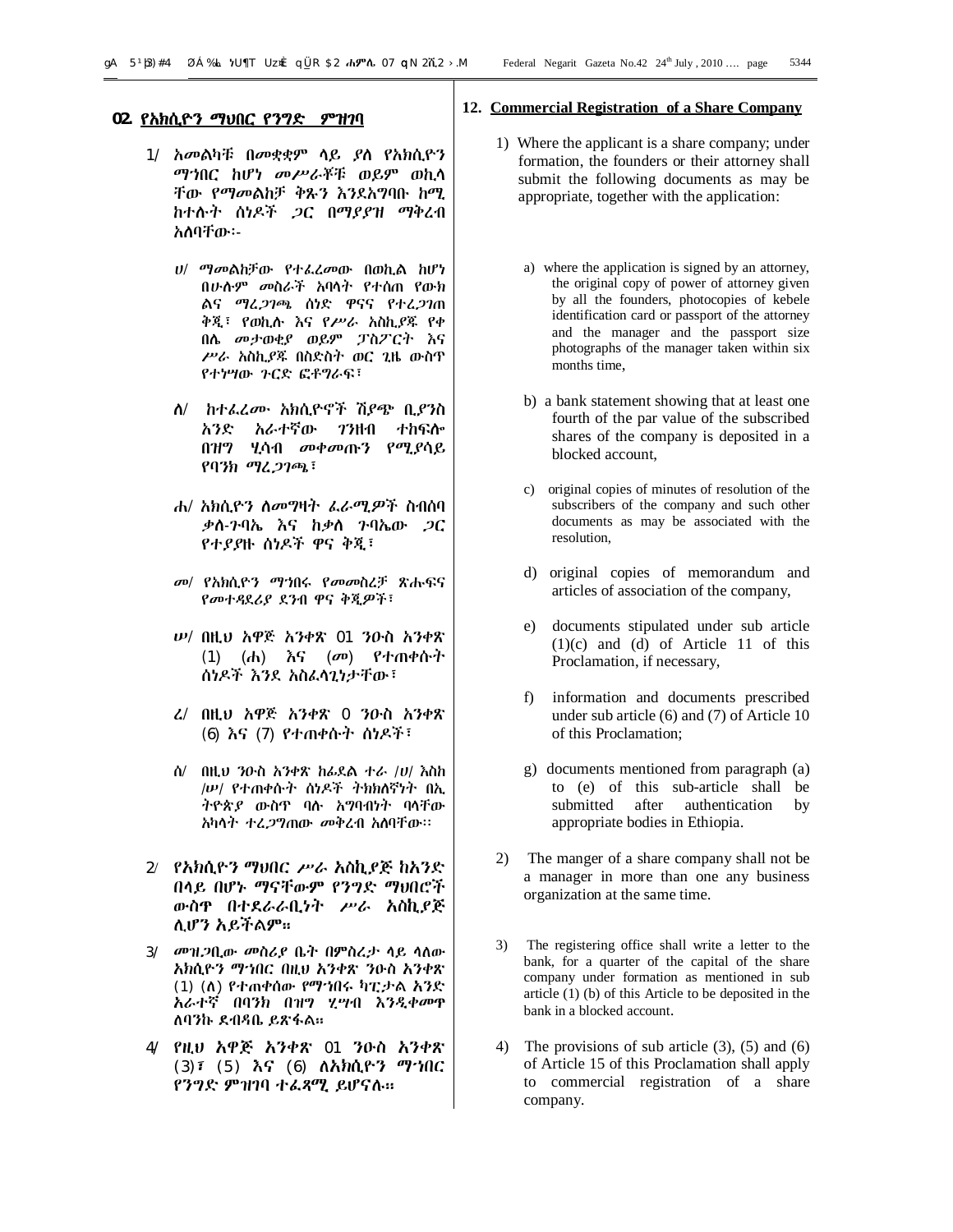5/ በንግድ ህግ ከአንቀፅ 3)07 እስከ 3)!2 ድረስ ባሉት ድንጋጌዎች መሠረት ሕዝቡ አክሲዮን ለመግዛት በመፈረም የሚቋቋም የአክሲዮን ማኀበር መስራቾች ምስረ ታውን ለመጀመር የመዝጋቢውን መስሪያ ቤት የጽሁፍ ፈቃድ በቅድሚያ ማግኘት አለባቸው፡፡

# **03. የውጭ አገር የንግድ ማኀበር ቅርንጫፍ የንግድ ምዝገባ**

አመልካቹ በውጭ አገር የተቋቋመ የንግድ ማኀበር የኢትዮጵያ ቅርንጫፍ ከሆነ ወኪሉ የማመልከቻ ቅጹን ትክክለኛነታቸዉ በኢትዮጵያ ውስጥ ባሉ አግባብነት ባላቸው አካላት የተረጋገጡ፡-

- 1/ ሥልጣን ያለው የማኀበሩ አካል ኢትዮጵያ ውስጥ ቅርንጫፍ ለመክፈት መወሰኑን የሚያሳይ በአገሩ በሚገኝ የውልና ማስረጃ ጽሕፈት ቤት የተረጋገጠ ቃለ-ጉባኤ ወይም ደብዳቤ እና የኢንቨስትመንት ፈቃድ፣
- 2/ የማኀበሩ መቋቋሚያ የምስክር ወረቀት፣
- 3/ በኢትዮጵያ የማኀበሩ ቋሚ ወኪል የውክልና ሥልጣን ማረጋገጫ ሰነድ ዋና ቅጂ፣የቀበሌ የመታወቂያ ካርድ ወይም የፓስፖርት ገጾች ፎቶኮፒ፣
- 4/ የማኀበሩ መመስረቻ ጽሑፍ እና የመተዳደሪያ ደንብ ወይም ተመሳሳይ ሰነድ ዋና ቅጂ፣ እና
- 5/ በዚህ አዋጅ አንቀጽ 0 ንዑስ አንቀጽ (6) እና (7) የተጠቀሱት፣

ሰነዶች ጋር በማያያዝ ለሚኒስቴሩ በማቅረብ መመዝገብ አለበት፡፡

# 04. **የፌዴራል መንግሥት የልማት ድርጅት ወይም የክ ልል መንግሥት የልማት ድርጅት የንግድ ምዝገባ**

አመልካቹ በፌዴራል መንግሥት የተቋቋመ የመን ግሥት የልማት ድርጅት ወይም በክልል መንግ ሥት የተቋቋመ የመንግሥት የልማት ድርጅት በሚ ሆንበት ጊዜ፡-

- 1/ የተቋቋመበት ህግ፣
- 2/ የድርጅቱ ሥራ አስኪያጅ የምደባ ደብዳቤ እና ሥራ አስኪያጁ በስድስት ወር ጊዜ ውስጥ የተነሳው ፎቶ ግራፍ፣

5) The founders of a share company to be established by public subscription as provided for under Articles 317 to 322 of the Commercial Code, in order to start the formation of the company, shall in advance obtain the written permission of the registering office.

# **13. Commercial Registration of Branch of a Foreign Business Organization**

Where the applicant is a branch of a foreign incorporated business organization the attorney shall submit the following documents for registration after being authenticated by appropriate bodies in Ethiopia together with the application:

- 1) notarized minutes of resolution passed by the authorized organ of the foreign business organization evidencing a decision to open a branch in Ethiopia and investment permit,
- 2) certificate of incorporation of the business organization,
- 3) original copy of the power of attorney of the permanent agent of the company in Ethiopia and photocopies of his kebele identity card or pages of valid passport,
- 4) original copies of memorandum and article of association or similar documents of the business organization, and
- 5) information and documents prescribed under sub article (6)and (7) of Article 10 of this Proclamation.

#### **14. Commercial Registration of a Federal Public Enterprise or Regional Public Enterprise**

Where applicant is a public enterprise established by the federal government or a public enterprise established by a regional state:

- 1) the law of its establishment,
- 2) the letter of appointment of the manager and the passport size photographs of the manager taken with in six months time,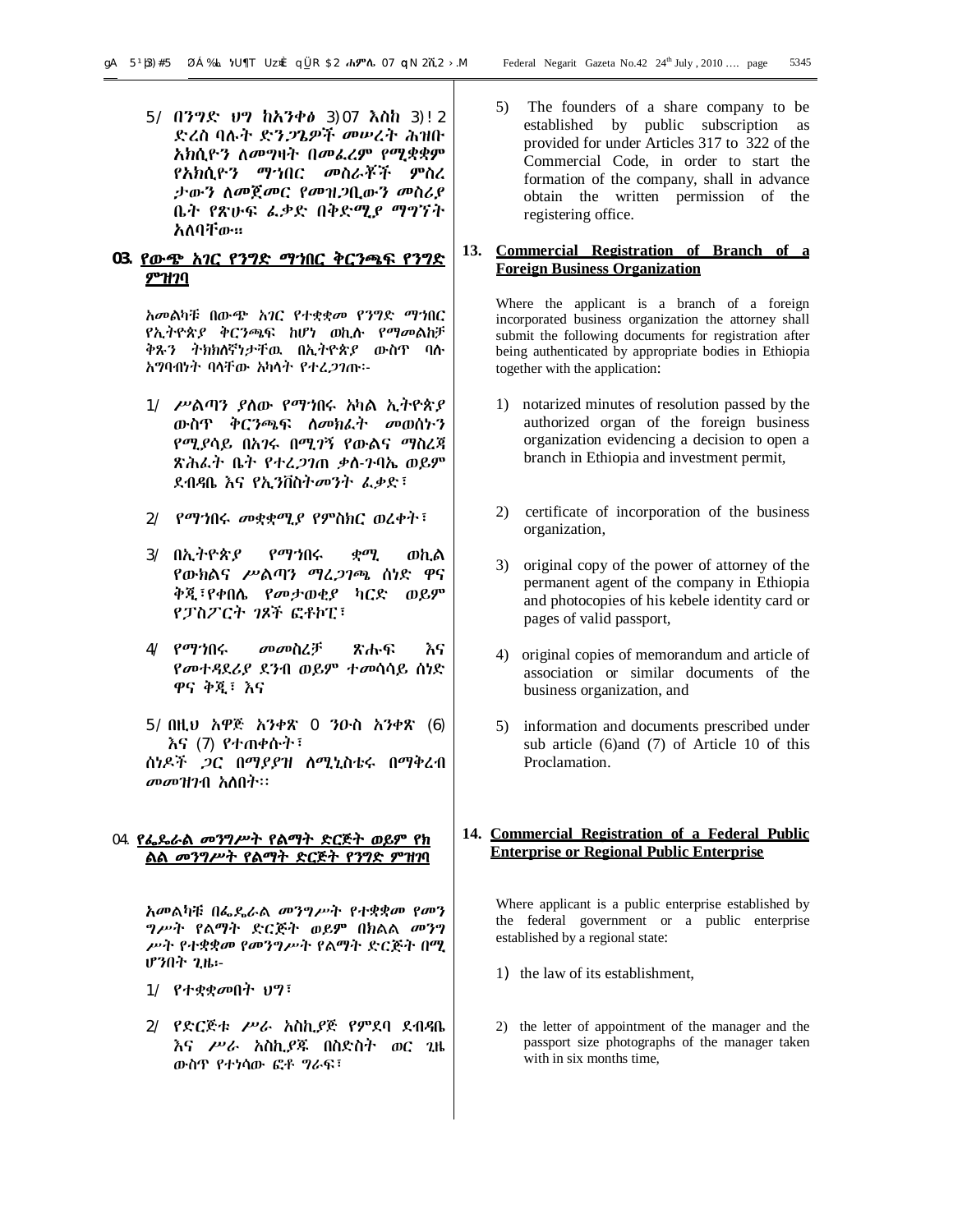- 3/ ማመልከቻው የተፈረመው በወኪል ከሆነ በድርጅቱ የበላይ ኃላፊ የተወከለበት ሰነድ እና የወኪሉ የቀበሌ መታወቂያ ወይም ፓስፖርት ፎቶ ኮፒ፣
- 4/ በዚህ አዋጅ አንቀጽ 0 ንዑስ አንቀጽ (6) እና (7) የተጠቀሱት ሰነዶች፣ ከማመልከቻዉ ጋር አያይዞ በማቅረብ መመዝ

ገብ አለበት፡፡

#### 05. **የንግድ እንደራሴ የንግድ ምዝገባ**

አመልካቹ በውጭ አገር ያለ የንግድ ማህበርን ወይም ግለሰብ ነጋዴን የሚወክል የንግድ እንደራሴ በሆነ ጊዜ:-

- 1/ ትክክለኛነታቸዉ በኢትዮጵያ ውስጥ ባሉ አግባብነት ባላቸው አካላት የተረጋገጡ:-
	- ሀ/ ወካዩ የንግድ ማህበር በተቋቋመበት አገር ወይም ወካዩ ነጋዴ በሚሠራበት አገር የተመዘገበ ሕጋዊ ሕልውና ያለው መሆ ኑን የሚያረጋግጥ ማስረጃ፣
	- ለ/ ወካዩ የንግድ ማኀበር ከሆነ የመመሥረቻ ጽሑፍና መተዳደሪያ ደንብ ወይም ድር ጅቱ የተቋቋመበት ተመሳሳይ ሰነድ ዋና ቅጂ፤
- 2/ ለበጀት ዓመቱ ለደመወዝና ለሥራ ማስኬጃ የሚሆን ቢያንስ 1)ሺ /አንድ መቶ ሺ/ የአሜሪካን ዶላር ወደ ሀገር ውስጥ ለማስገባቱ ከባንክ የተሰጠ ማረጋገጫ፣
- 3/ እንደራሴው በወካዩ ነጋዴ በእንደራሴነት የተሾመበት አግባብ ባለው መሥሪያ ቤት የተረጋገጠ ማስረጃ ዋና ቅጂ እና የቀበሌ መታወቂያ ወይም የፓስፖርት ፎቶ ኮፒ፣
- 4/ በዚህ አዋጅ አንቀጽ 0 ንዑስ አንቀጽ (6) እና (7) የተጠቀሱት ሰነዶች፣

ከማመልከቻው ጋር ተያይዘው ለሚኒስቴሩ መቅረብ አለባቸው፡፡

#### 06. **የንግድ ምዝገባ ለውጥ ወይም ማሻሻያ**

1/ ማናቸውም የንግድ ምዝገባ ለውጥ ወይም ማሻሻያ ጥያቄ የምዝገባ ለውጡ ወይም ማሻሻያ ውሣኔ በተደረገ በሁለት ወር ጊዜ ውስጥ አግባብ ያለውን የማመልከቻ ቅጽ በመሙላት መቅረብ አለበት፡፡

- 3) where the application is signed by an agent, document of agency issued by head of the enterprise and copy of the agent's kebele identity card or passport,
- 4) documents prescribed under sub article (6) and (7) of Article 10 of this Proclamation,

 shall be submitted together with the application for registration.

# **15. Commercial Registration of a Commercial Representative**

Where the applicant is a commercial representative of a foreign-based business organization or sole business person:

- 1) authenticated documents by appropriate bodies in Ethiopia:
	- a) proof of registration and juridical existence of the principal business organization in the country of its registration or in the country where the principal business person operates,
	- b) where the principal is a business organization its original copies of memorandum and article of association or similar documents;
- 2) a bank confirmation for having brought into the country a minimum of USD 100,000 (One Hundred Thousands United States Dollar) for office operation and salary expenditure for the budget year,
- 3) an authenticated proof of appointment of the representative by the principal business person as its commercial representative and photocopies of his kebele identity card or passport,
- 4) documents prescribed under sub article (6) and (7) of Article 10 of this Proclamation,

 shall be submitted to the Ministry together with the application.

# **16. Alteration and Amendment of Commercial Registration**

1) Any alteration or amendment of a commercial register shall be submitted by completing the appropriate application form within two months from the date the alteration or amendment has been made.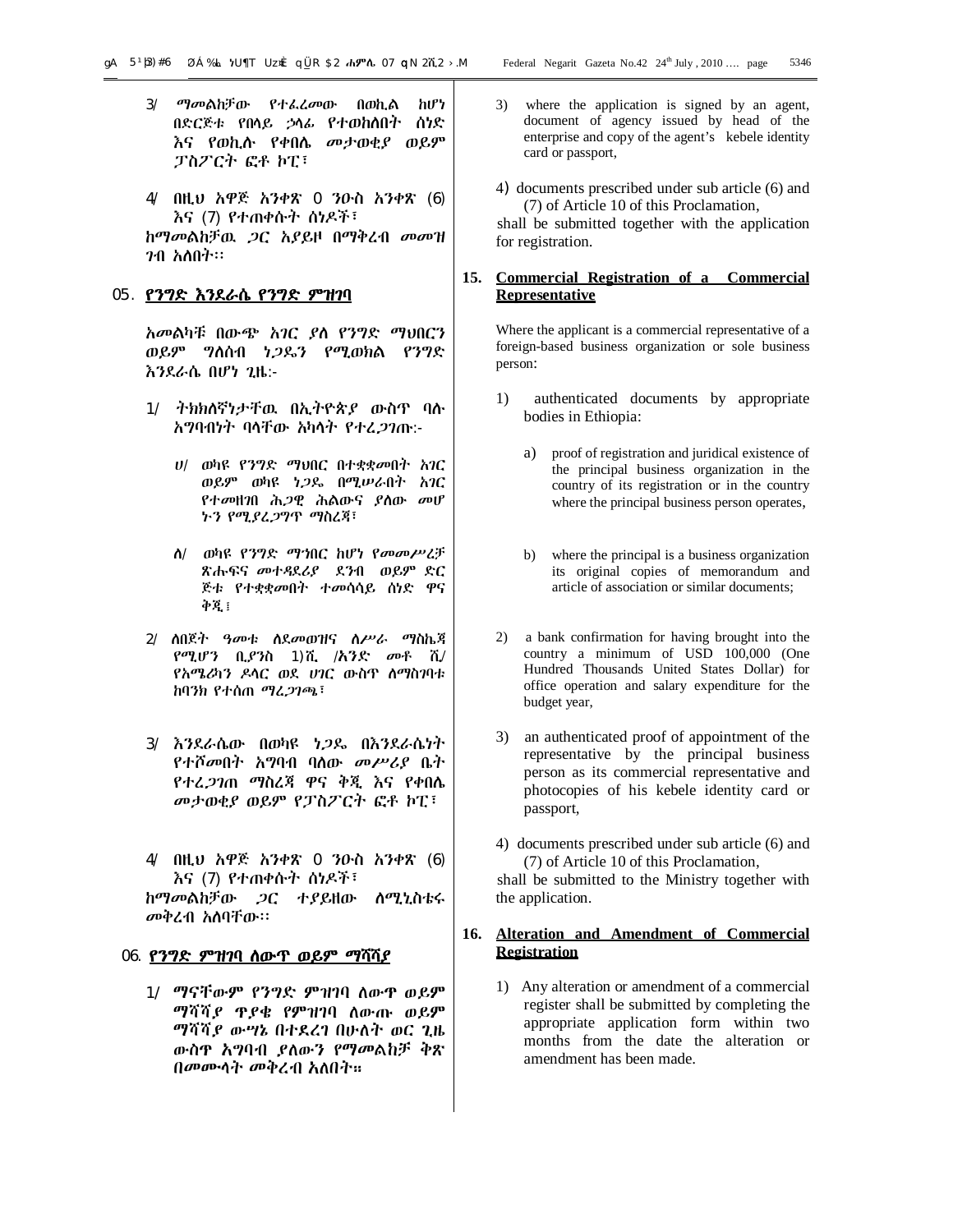- 2/ ለዚህ አንቀጽ ንዑስ አንቀጽ (1) አፈጻጸም አመልካቹ የሚከተሉትን ሰነዶች፡-
	- ሀ/ ለውጡ ወይም ማሻሻያው የሚደረ ገው ለንግድ ማህበር ምዝገባ ከሆነ የማህበሩ አባላት ለውጡን ወይም ማሻሻያውን ለማድረግ ያስተላለፉት ውሳኔ ቃለ-ጉባኤ ዋና ቅጂ፣
	- ለ/ ለውጡ ወይም ማሻሻያው አዲስ ግለሰብ የውጭ ዜጋ አባል በንግድ ማኀበር ውስጥ እንዲገባ የሚያደርግ ከሆነ ግለሰቡ እንደሀገር ውስጥ ባለሀብት የተ ቆጠረበት ሰነድ ወይም የኢንቨስትመንት ፈቃድ ወይም የነባር የንግድ ማህበርን አክሲዮን እንዲገዛ በሚኒስቴሩ የተፈቀ ደበት ሰነድ እና የፀና ፓስፖርት ገጾች ፎቶኮፒ፣ እና
	- ሐ/ አዲሱ አባል የሕግ ሰውነት ያለው አካል ከሆነ የዚሁ አዲስ አባል የመመስረቻ ጽሁፍና የመተዳደሪያ ደንብ ዋና ቅጂ፣ የመቋቋሚያ የምስክር ወረቀት ወይም ተመሳሳይ ሰነድ እና አዲስ በሚቋቋ መው ማህበር ውስጥ ለመግባት ሥል ጣን ባለው የማኀበሩ አካል መወሰኑን የሚያሳይ የተረጋገጠ ቃለ ጉባኤ ወይም ደብዳቤ እና ማህበሩ የውጭ ሀገር ኩባ ንያ ከሆነ የኢንቨስትመንት ፈቃድ ወይም የነባር የንግድ ማኀበርን አክሲ ዮን እንዲገዛ በሚኒስቴሩ የተፈቀደበት ሰነድ፣

ከማመልከቻው ጋር ማቅረብ አለበት፡፡

- 3/ የንግድ ምዝገባ ለውጥ ወይም ማሻሻያ ለመቅ ረቡና ተቀባይነት ለማግኘቱ መዝጋቢው መስ ሪያ ቤት ማረጋገጫ መስጠት እና ተቀባይነት ያገኘበትን ቀንና በንግድ መዝገብ ስለገባው ለውጥ ወይም ማሻሻያ በዝርዝር በመግለጽ ለአመልካቹና ለሚመለከታቸውም በጽሑፍ ማሳወቅ አለበት፡፡ ይህ የጽሁፍ ማረጋገጫ ካልተሰጠ በስተቀር የቀረበው የምዝገባ ለውጥ ወይም ማሻሻያ በንግድ መዝገብ እንደገባ አይቆጠርም፡፡
- 4/ መዝጋቢው መስሪያ ቤት አለአግባብ ተለ ዉጧል ወይም ተሻሽሏል ብሎ የሚያም ንበትን የንግድ ምዝገባ ለውጥ ወይም ማሻሻያ መሰረዝና ይህንኑ አመልካቹ እንዲያዉቀዉ በዝርዝር መግለጽ አለበት፡፡
- 5/ በዚህ አዋጅ ለንግድ ምዝገባ እንዲሟሉ የተቀመጡ መስፈርቶች እንደ አስፈላጊነቱ ለንግድ ምዝገባ ለውጥ ወይም ማሻሻያ ተፈፃሚ ይሆናሉ፡፡
- 2) For the implementation of sub article (1) of this Article the applicant shall submit the following documents together with the application:
	- a) where the alteration or amendment is to the registration of a business organization, minutes of resolution of the share holders of the business organization to make the alteration or the amendment,
	- b) where the alteration or amendment is to admit a new foreign national individual, document evidencing that the individual is considered as a domestic investor or his investment permit or the permit given by the Ministry to buy the shares of an existing company and photocopies of pages of his passport, and
	- c) where the new member is a juridical person its original copies of memorandum and article of association, certificate of incorporation or similar document, a notarized minutes of resolution or letter of its decision to join the business organization as passed by its authorized organ, if it is a foreign company, an investment permit or a permit given by the Ministry to buy the shares of an existing company.
- 3) The registering office shall give verification, for the submission and acceptance of alteration or amendment of commercial registration and shall notify the applicant and the concerned bodies in writing by citing the details of the date of acceptance and the entry of alteration or amendment of the commercial register. Without this written verification, the alteration or amendment of the registration shall not be considered to have been entered in the commercial register.
- 4) The registering offices shall strikeout alteration or amendment of registration that it believes is unduly altered or amended and inform details of the rejection to the applicant.
- 5) Where it is appropriate, criteria set in this Proclamation for commercial registration shall be applicable to alteration or amendment of commercial registration.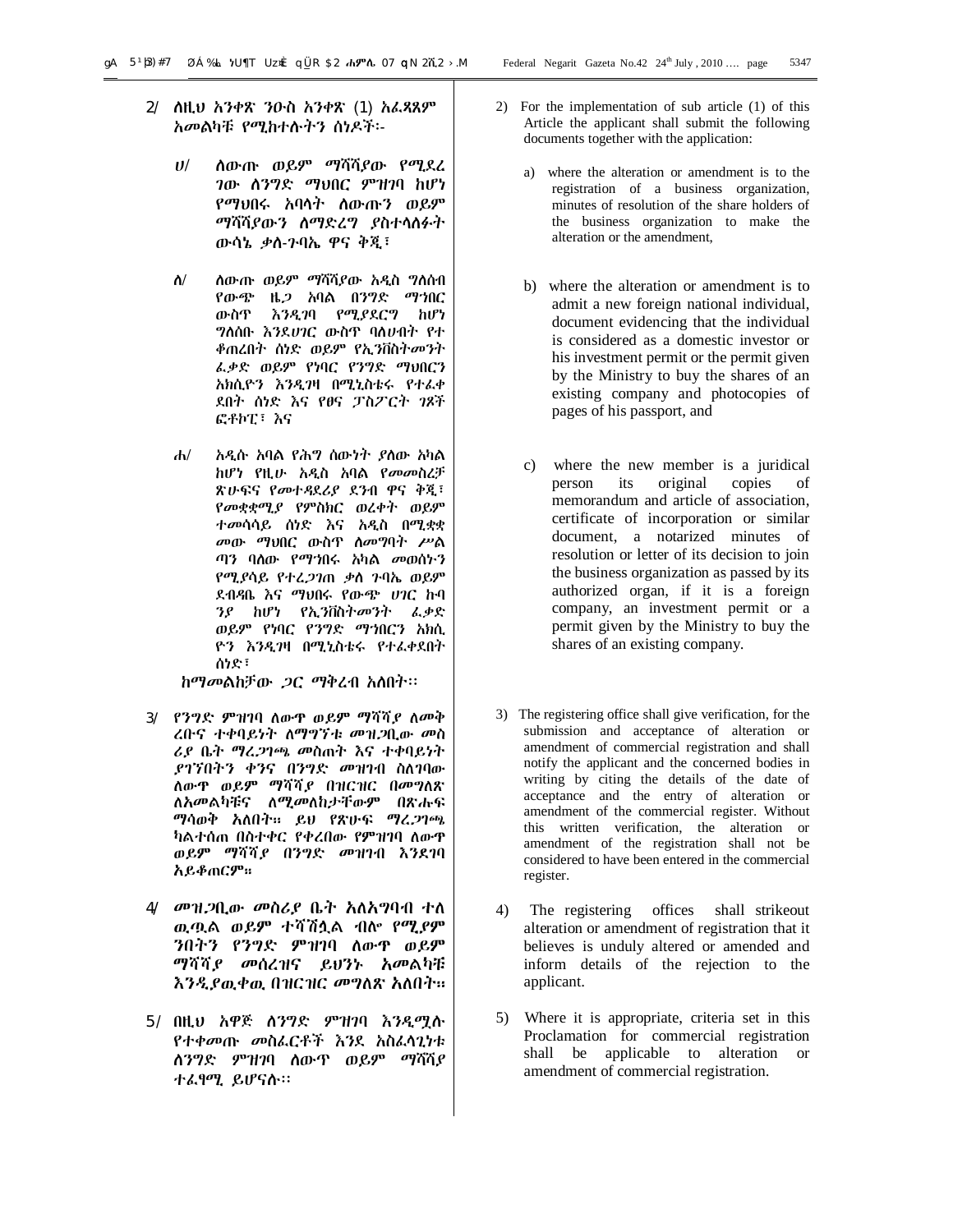6/ በዚህ አዋጅ መሠረት የሚቀርቡ የንግድ ማህ በራት መመስረቻ ጽሁፎች እና መተዳደሪያ ደንቦች ለዉጦችና ማሻሻያዎች ዋና ቅጂዎች እና የተረጋገጡ መሆን አለባቸው፡፡

# **07. ከንግድ መዝገብ ስለመሰረዝ**

- 1/ በንግድ ህግ አንቀፅ 1)02፣1)03 እና 2)!6 የተደነገገው እንደተጠበቀ ሆኖ ነጋዴው የንግድ ስራውን የተወ ወይም ንግድ ለመነገድ እንደማይችል በህግ የተወሰነበት መሆኑን መዝጋቢው መስሪያ ቤት ባወቀ ጊዜ ወይንም ነጋዴው ይህን አዋጅ ከጣሰ ወይንም የንግድ ምዝገባው ካልታደሰ ወይም ነጋዴው ሐሰተኛ መረጃ ወይም ሰነድ አቅርቦ በመመዝገቡ ምክንያት ምዝገባው እንዲሰረዝ ይወስናል፡፡
- 2/ ነጋዴው በራሱ ፈቃድ የንግድ ሥራውን ካልተወ ወይም ከንግድ መዝገብ እንዲሰረዝ ካልጠየቀ ወይም የንግድ ምዝገባውን ካላሳደሰ በስተቀር መዝጋቢው መስሪያ ቤት በዚህ አንቀፅ ንዑስ አንቀጽ (1) መሰረት ውሳኔ ከመስጠቱ በፊት ነጋዴው ሃሳቡን እንዲሰጥ ያደርጋል፡፡ ሆኖም ነጋዴው ባስመዘገበው አድራሻ ተፈልጎ የማይገኝ ከሆነ መዝጋቢው መስሪያ ቤት ባለው ማስረጃ መሰረት ተገቢውን ውሳኔ ይሰጣል፡፡
- 3/ ከንግድ መዝገብ የተሰረዘ ነጋዴ የንግድ ምዝገባ ስረዛ ማስረጃ በጠየቀ ጊዜ በደንቡ የተመለከተውን ክፍያ በማስክፈል ይሰጠ ዋል፡፡
- 4/ የንግድ ማህበራት ምዝገባ ስረዛ የሚፀናው የስረዛው ማስታወቂያ በአመልካቹ ወጪ በጋዜጣ ታትሞ ከወጣበት ዕለት አንስቶ ይሆናል፡፡ ሌሎች የንግድ ምዝገባ ስረዛዎች ስረዛው በመዝገብ ከሰፈረበት ጊዜ ጀምሮ የጸኑ ይሆናሉ፡፡
- 5/ የዚህ አዋጅ አንቀጽ 8 ድንጋጌዎች የምዝገባ ስረዛ ሰነዶችን በማስተላለፍ ላይም ተፈፃሚ ይሆናሉ፡፡
- 6/ ይህን አዋጅ ወይም ደንቡን በመጣሱ ከንግድ መዝገብ የተሰረዘ ነጋዴ እንዳይመዘገብ የሚከለክለው ህጋዊ ወይም አስተዳደራዊ ምክንያት ከሌለ በስተቀር እንደገና በንግድ መዝገብ መመዝገብ የሚችለው ምዝገባው ከተሰረዘ ቀን ጀምሮ ከአንድ አመት በኋላ ነው፡፡

6) Amendments or alteration of memorandum and articles of association to be submitted pursuant to this Proclamation shall be in original copies and authenticated.

#### **17. Cancellation of Registration**

- 1) Without prejudice to the provision of Article 112, 113 and 226 of the Commercial Code, the registering office shall decide to cancel the registration upon his being aware of the fact that either the business person has ceased to operate his business or there is a lawful decision prohibiting him from carrying on his business or has violated this Proclamation or where his registration has not been renewed or the business person has submitted false information or documents for registration.
- 2) The registering office shall, before making its decision pursuant to sub article (1) of this Article, require the business person to submit his opinion, except where the business person ceased to operate his business or has requested the cancellation of his commercial registration or has failed to get his registration renewed. If, however, the business person cannot be contacted at his registered address, the registering office shall make its decision on the basis of the available information.
- 3) The business person whose registration is cancelled shall get upon his request a certificate of cancellation of registration on payment of the fee prescribed by the regulation.
- 4) Cancellation of the registration of business organizations shall be effective from the date of publication of a notice of cancellation in a newspaper at the expense of the applicant. Any other cancellations of commercial registration shall be effective from the date of the entry of the cancellation in the register.
- 5) The provisions of Article 8 of this Proclamation shall apply to the forwarding of documents relating to the cancellation of registration.
- 6) A business person who has been cancelled from a commercial register, because of his violation of this Proclamation or the regulation, can be registered again a year after the cancellation of his registration, unless there is a legal or an administrative reason, which prevents him from being registered again.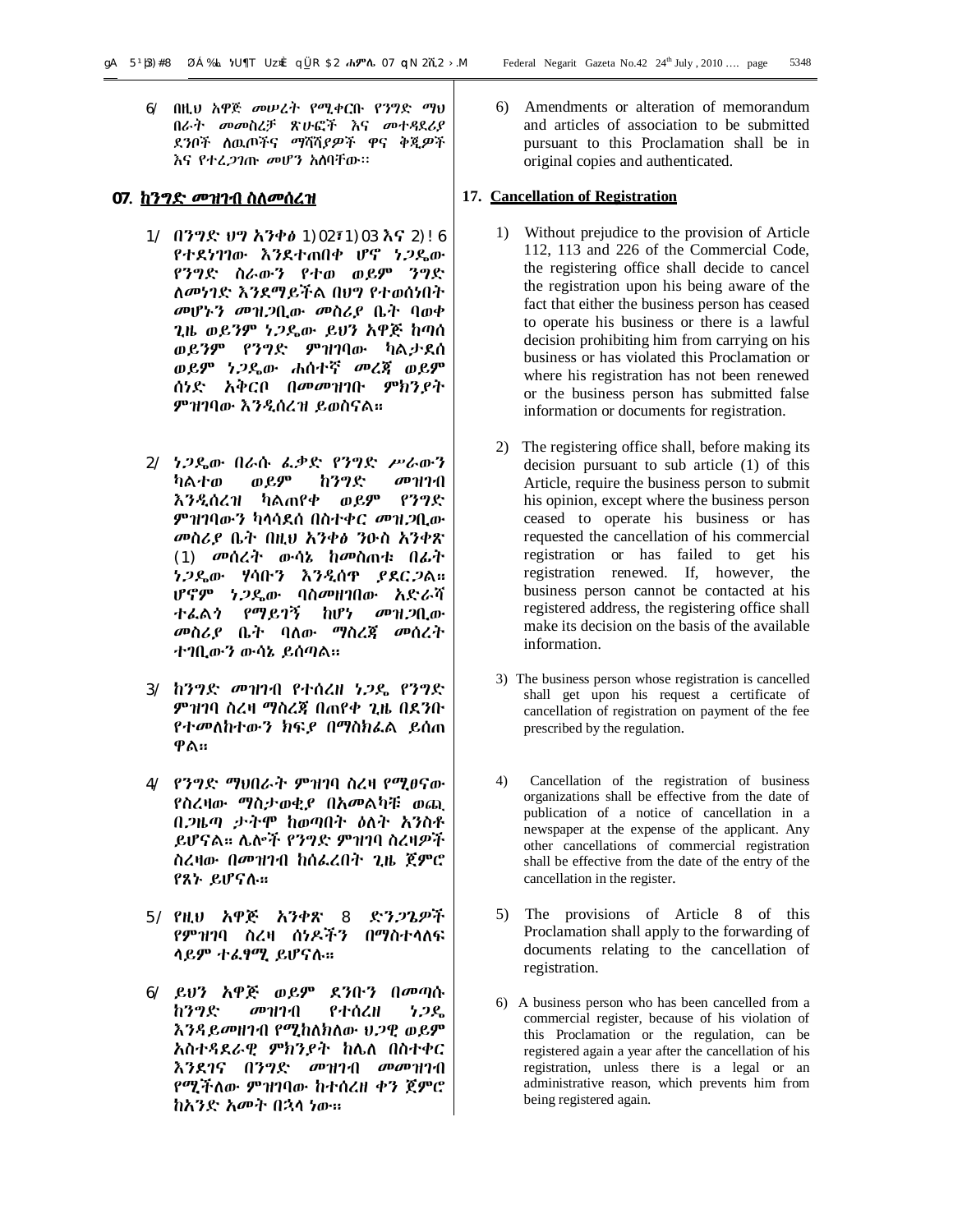- 1/ የንግድ ምዝገባ እድሳት የንግድ ምዝገባ የተደረገበት በጀት ዓመት ካለቀ በኋላ ባለው በዚህ አዋጅ አንቀጽ "6 ንዑስ አንቀፅ (2) በተደነገገው ያለቅጣት የንግድ ፈቃድ ማሳደሻ የጊዜ ወሰን ውስጥ በየበጀት ዓመቱ ወይም የወደፊት 5 ዓመታት በአንድ ጊዜ መከናወን አለበት፡፡
- 2/ የዚህ አዋጅ አንቀጽ "6 ንዑስ አንቀጽ (03) ድንጋጌ የኢትዮጵያ የገቢዎችና ጉምሩክ ባለስልጣን በዚህ አዋጅ ከተመለከተው ውጭ የተለየ የሂሣብ መዝጊያ በጀት አመት ለሚፈቅድላቸው ነጋዴዎች የንግድ ምዝገባ እድሳት ተፈፃሚ ይሆናል፡፡
- 3/ የንግድ ምዝገባው እድሳት በዚህ አንቀጽ ንዑስ አንቀጽ (1) እና (2) መሠረት ካልተከናወነ የንግድ ምዝገባው ይሰረዛል፡፡

#### **09. ምትክ የንግድ ምዝገባ ምስክር ወረቀት ስለመስጠት**

- 1/ የምዝገባ የምስክር ወረቀት የጠፋበት ወይም የተበላሸበት ማንኛውም ሰው ቀደም ሲል ምዝገባውን ላከናወነበት መዝጋቢ መስሪያ ቤት ምትክ የምዝገባ የምስክር ወረቀት እንዲሰጠዉ በጽሁፍ ማመልከት ይችላል፡፡
- 2/ የተሰጠው የምዝገባ የምስክር ወረቀት የተበላሸበት ወይም የጠፋበት ማንኛውም ሰው ምትክ እንዲሰጠው ሲጠይቅ የምስክር ወረቀቱ እንዴት እንደጠፋ ወይም እንደተበላሸ የሚገልጽ መግለጫ እንደአግባቡ በራሱ ወይም በሥራ አስኪያጁ ከተፈረመ ማመልከቻ ጋር ለመዝጋቢው መስሪያ ቤት ማቅረብ አለበት፡፡
- 3/ መዝጋቢው መስሪያ ቤት ማመልከቻዉ ከመግለጫ ጋር ሲቀርብለት የተበላሸ የምስክር ወረቀት ከሆነ እንዲመለስ ካደረገ በኋላ አግባብ ያለውን ክፍያ አስከፍሎ ምትክ የምዝገባ ምስክር ወረቀት ለአመልካቹ ይሰጣል፡፡

# **!. ምዝገባው ስለሚፀናበት ጊዜ**

 ማንኛውም የንግድ ምዝገባ የሚፀናው አመልካቹ በንግድ መዝገብ ከተመዘገበበት ዕለት ጀምሮ ነው፡፡

#### **18. Renewal of Commercial Registration**

- 1) Renewal of commercial registration shall be made every year or for the future 5 years all together, within the time after the completion of the budget year of the registration, which is set for the renewal of business license without penalty as provided for under Article 36 sub article (2) of this Proclamation.
- 2) The provision of Article 36 sub article (13) of this Proclamation shall apply to the renewal of commercial registration of the business persons, for whom a different accounts budget year other than the one provided for in this Proclamation has been designated by the Ethiopian Revenue and Customs Authority.
- 3) The commercial registration shall be cancelled if its renewal has not been made pursuant to sub article (1) and (2) of this Article.

#### **19. Issuance of Substitute Certificate of Registration**

- 1) Any person, whose certificate of registration is lost or damaged, may apply in writing to the registering office that made the earlier registration and obtain a substitute certificate of registration.
- 2) A person whose registration certificate is damaged or lost, shall, request for issuance of a substitute by submitting a written application signed by him or the manager, to the registering office explaining how the registration certificate got damaged or lost.
- 3) Upon receipt of the application with the explanation, the registering office shall, if it is a damaged certificate, cause its return and issue a substitute registration certificate on payment of fee as prescribed in the regulation.

#### **20. Effective Date of Registration**

Any commercial registration shall be effective from the date of the registration of the applicant in the commercial register.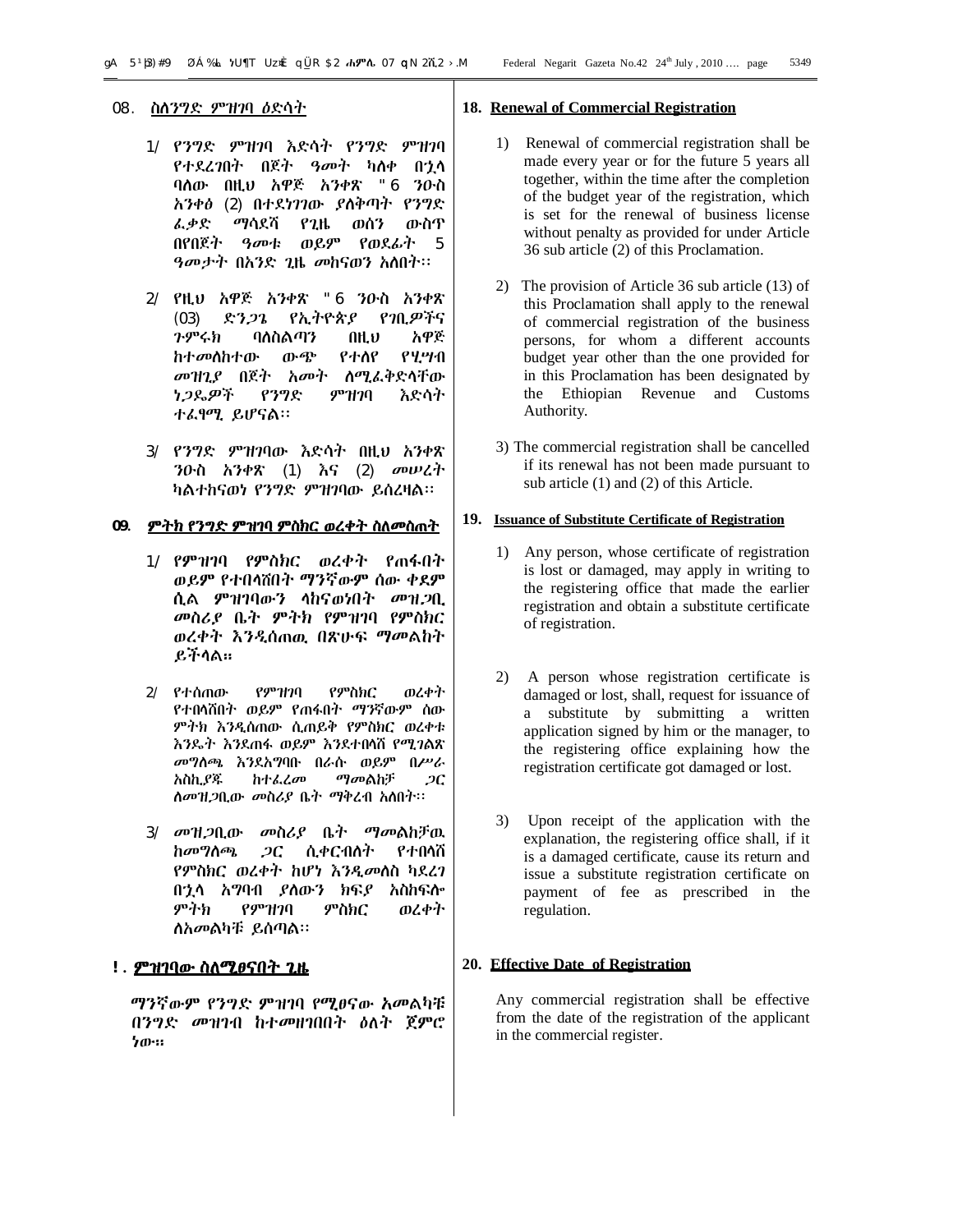- 1/ በንግድ መዝገብ ውስጥ የሰፈረው ዝርዝር ቅጅ ወይም የዝርዝሩ በአጭር የተውጣጣ ቅጅ ወይም ተፈላጊው ዝርዝር ያልተመዘገበ ሲሆን ይህንኑ የሚያረጋግጥ ምስክር ወረቀት እንዲሰጠው ወይም የንግድ ምዝገባው የተሰረዘ ለመሆኑ ማስረጃ እንዲሰጠው የሚጠይቅ ሰው ጥያቄውን ለመዝጋቢው መስሪያ ቤት በጽሁፍ ማቅረብ አለበት፡፡
- 2/ መዝጋቢው መስሪያ ቤት በደንቡ የተመለ ከተዉን አግባብ ያለውን ክፍያ አስከፍሎ ቅጂውን ወይም የምስክር ወረቀቱን ለአመ ልካቹ ይሰጠዋል፡፡

#### **ክፍል ሦስት ስለንግድ ስም ምዝገባ**

# **!2**. **የንግድ ስም መዝገብ ስለማቋቋም**

- 1/ በሚኒስቴሩ የሚተዳደር የንግድ ስም መዝገብ በዚህ አዋጅ ተቋቁሟል፡፡
- 2/ ሚኒስቴሩ ወይም የሚኒስቴሩ ቅርንጫፍ ጽህፈት ቤት ወይም ከሚኒስቴሩ በሚሰጣቸው ውክልና መሠረት የክልል ቢሮዎች ወይም የኢትዮጵያ ኢንቨስትመንት ኤጀንሲ የንግድ ምዝገባ በሚያከናውኑበት ጊዜ ከዚህ ቀጥሎ በተመለከተው አኳኋን የንግድ ስም ምዝገባ ያከናውናሉ፡፡

#### **!3**. የሚኒስቴሩ ተግባር

ሚኒስቴሩ፡-

- 1/ የንግድ ስም ምዝገባ ያከናውናል፤
- 2/ ከእያንዳንዱ ቢሮ ወይም ከኢትዮጵያ ኢን ቨስትመንት ኤጀንሲ የሚላክለትን የንግድ ስም ምዝገባ በማዕከላዊ የንግድ ስም መዝገብ ይመዘግባል፣ ተዛማጅ መረጃዎችን ይይ ዛል፤
- 3/ እያንዳንዱ ቢሮ ወይም የኢንቨስትመንት ኤጀንሲ ለምዝገባ የቀረበለትን የንግድ ስም ከመመዝገቡ በፊት ስለንግድ ስም መረጃ ሲጠይቅ ወዲያውኑ ይሰጣል፤
- 4/ በዚህ አዋጅ ስለንግድ ስም ምዝገባ የተደነ ገገው በአግባቡ ሥራ ላይ እንዲውል ለክልል ቢሮ እና ለኢትዮጵያ ኢንቨስትመንት ኤጀ ንሲ ውክልና እና ድጋፍ ይሰጣል፡፡

# **21. Request for Copies of Entries**

- 1) Any person requesting for a copy of an entry made in a commercial register or a copy of an extract of entry or a certificate of no entry or a certificate of cancellation of registration shall submit a written request to the registering office.
- 2) The registering office shall issue to the applicant the required copy or certificate upon payment of the appropriate fee prescribed in the regulation.

#### **PART THREE REGISTRATION OF TRADE NAME**

#### **22. Establishment of Trade Name Register**

- 1) A trade name register to be administered by the Ministry is hereby established by this Proclamation.
- 2) The Ministry or the branch of the Ministry or regional bureaus or the Ethiopian Investment Agency based on the delegation given to it by the Ministry shall conduct trade name registration as indicated herein under while conducting commercial registration.

# **23. Duties of the Ministry**

The Ministry shall:

- 1) conduct trade names registration;
- 2) register in the central trade name register particulars of trade names registration forwarded to it by each bureau or the Ethiopian Investment Agency and deposit related documents;
- 3) immediately forward information requested by each bureau or the Ethiopia Investment Agency before the bureau or the Agency decides to register a trade name submitted to it;
- 4) delegate and assist regional bureaus and the Ethiopian Investment Agency for the proper application of the provisions of this Proclamation on trade name registration.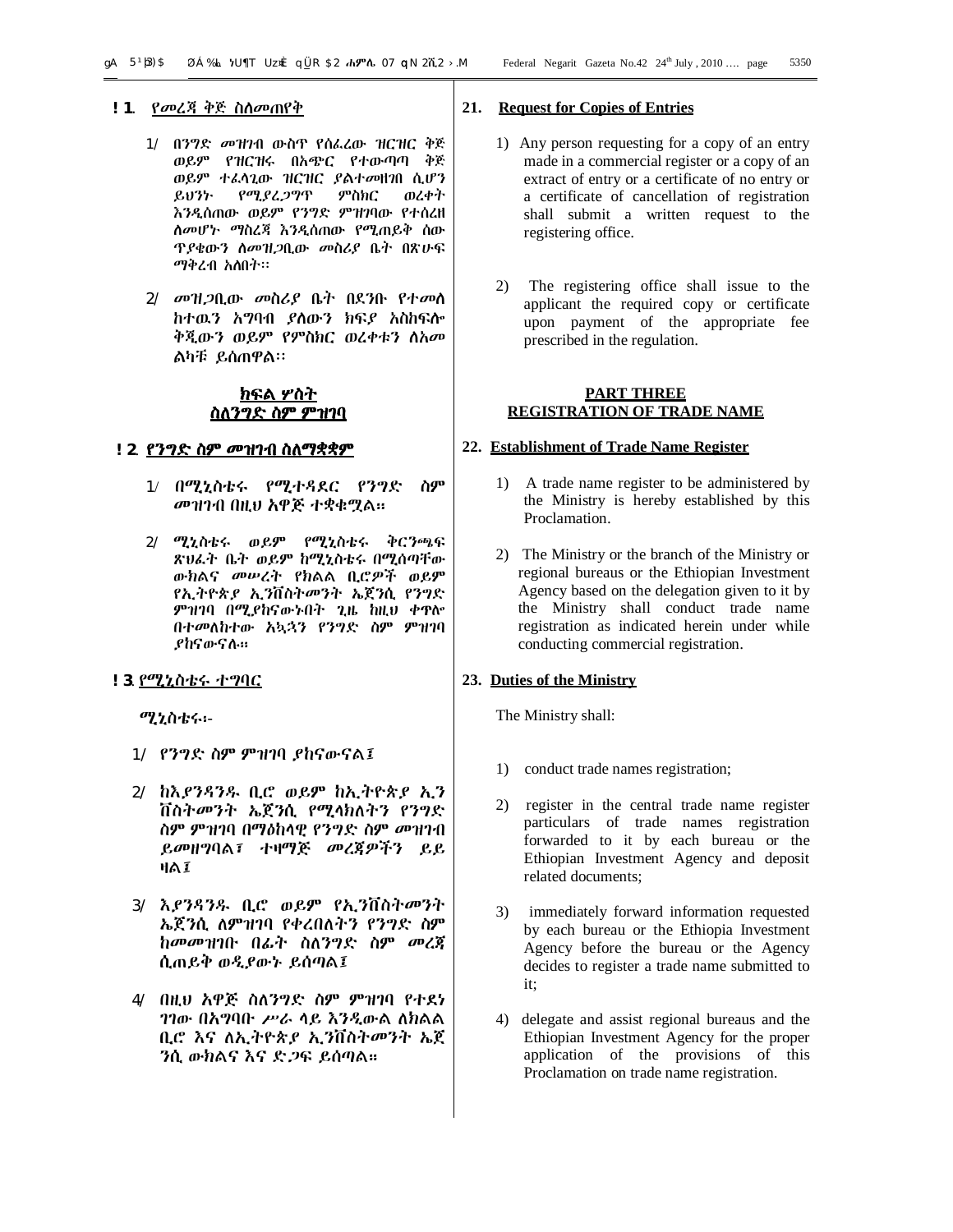- 1/ ማንኛውም በንግድ ሥራ ሊሰማራ የሚፈ ልግ ሰው በንግድ መዝገብ በሚመዘገብበት ቦታ የንግድ ስሙን ማስመዝገብ አለበት፡፡
- 2/ አመልካቹ የውጭ አገር የንግድ ማኀበር ከሆነ በተመዘገበበት አገር የተሰጠውን በአግባቡ የተረጋገጠ የንግድ ምዝገባ እና የንግድ ሥም ምዝገባ የምስክር ወረቀት ወይም ይኸንኑ የሚያረጋግጥ ማስረጃ ከማመልከቻው ጋር ለመዝጋቢው መስሪያ ቤት ማቅረብ አለበት፡
- 3/ መዝጋቢው መስሪያ ቤት በዚህ አንቀጽ ንዑስ አንቀጽ (1) መሰረት ለምዝገባ የቀረበለት ስም፡-
	- ሀ) ቀደም ሲል ከተመዘገቡት የንግድ ስሞች ጋር አንድ ዓይነት ወይም ተመሳ ሳይና አሳሳች አለመሆኑን፣ ወይም
	- ለ) የንግድ ስሙ ቀደም ሲል ያልተመዘገበ ቢሆንም ሌሎች ነጋዴዎችን ወይም ህብ ረተሰቡን የሚያሳስት አለመሆኑን፣ ወይም
	- ሐ) ከንግድ ስሙ ውስጥ በአመልካቹ በብ ቸኝነት እንዲያዝ የቀረበው የንግድ ስሙ ክፍል ገላጭ ወይም ጥቅል ወይም የወል መጠሪያ አለመሆኑን ፣ወይም
	- መ) የንግድ ስሙ በቁጥር ብቻ የተወከለ አለመሆኑን፣ወይም
	- ሠ) ከመንግሥት አካላት ወይም ከመንግ ሥት የልማት ድርጅቶች ስሞች ጋር የማይመሳሰል መሆኑን ፣ወይም
	- ረ) ከማንኛውም የፖለቲካ ፓርቲ ወይም የሠራተኛ ማኀበር ወይም ሌላ አይነት ማኀበር ወይም የእርዳታ ድርጅት ስም ጋር ተመሳሳይ አለመሆኑን ፣ወይም
	- ሰ) የታዋቂ ሰዎች ወይም የሀገር መሪዎች ስሞችን በንግድ ስምነት ተጠቅሞ ከሆነ ተገቢ ፈቃድ የተገኘ መሆኑን፣ወይም
	- ሸ) በግለሰብ ለሚሠራ የንግድ ሥራ የንግድ ስሙ የንግድ ሥራውን ለይቶ የሚያሳይ መሆኑን፣ወይም

# **24. Registration of Trade Name**

- 1) Any person desiring to engage in a commercial activity shall register his trade name at the place where he is registering in the commercial register.
- 2) Where the applicant is a foreign business organization it shall together with the application, submit to the registering office it's properly authenticated commercial registration and trade name registration certificate issued by the country in which it is registered or any evidence which testifies the same.
- 3) The registering office upon ascertaining that the trade name submitted for registration pursuant to sub article (1) of this Article:
	- a) is not identical or misleadingly similar to the trade names previously registered; or
	- b) is not misleading other business persons and the society, in spite of the fact that it is not previously registered; or
	- c) the part of the trade name desired to be owned solely by the applicant is not a descriptive or a generic or a common name; or
	- d) that the trade name is not represented only by numbers; or
	- e) is not similar to the names of public bodies or public enterprises; or
	- f) is not similar to the name of any political party or labour union or any other association or aid organization; or
	- g) a proper authorization has been obtained to use as trade names the names of renowned people or leaders of countries, if the name is so represented; or
	- h) the trade name of the business operated by a sole business person indicates the type of business carried on; or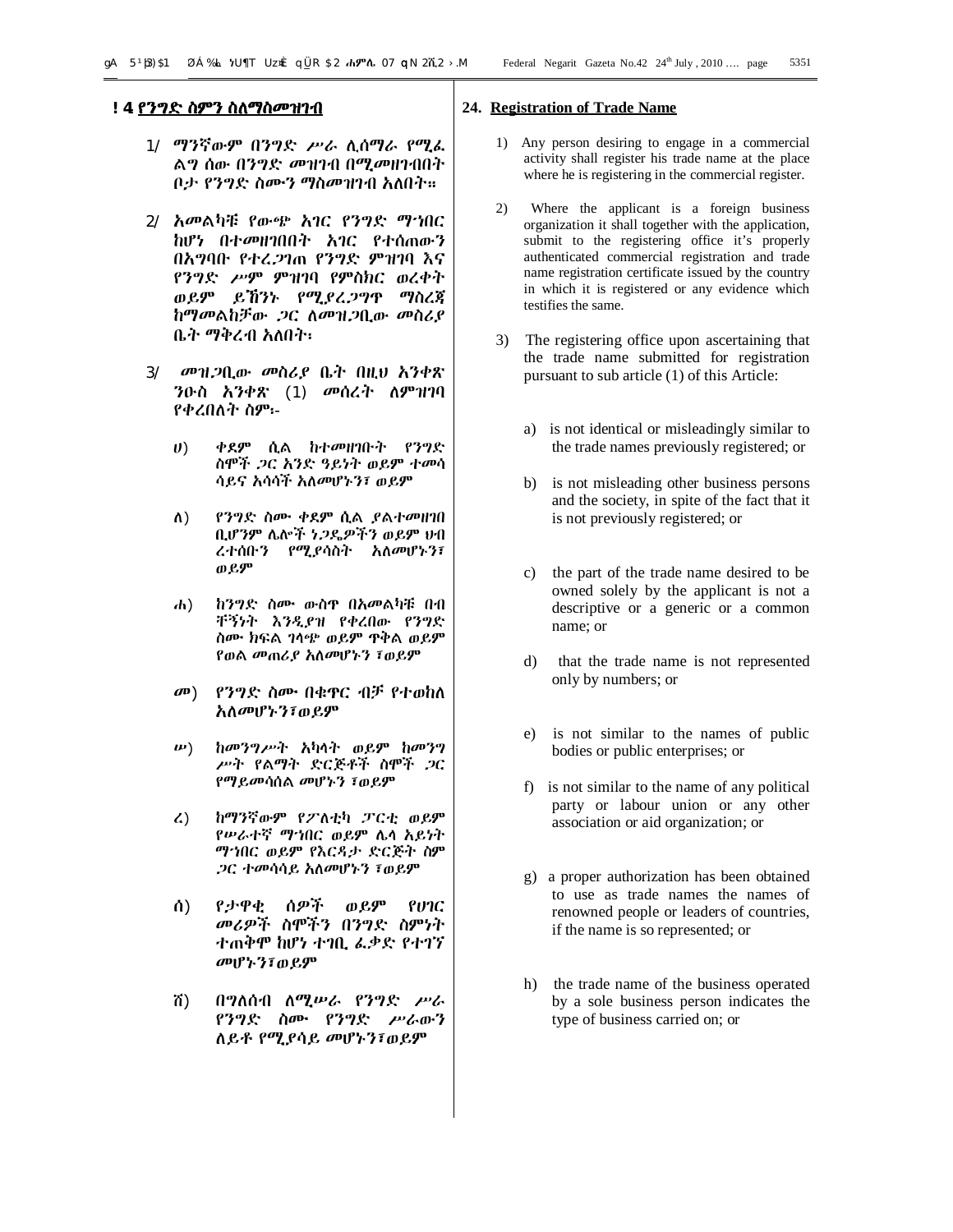- ቀ) አመልካቹ እንዲጠቀምበት በባለቤቱ የተፈቀደ ለመሆኑ ማረጋገጫ ካልቀረበ በስተቀር በኢትዮጵያ ውስጥ በንግድ ሥምነት ያልተመዘገበ ቢሆንም በሌ ሎች አገራት በንግድ ስምነት የሚታ ወቅ ወይም ዓለም ዐቀፍ ተቀባይነት ካላቸው የንግድ ስሞች መካከል አለመ ሆኑን፣ ወይም
- በ) በንግድ ስም መዝገብ በተመዘገበ የን ግድ ስም ላይ ከፊቱ ወይም ከኋላው ቃላት በመጨመር የቀረበ አለመሆ ኑን፣ ወይም
- ተ) የንግድ ስሙ ምህፃረ ቃል በሆነ ጊዜ ትርጉም የሚሰጥ ወይም የአመልካቹ መጠሪያ ስም ወካይ መሆኑን ወይም ከንግድ ማኅበር አባላት ስም የተውጣጣ ከሆነ የአባላቱን ስሞች የመጀመሪያ ፊደላት ብቻ መያዙን ፣ወይም
- ቸ) የሀገሮችን ስሞች ለንግድ ማህበራት የንግድ ስምነት ለመጠቀም ከሀገ ራቱ የተውጣጡ ዜጎች የንግድ ማህ በራቱን የሚያቋቁሙ መሆኑን፣ ወይም
- ኀ) በሌላ ሀገር የተመዘገበን የንግድ ማህበር ወይም የግለሰብ ነጋዴ የንግድ ስምን በኢትዮጵያ ውስጥ በንግድ ማህበር ወይም በግለሰብ የንግድ ስምነት ለመጠቀም በውጭ ሀገር ካለው የንግድ ስሙ ባለቤት ፈቃድ የተገኘ መሆኑንና ይኸው በኢትዮጵያ ሰነድ አረጋጋጭ የተረጋገጠ መሆኑን፣ወይም
- ነ) ከተመዘገበ የንግድ ስም ጋር ተመሳሳይ የአነባበብ ድምጽ የሚሰጥ አለመሆ ኑን፣ ወይም
- ኘ) ለመልካም ጠባይ ወይም ስነ ምግ ባር ተቃራኒ አለመሆኑን፣

ካረጋገጠ በኋላ የንግድ ስሙን በንግድ ስም መዝገብ የሚመዘግብ ስለመሆኑ በአመልካቹ ወጪ አገር አቀፍ ስርጭት ባለው ጋዜጣ ማስታወቂያ ታትሞ እንዲወጣ ያደርጋል፡፡

4/ በዚህ አንቀጽ ንዑስ አንቀጽ (3) መሠረት ማስታወቂያው በጋዜጣ ታትሞ ከወጣ በኋላ በ05 /አስራአምስት/ ቀናት ውስጥ የንግድ ስሙን ምዝገባ የሚቃወም ሰው ካልቀረበና የንግድ ስሙ እንዳይመዘገብ የሚያደርግ ህጋዊ ምክንያት ካላቀረበ ይኸው የ05 ቀናት ጊዜ እንዳለቀ መዝጋቢው መስሪያ ቤት አስፈላጊ ውን ክፍያ በማስከፈል የንግድ ስሙን መዝግቦ የምስክር ወረቀት ለአመልካቹ ይሰጠዋል፡፡

- i) is not among trade names well known in other countries or is not the one that has international recognition, unless an authorization by the owner to use it has been secured, even though not registered as a trade name in Ethiopia; or
- j) is not submitted by adding prefix or suffix to an already registered trade name; or
- k) where the trade name is an acronym that it is meaningful or is representative of the name of the applicant or where it is composed of the names of the members of a business organization that it contains the beginning letters of the members; or
- l) where it is intended to use the names of countries as trade names of business organizations, that citizens coming from the countries are establishing the business organizations; or
- m) where it is intended to use a trade name of a business organization or a sole business person registered in another country as a trade name of a business organization or a business of an individual business person, that an authorization is obtained and that the same is authenticated in Ethiopia; or
- n) does not have similar reading sound with an already registered trade name; or
- o) is not contrary to morality or public order;

shall, at the expense of the applicant, cause the publication in a newspaper which has a nation wide distribution, of a notice indicating the subsequent registration of the trade name.

4/ Where with in 15 days following publication of the trade name in a newspaper pursuant to sub article (3) of this Article, no objection is lodged against the registration of the trade name with lawful ground to prevent the registration of the trade name, the registering office shall issue to the applicant a trade name registration certificate after the expiry of the 15 days period upon the applicants payment of the necessary fee.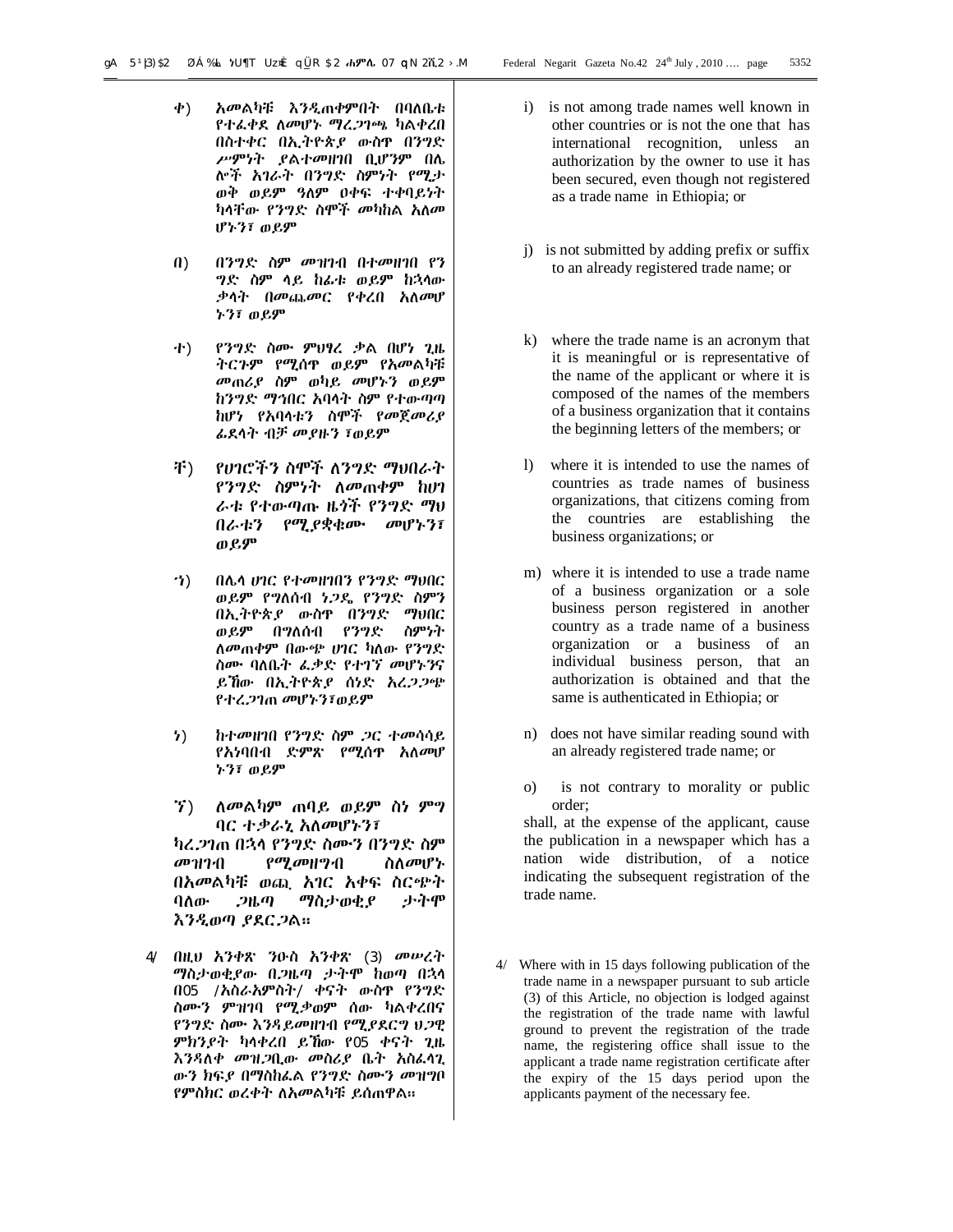- 5/ የንግድ ስሞችን ተመሳሳይነትና ልዩነት ለመወሰን ለምዝገባ በቀረቡት የንግድ ስሞች ውስጥ የተካተቱትን ገላጭ ወይም ጥቅል ወይም የወል መጠሪያዎች እንደማነፃፀሪያነት መጠቀም አይቻልም፡፡
- 6/ መዝጋቢው መስሪያ ቤት በዚህ አንቀፅ ንዑስ አንቀጽ (1) መሰረት የንግድ ስም እንዲመዘገብ የቀረበለትን ጥያቄ ያልተቀ በለው እንደሆነ ያልተቀበለበትን ምክን ያት በመግለጽ ለአመልካቹ በፅሁፍ መልስ ይሰጠዋል፡፡
- 7/ ይህ አዋጅ ከመውጣቱ በፊት በሚኒስቴሩና በክልል ቢሮዎች የተመዘገቡ የንግድ ስሞች በዚህ አዋጅ መሠረት እንደተመ ዘገቡ ይቆጠራሉ፡፡
- 8/ በዚህ አዋጅ መሠረት የንግድ ስም በንግድ መዝገብና በንግድ ስም መዝገብ ከመግባቱ በፊት ስሙን ሌላ ነጋዴ በንግድ ስም መዝ ገብ ወይም በንግድ መዝገብ ያላስገባው መሆኑ መረጋገጥ ይኖርበታል፡፡

# **!5**. **የምዝገባ መረጃ ስለማስተላለፍ**

- 1/ እያንዳንዱ ቢሮ ወይም የኢትዮጵያ ኢንቨ ስትመንት ኤጀንሲ በዚህ አዋጅ አንቀጽ !4 መሰረት የመዘገበውን የንግድ ስም መረጃ ለዚሁ ጉዳይ በሚዘጋጅ ቅፅ አማካ ኝነት ለሚኒስቴሩ ያስተላልፋል፡፡
- 2/ ሚኒስቴሩ በዚህ አንቀፅ ንዑስ አንቀጽ (1) መሰረት የተላለፉለትን የምዝገባ መረጃ ዎች በዚህ አዋጅ አንቀጽ !3 ንዑስ አንቀፅ (2) መሰረት በማዕከላዊ የንግድ ስም መዝገብ መዝግቦ ይይዛል።

# **!6**. **የንግድ ስም በንግድ ስም መዝገብ የመግባት ውጤት**

- 1/ የንግድ ስም በመዝገብ መግባት ለንግድ ስሙ ባለቤትነትና የፀና የንግድ ስም ስለመሆኑ ተቀዳሚ ማስረጃ ነው፡፡
- 2/ በንግድ ህግ አንቀፅ 1)"7 እና 1)"8 ተደነ ገገው እንደተጠበቀ ሆኖ አንድ የንግድ ስም ቀድሞ የተመዘገበ መሆኑ ብቻ በንግድ ሥራ ጠባዩ ፈጽሞ ለማይመሳሰል የንግድ ስራ እንዳይመዘገብ ሊከለከል አይችልም፡፡
- 5/ Descriptive or generic or common names included in a trade name submitted for registration shall not be used as points of comparison to establish the similarity and differences between trade names.
- 6/ Where the registering office rejects an application for the registration of a trade name under sub article (1) of this Article, it shall notify the applicant, in writing, of the reasons for the rejection.
- 7/ Trade names registered by the Ministry and regional bureaus before the coming into force of this Proclamation shall be deemed to have been registered in accordance with this Proclamation.
- 8/ Before the registration of a trade name in the commercial register and in the trade name register, it shall be verified that another business person has not got the trade name registered in the trade name register or in the commercial register.

# **25. Forwarding of Registration Information**

- 1/ Each bureau or the Ethiopian Investment Agency shall, by using a form designed for this purpose, forward to the Ministry in formation relating to the registration it made under Article 24 of this Proclamation.
- 2/ The Ministry shall pursuant to Article 23 sub article (2) of this Proclamation register in the central trade name register registration information transferred to it pursuant to sub article (1) of this Article.

# **26. Effects of Entry of a Trade Name in the Trade Name Register**

- 1/ The registration of a trade name shall be a prima facie evidence of entitlement to and validity of the same trade name.
- 2/ Without prejudice to Article 137 and 138 of the Commercial Code, the mere prior registration of a trade name shall not prevent the registration of the same trade name for a business with an entirely different nature.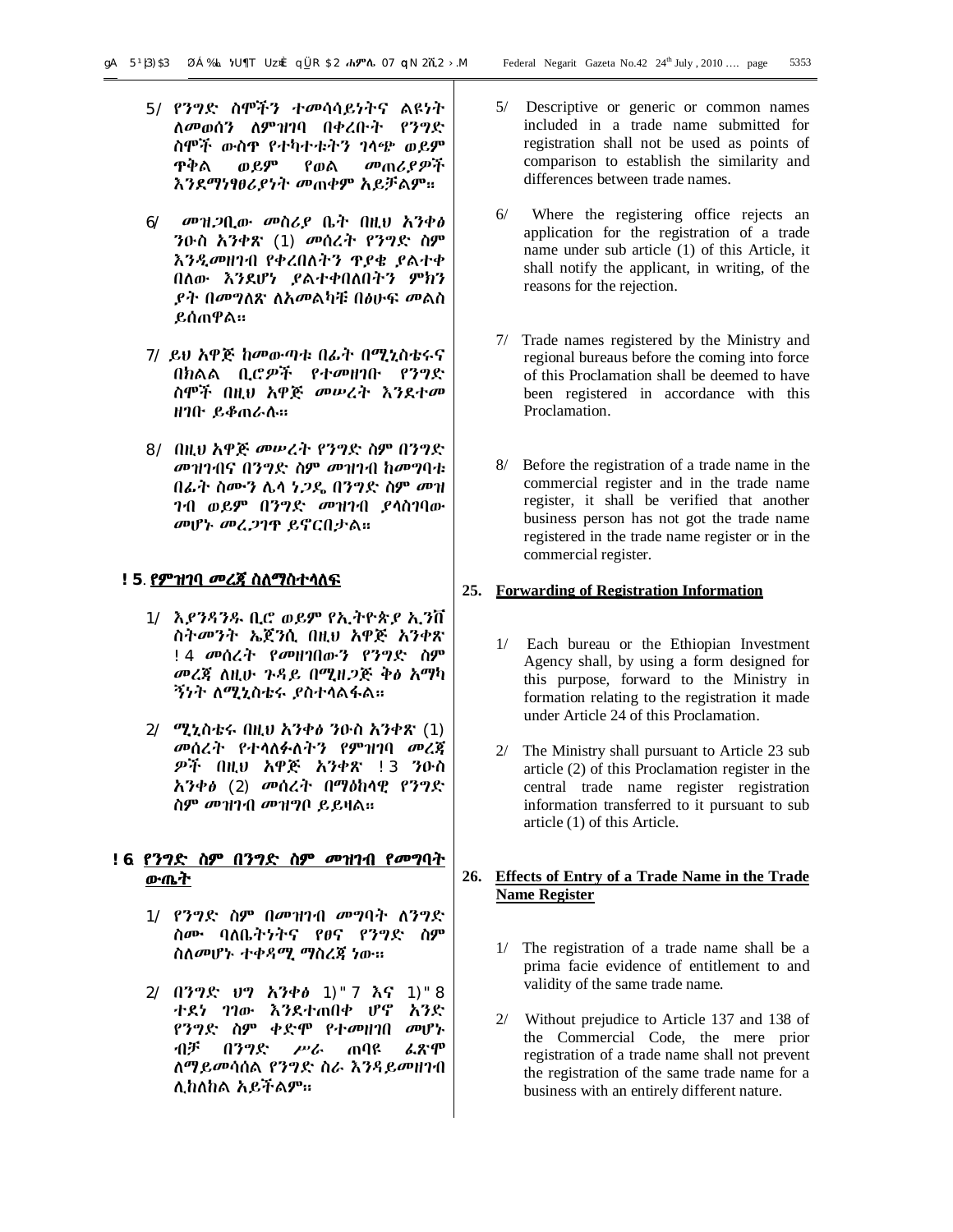3/ በንግድ መዝገብ እና በንግድ ስም መዝገብ የገባ የንግድ ስም ከተመዘገበበት ቋንቋ ውጭ በሆነ ሌላ ቋንቋ የሚኖረው ትርጉም ቀድሞ በንግድ መዝገብ ወይም በንግድ ስም መዝገብ በገባው የንግድ ስም ባለቤት ላይ ተገቢ ያልሆነ የንግድ ውድድር የማያስከትል መሆኑ ካልተረጋገጠ በሌላ ሰው በንግድ ስምነት ሊመዘገብ አይችልም፡፡

# **!7**. **ለውጥ ወይም ማሻሻያ ስለማድረግ**

ማንኛውም ሰው ቀደም ብሎ ያስመዘገበውን የንግድ ስም ለመለወጥ ወይም ለማሻሻል ሲፈልግ የዚህ አዋጅ አንቀጽ !4 ድንጋጌዎች ተፈፃሚ ይሆኑበታል፡፡

#### **!8**. **የንግድ ስም ምዝገባን ስለመሰረዝ**

- 1/ በዚህ አዋጅ መሰረት የተመዘገበ የንግድ ስም፡-
	- ሀ) የነጋዴው የንግድ ምዝገባ ሲሰረዝ፤ ወይም
	- ለ) የንግድ ስሙ እንዲለወጥ በባለቤቱ ሲጠየቅ፤ ወይም
	- ሐ) በማታለል የተመዘገበ መሆኑ ሲረጋገጥ፤

መዝጋቢው መስሪያ ቤት የንግድ ስሙን ከመዝገብ ይሰርዛል፡፡

- 2/ መዝጋቢው መስሪያ ቤት በዚህ አንቀጽ ንዑስ አንቀጽ (1)(ሐ) መሰረት የንግድ ስሙን ከመሰረዙ በፊት ነጋዴው ባስመዘገበው አድራሻ በደብዳቤ ተጠርቶ በፅሑፍ መልሱን እንዲሰጥ ያደርጋል፡፡ የንግድ ስሙ ባለቤት የሰጠው መልስ በቂ ሆኖ ካልተገኘ ወይም ደብዳቤው በደረሰው በ" ቀናት ውስጥ መልሱን ካልሰጠ ወይም ባስመዘገበው አድራሻ ካልተገኘ የንግድ ስሙ ይሰረዛል፡፡
- 3/ የንግድ ስም በተሰረዘ ጊዜ መዝጋቢው መስሪያ ቤት ተገቢውን ክፍያ በማስከፈል ለቀድሞው የንግድ ስሙ ባለቤት የስረዛ ማስረጃ ይሰጠዋል፡፡
- 4/ በዚህ አንቀጽ ንዑስ አንቀጽ (1)(ሐ) መሠረት የተሰረዘ የንግድ ስም የተሰረዘው የንግድ ስም ባለቤት ከንግድ መዝገብ ካልተሠረዘ በስተቀር በአዲስ የንግድ ስም መተካት አለበት፡፡

3/ The translation of a trade name in a language other than the language it has been registered in the commercial register or in the trade name register, shall not be registered as a trade name unless it is proven that it does not entail an unfair commercial competition against the owner of the trade name that has been previously registered in the commercial register or in the trade name register.

#### **27. Making Alteration or Amendment**

The provisions of Article 24 of this Proclamation shall apply to a business person who desires to alter or amend a trade name he has already registered.

#### **28. Cancellation of a Trade Name Registration**

- 1/ The registering office shall cancel a trade name registration when it ascertains that:
	- a) the commercial registration of the business person has been cancelled; or
	- b) the owner of the trade name requests for the changing of the trade name, or
	- c) it is found out that the registration was made fraudulently.
- 2/ Before canceling the registration of the trade name pursuant to sub article (1) (C) of this Article, the registering office, shall, by means of a letter sent to the registered address of the business person, give him the opportunity to submit his reply. The trade name registration shall be cancelled where the reply of the owner of the trade name is found to be unsatisfactory or he fails to respond with in 30 days of receipt of the letter or cannot be contacted at his registered address.
- 3/ Where a trade name registration is cancelled, the registering office shall issue a certificate of cancellation to the former owner of the trade name upon payment of the appropriate fee.
- 4/ Unless the owner of a trade name, which has been cancelled from a trade name register pursuant to sub article (1)(c) of this Article, has been cancelled from the commercial register, the trade name already cancelled shall be replaced by a new trade name.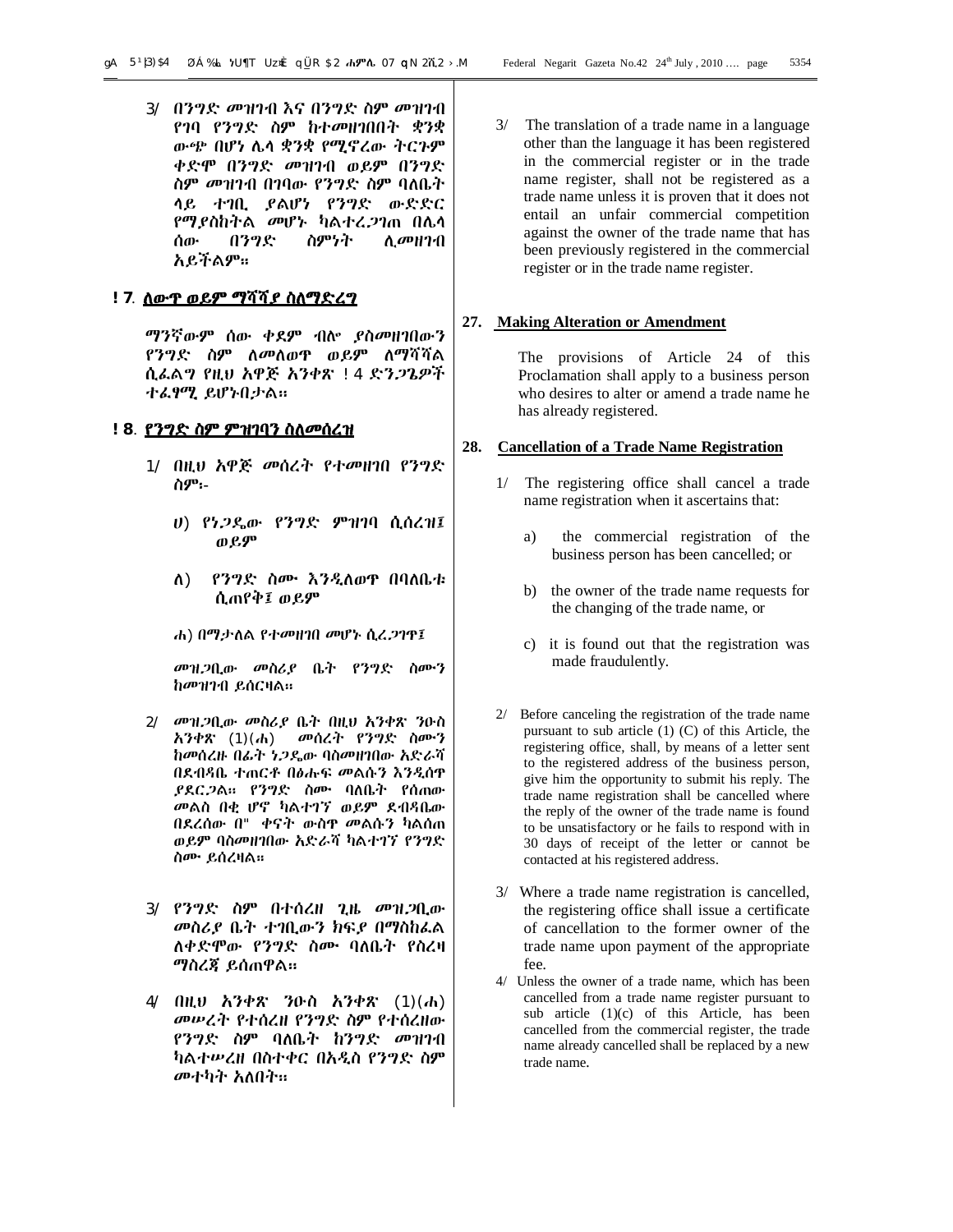#### **!9**. **ምትክ የንግድ ስም ምዝገባ የምስክር ወረቀት**

የዚህ አዋጅ አንቀጽ 09 እንደአግባቡ ምትክ የንግድ ስም ምዝገባ የምስክር ወረቀት ማግኘትን በሚመለከት ተፈፃሚነት ይኖረዋል፡፡

**ክፍል አራት ስለ ንግድ ስራ ፈቃድ**

#### **". ንግድ ስራ ፈቃድ የመስጠት ስልጣን**

- 1/ አግባብ ባላቸው ሌሎች ሕጎች የተደነገገው ቢኖርም፡-
	- ሀ) በማዕድን ፍለጋና ልማት፤
	- ለ) የውሃ ነክ ሥራዎች ግንባታ አገልግሎ ትን ሳይጨምር በልዩ ልዩ ውሃ ነክ አገልግሎት ሥራዎች፤
	- ሐ) በባንክ፣ መድን እና ማይክሮ ፋይና ንስ ንግድ ሥራዎች፤
	- መ) በአየር ማመላለሻና አገልግሎት ስራ፤
	- ሠ) ሬዲዩ አክቲቭ ቁሦችንና ጨረር አመ ንጪ መሳሪያዎችን በሚመለከቱ የን ግድ ስራዎች፤
	- ረ) በቴሌኮሚዩኒኬሽን አገልግሎት፤
	- ሰ) በኤሌክትሪክ ማመንጨት፣ ማስተላ ለፍ፣ ማከፋፈል ወይም መሸጥ ንግድ ሥራ፤
	- ሸ) በጦርና ተኩስ መሳሪያዎች ጥገና፣ ዕድሳትና ፈንጂ ሽያጭ ሥራ፤
	- ቀ) በባህርና የሀገር ውስጥ የውሃ ትራንስ ፖርት ንግድ ሥራ፤
	- በ) የመልቲ ሞዳል ትራንስፖርት ንግድ ሥራ፤
	- ተ) የዕቃ ማከማቻ ቤት ንግድ ሥራ፤ እና
	- ቸ) በትምባሆና የትምባሆ ውጤቶች ንግድ ሥራ፤

አግባብ ባላቸው ሌሎች መስሪያ ቤቶች ከሚሰጡ ፈቃዶች በስተቀር ሌሎች የንግድ ስራ ፈቃዶች የሚሰጡት እንደአግባቡ በሚኒስቴሩ ወይም በቢሮው ወይም በኢትዮጵያ ኢንቨስትመንት ኤጀንሲ ይሆናል፡፡

#### **29. Substitute Trade Name Registration Certificate**

The provisions of Article 19 of this Proclamation shall apply, as may be appropriate, for obtaining of a substitute of a trade name registration certificate.

#### **PART FOUR BUSINESS LICENCE**

#### **30. Power to Issue Business License**

- 1/ Notwithstanding the provisions of other relevant laws, the appropriate authority shall issue licenses as may be appropriate, except those licenses issued by other relevant government institutions for the following commercial activities:
	- a) prospecting and mining of minerals;
	- b) various water works services, excluding water works construction services;
	- c) banking, insurance and micro finance services;
	- d) air transport services and other aviation services;
	- e) commercial activities involving the use of radioactive materials and radiation emitting equipment;
	- f) telecommunication services;
	- g) the business of generating or transmitting or distributing or selling electricity;
	- h) repairing and maintaining of arms and firearms and sale of explosives;
	- i) sea and inland water ways transportation services;
	- j) multimodal transport services;
	- k) the business of warehouse receipt system; and
	- l) trade in tobacco and tobacco products.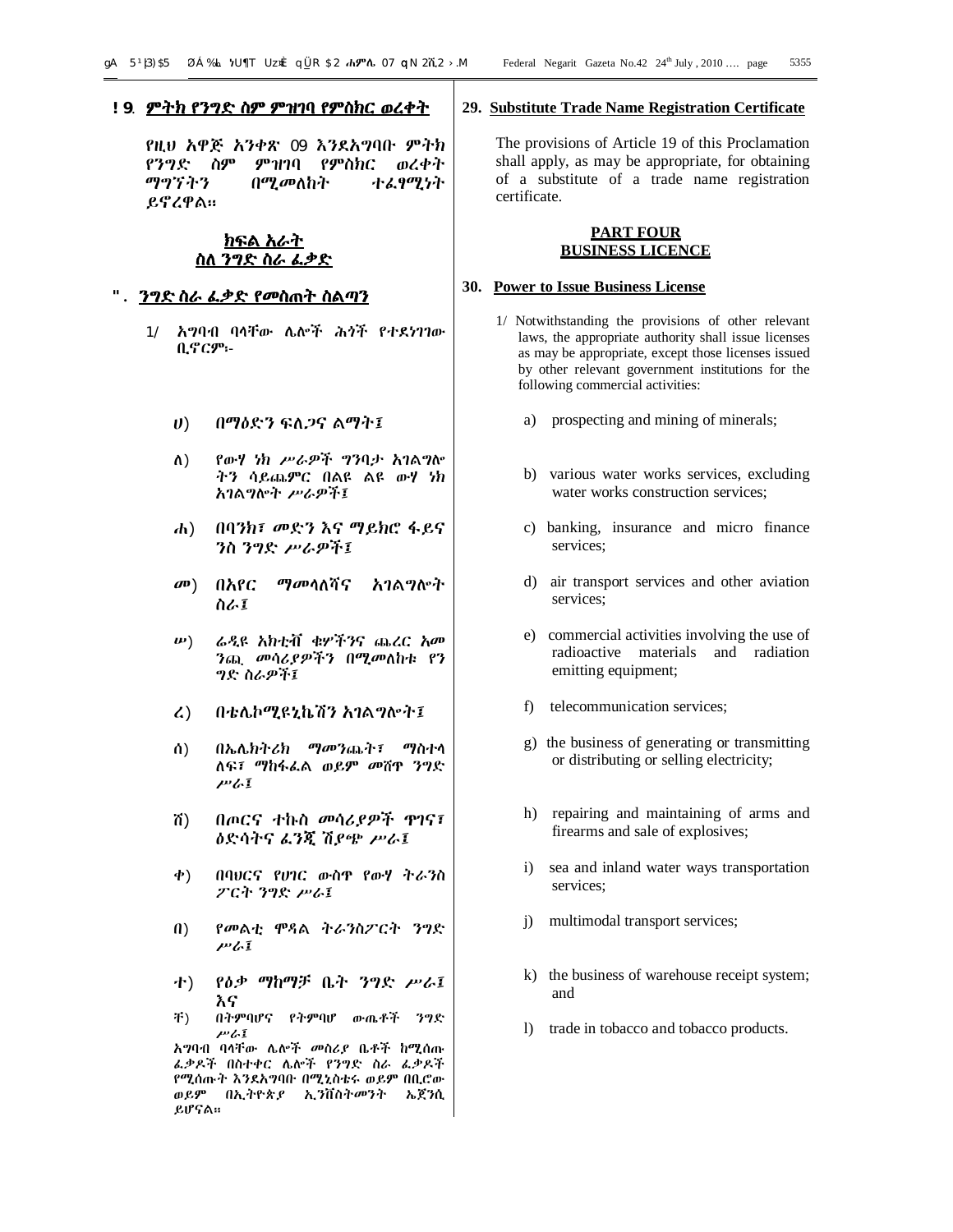- 2/ በዚህ አንቀፅ ንዑስ አንቀፅ (1) የተደነገ ገው አጠቃላይ አነጋገር እንደተጠበቀ ሆኖ ሚኒስቴሩ ወይም ቢሮው የንግድ ስራ ፈቃድ የሚሰጥባቸው የንግድ ስራዎች ዝርዝር በዓለም አቀፍ የሸቀጦች ወይም የአገልግሎቶች ወይም የኢንዱስትሪ አመ ዳደብ መሰረት በሚኒስቴሩ ይወሰናል፡፡
- 3/ ይህ አዋጅ በሚሸፍናቸው የንግድ ስራዎች ለሚሰጡ ፈቃዶች ሊሟሉ የሚገባቸውን የሙያ ብቃት መስፈርቶች አግባብነት ያላቸው የሴክተር መስሪያ ቤቶች በመመሪያ ይወስናሉ፡፡
- 4/ አግባብ ያለው ባለሥልጣን ፈቃድ በሚሰጥባቸውና በሌሎች የመንግሥት መስሪያ ቤቶች የሙያ ብቃት ማረጋገጫ መስፈርት ላልተዘጋጀላቸው የንግድ ስራ መስኮች እንደአግባብነቱ ከሌሎች መሥሪያ ቤቶች ጋር በመተባበር የሙያ ብቃት ማረጋገጫ መስፈርት ሊያዘጋጅ ይችላል፡፡
- 5/ ሚኒስቴሩ በዚህ አንቀጽ ንዑስ አንቀጽ (2) መሠረት የላኪነት ወይም የአስመ ጪነት የንግድ ፈቃድ ሲሰጥ በፈቃዱ ላይ የንግድ ዕቃው በግልጽ ካልተመለከተ በስተቀር ፈቃዱ በስራ ላይ ሊውል አይችልም፡፡
- 6/ በዚህ አንቀጽ ንዑስ አንቀጽ (1) ለተጠቀሱት የንግድ ሥራ መስኰች ፈቃድ የሚሰጡ የመንግስት መስሪያ ቤቶች የንግድ ፈቃዶቹን ሲያድሱ ባለፈቃዶቹ በዚህ አዋጅ አንቀጽ "6 ንዑስ አንቀጽ (8) (ሀ) መሠረት የግብርና ሌላ ለመንግሥት የሚከፈል ገቢ ለመከፈሉ ክሊራንስ እንዲያቀርቡ ማድረግ አለባቸው፡፡

# "1. **የንግድ ስራ ፈቃድ ስለማውጣት**

- 1/ ማንኛውም ሰው የፀና የንግድ ስራ ፈቃድ ሳይኖረው የንግድ ስራ መስራት አይችልም፡፡
- 2/ የዚህ አዋጅ አንቀጽ #2 እና %(1) ድንጋጌዎች እንደተጠበቁ ሆነው አግባብ ያለው ባለስልጣን የጸና ንግድ ስራ ፈቃድ ሳይኖረው የንግድ ስራ ሲሰራ በተገኘ ሰው ላይ የንግድ ድርጅቱን የመዝጋት ዕርምጃ ሊወስድ ይችላል፡፡
- 3/ በዚህ አዋጅ አንቀጽ 6 ንዑስ አንቀጽ (4) መሠረት የቅርንጫፍ መስሪያ ቤቱን አድራሻ ያስመዘገበ ነጋዴ ቅርንጫፍ ለከፈተበት የንግድ ስራ መስክ ቀደም ሲል ካገኘው የንግድ ሥራ ፈቃድ ሌላ ፈቃድ እንዲያወጣ አይገደድም፡፡
- 2/ Without prejudice to the generality of sub article (1) of this Article, the list of commercial activities for which the Ministry or the bureau issue business licenses shall be determined by the Ministry based on international commodity or services or industrial classifications.
- 3/ The requirements of professional competence to be satisfied for licenses to be issued for commercial activities covered by this Proclamation shall be defined in the respective directives issued by the relevant sectoral government institutions.
- 4/ The appropriate authority may set requirements for professional competence, in collaboration with other appropriate organs, for businesses it issues licenses and for which requirements of professional competence are not set by other government offices.
- 5/ When the Ministry issues a business license of export or import pursuant to sub article (2) of this Article the license cannot be validly used unless the good is clearly indicated in the license.
- 6/ Those government bodies which issue business licenses for businesses mentioned under sub article (1) of this Article, shall, when renewing the business licenses, request the license holder to submit clearance statements for the payment of taxes and other revenues due to be paid to the government pursuant to sub article (8) (a) of Article 36 of this Proclamation.

# **31. Obtaining Business License**

- 1/ No person shall carry on a commercial activity without obtaining a valid business license.
- 2/ Without prejudice to the provisions of Article 42 and 60(1) of this Proclamation, the appropriate authority may order the closure of the business of the person who is found engaged in a commercial activity without a valid business license.
- 3/ A business person, who has registered the address of his branch office pursuant to Article 6 sub article (4) of this Proclamation, shall not be required to obtain another business license for the same commercial activity for which he opened a branch.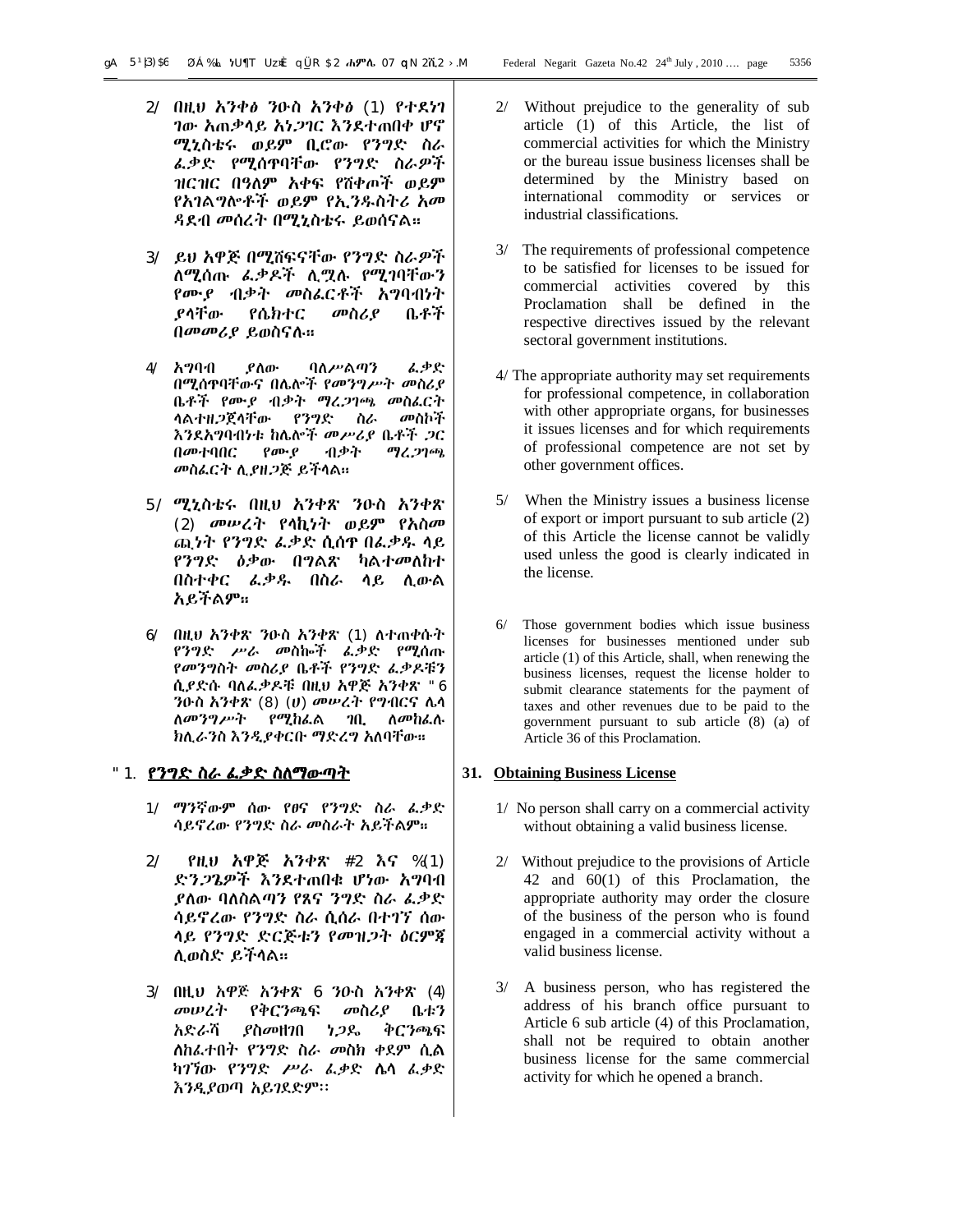- 4/ ማንኛውም ነጋዴ ቅርንጫፍ መስሪያ ቤቱን አስመዝግቦ በሚሰራበት ክልል የዚህን አዋጅ ድንጋጌዎች ከተላለፈ ቅርንጫፍ መስሪያ ቤቱ የተመዘገበበት ክልል ቢሮ በዚህ አዋጅ መሠረት አስፈላጊውን እርምጃ መውሰድ ወይም ፈቃዱን የሰጠው አግባብ ያለው ባለስልጣን እርምጃ እንዲወስድ ማሳሰብ ይችላል፡፡
- 5/ በቅርንጫፍ መስሪያ ቤት የሚፈፀም የዚህን አዋጅ ድንጋጌዎች የመተላለፍ ጥፋት በዋናው መስሪያ ቤት ወይም ፈቃዱ በተሰጠበት ስፍራ እንደተፈፀመ ይቆጠራል፡፡
- 6/ ቢሮው የወሰደውን እርምጃ ፈቃዱን ለነጋ ዴው ለሰጠው አግባብ ያለው ባለሥልጣን በአንድ ወር ጊዜ ውስጥ በጽሑፍ ማስታ ወቅ አለበት፡፡

# **"2**. **የንግድ ስራ ፈቃድ ለማውጣት ስለሚቀርብ ማመልከቻ**

- 1/ በንግድ ስራ መሰማራት የሚፈልግ ማንኛውም ሰው የማመልከቻ ቅፅ በመሙላት የንግድ ስራ ፈቃድ እንዲሰጠው አግባብ ላለው ባለስልጣን ማመልከቻ ያቀርባል፡፡
- 2/ አመልካቹ በዚህ አንቀጽ ንዑስ አንቀጽ (1) መሠረት ከሚያቀርበው ማመልከቻ ጋር፡-
	- ሀ/ አዲስ የተሰጠ ወይም የታደሰ የንግድ ምዝገባ ምስክር ወረቀት፣
	- ለ/ የራሱን ወይም የሥራ አስኪያጁን በስድስት ወር ጊዜ ውስጥ የተነሣ ውን ፎቶግራፍ፣
	- ሐ/ የውጭ ባለሀብት ከሆነ የኢንቨስት መንትና የመኖሪያ ፈቃዱን፣
	- መ/ እንደ ሀገር ውስጥ ባለሀብት ለመቆ ጠር የሚፈልግ የውጭ ሀገር ዜጋ ከሆነ ከኢትዮጵያ ኢንቨስትመንት ኤጀንሲ የተሰጠ ማረጋገጫና የመኖ ሪያ ፈቃድ፣
	- ሠ/ ማመልከቻው የቀረበው በወኪል ከሆነ የተረጋገጠ የውክልና ሠነድ እና የተወካዩ የቀበሌ መታወቂያ ወይም ፓስፖርት ፎቶ ኮፒ፣
- 4/ Where any business person violates the provisions of this Proclamation in a region where he registered and operates his branch office, the bureau of the region in which the branch office is registered may take appropriate measures pursuant to this Proclamation or may remind the appropriate authority which has issued the license to take measures.
- 5/ Any violation of the provisions of this Proclamation committed by the branch office shall be considered to have been committed by the head office or at the place of the issuance of the business license.
- 6/ The bureau shall inform in writing, the measure it has taken, to the appropriate authority that has issued the business license to the business person, in one-month time.

#### **32. Application for Business License**

- 1/ Any person desiring to engage in a commercial activity shall submit to the appropriate authority application for business license by completing an application form.
- 2/ The applicant, shall together with his application pursuant to sub article (1) of this Article, submit:
	- a) a newly issued or renewed commercial registration certificate,
	- b) his or his manager's passport size photographs taken within six months time,
	- c) if he is a foreign investor his investment and residence permits,
	- d) if he is a foreign citizen desiring to be considered as a domestic investor, a document issued by the Ethiopian Investment Agency evidencing the same and his residence permit,
	- e) where the application is submitted by an attorney, an authenticated power of attorney and photocopies of the attorney's kebele identity card or passport,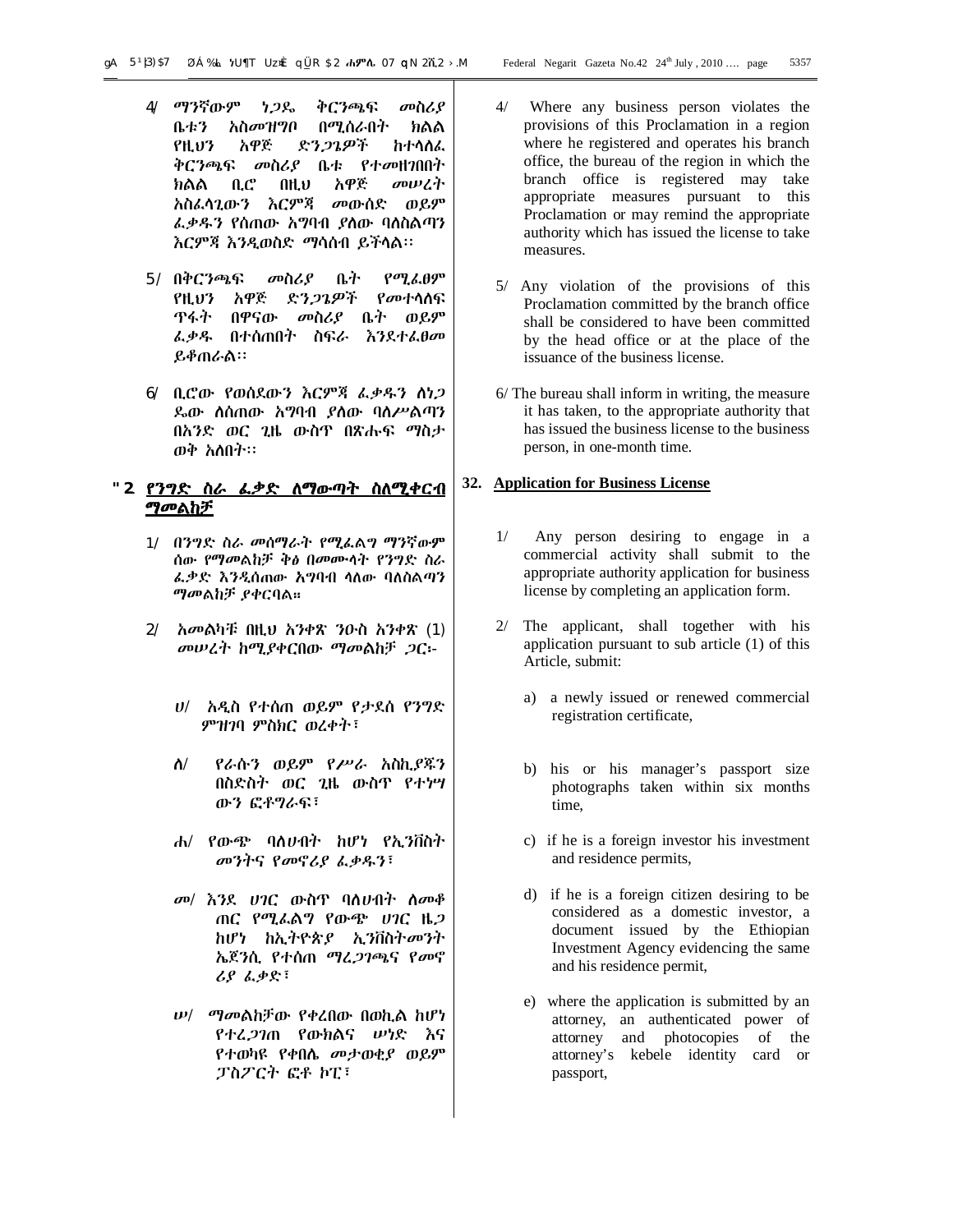- ረ/ ለንግድ ሥራው የተመደበውን ካፒ ታል የሚያሳይ ማስረጃ፣ እና
- ሰ/ የንግድ ሥራው የሚከናወንበት ቤት ለንግድ ሥራው ተስማሚ መሆኑን ከሚመለከተው የመንግሥት መስሪያ ቤት የተሰጠ ማረጋገጫ፣ አያይዞ ማቅረብ አለበት፡፡
- 3/ ማንኛውም የንግድ ሥራ ፈቃድ ለማው ጣት የሚጠይቅ አመልካች በዚህ አዋጅ አንቀጽ 0 ንዑስ አንቀጽ (6) እና (7) የተጠቀሱትን ሰነዶች ማቅረብ አለበት፡፡
- 4/ አመልካቹ የውጭ ሀገር ባለሀብት ሆኖ ነባር ድርጅትን በመግዛት ባለበት ሁኔታ ለማካሄድ ፈቃድ የሚጠይቅ ከሆነ በዚህ አንቀጽ ንዑስ አንቀጽ (2) ከተመለከቱት ሰነዶች በተጨማሪ ፓስፖርቱን እና እንደ አግባቡ ከኘራይቬታይዜሽንና የመንግሥት የልማት ድርጅቶች ተቆጣጣሪ ኤጀንሲ ሽያጩ መፈፀሙን የሚያረጋግጥ ማስረጃ ወይም ከግል የተገዛ ድርጅት ከሆነ ሽያጩ መፈፀሙን የሚያሳይ አግባብ ባለው አካል የተረጋገጠ ውል ቅጂ ከማመልከቻው ጋር ለሚኒስቴሩ ያቀርባል፡፡
- 5/ አመልካቹ የንግድ ማኅበር ከሆነ፡-
	- ሀ/ የንግድ ምዝገባ የምሥክር ወረቀት፣
	- ለ/ የማኀበሩ መመሥረቻ ጽሑፍና መተዳደሪያ ደንብ የተረጋገጠ ዋና ቅጂ፣
	- ሐ/ የማኀበሩ ሥራ አስኪያጅ በስድስት ወር ጊዜ ውስጥ የተነሳው ጉርድ ፎቶግራፍ፣
	- መ/ ማመልከቻው የቀረበው በወኪል ከሆነ የተረጋገጠ የውክልና ሠነድ እና የተወካዩ የቀበሌ መታወቂያ ወይም ፓስፖርት ፎቶ ኮፒ፣እና
	- ሠ/ በዚህ አንቀጽ ንዑስ አንቀጽ (2) (ሐ)፣ (መ)፣ (ረ) እና (ሰ) የተጠቀሱ ትን ሠነዶች፣

 ከማመልከቻው ጋር አያይዞ አግባብ ላለው ባለስልጣን ያቀርባል፡፡

- f) a document evidencing the capital allocated for the commercial activity, and
- g) a recommendation given by concerned government office, which testifies that the business premise in which the business is to be conducted is suitable for the intended business.
- 3/ Any applicant requesting for the issuance of a business license, shall supply the documents prescribed under sub article (6) and (7) of Article 10 of this Proclamation.
- 4/ Where the applicant is a foreign investor and requests for a business license desiring to buy and run an enterprise in its existing situation; shall, in addition to the documents provided for under sub article (2) of this Article, submit to the Ministry photocopies of his passport and document evidencing the sale of the enterprise from the Privatization and Public Enterprises Supervising Agency or where the purchase is from private, an authenticated document evidencing the conclusion of the sale, as may be appropriate.
- 5/ Where the applicant is a business organization, it shall together with the application submit the following documents to the appropriate authority:
	- a) commercial registration certificate,
	- b) authenticated original copies of memorandum and article of association of the business organization,
	- c) passport size photographs of the manager taken with in six months time,
	- d) where the application is submitted by an attorney, an authenticated power of attorney and photocopies of kebele identification card or passport of the attorney, and
	- e) documents prescribed under sub article (2)  $(c)$ ,  $(d)$ ,  $(f)$  and  $(g)$  of this Article.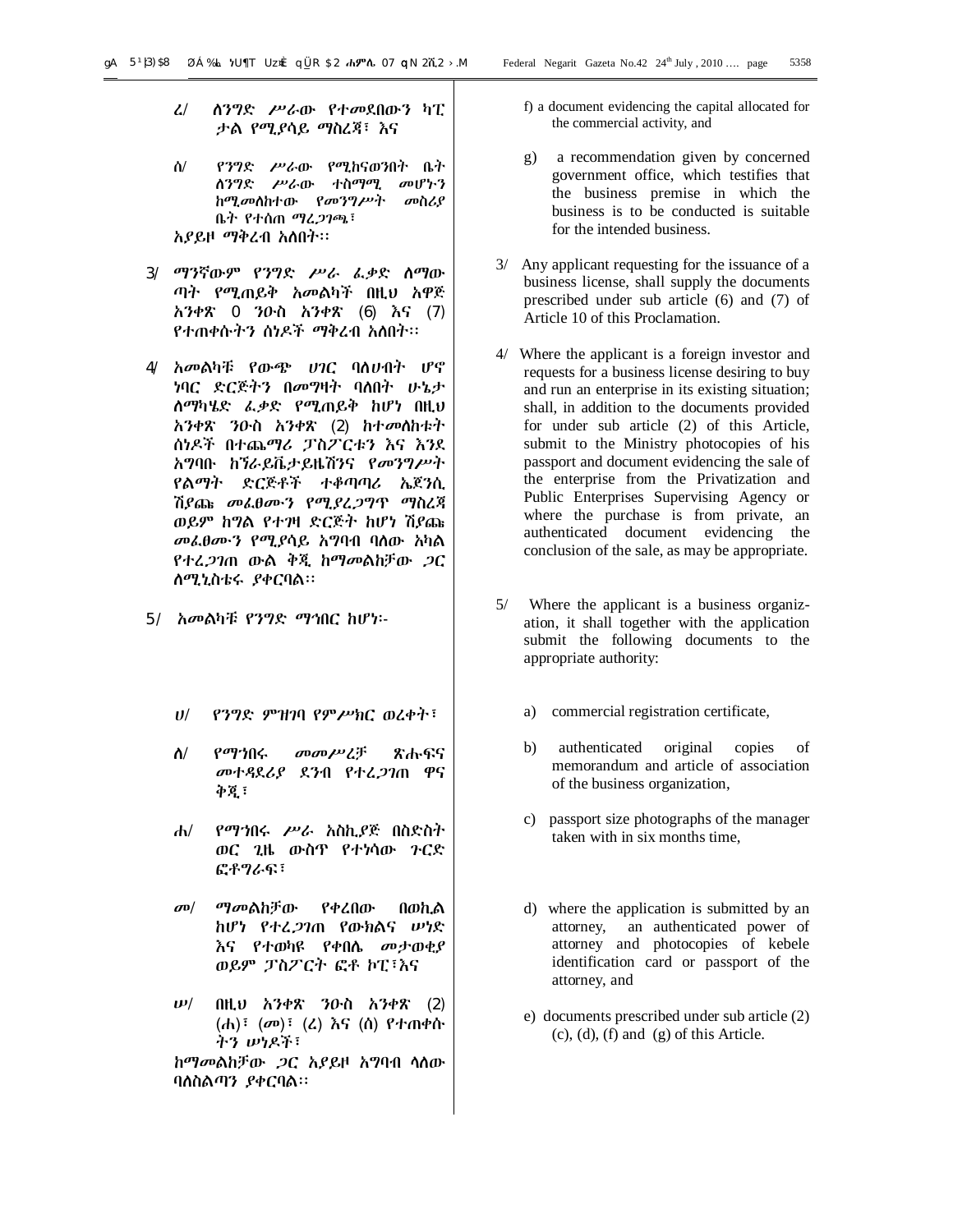- 6/ አመልካቹ የፌዴራል መንግሥት የልማት ድርጅት ወይም የክልል የመንግሥት የልማት ድርጅት ከሆነ፡-
	- ሀ/ የምዝገባ የምስክር ወረቀት፣
	- ለ/ የተቋቋመበትን ሕግ፣
	- ሐ/ የሥራ አስኪያጁን የምደባ ደብዳቤ እና በስድስት ወር ጊዜ ውስጥ የተነሳውን ጉርድ ፎቶግራፍ፣
	- መ/ ማመልከቻው የቀረበው በወኪል ከሆነ የተረጋገጠ የውክልና ሠነድ እና የተወካዩ የቀበሌ መታወቂያ ወይም ፓስፖርት ፎቶ ኮፒ፣እና
	- ሠ/ በዚህ አንቀጽ ንዑስ አንቀጽ (2) (ሰ) የተጠቀሰውን ሰነድ፣

ከማመልከቻው ጋር አያይዞ አግባብ ላለው ባለስልጣን ያቀርባል፡፡

- 7/ በንግድ ፈቃድ ላይ ለውጥ ወይም ማሻሻያ ሲደረግ ባለፈቃዱ ወይም የባለፈቃዱ ሥራ አስኪያጅ በስድስት ወር ጊዜ ውስጥ የተነሳውን ጉርድ ፎቶግራፍ እንዲያቀርብ ተደርጎ በዋናውና በቀሪው የንግድ ፈቃድ ቅጂዎች ላይ ይለጠፋል፡፡
- 8/ ፈቃድ ለተጠየቀበት የንግድ ሥራ አግባብ ያለው የመንግሥት መስሪያ ቤት በመመሪያ የሚወስነውን የሙያ ብቃት መስፈርቶች ስለሟሟላቱ በሚመለከተው የመንግሥት መስሪያ ቤት የተሰጠ የሙያ ብቃት ማረጋገጫ የምስክር ወረቀት እና በአመልካቹ የተፈረመ መግለጫ መቅረብ አለበት፡፡ አግባብ ያለው ባለሥልጣንም ስለመመሪያው አፈፃጸም ለሚመለከተው መስሪያ ቤት ያሳውቃል፡፡
- 9/ በዚህ በንዑስ አንቀፅ (8) የተጠቀሰው ቢኖርም የሙያ ብቃት ማረጋገጫ ወይም የባለቤትነት ማረጋገጫ ሊቀርብባቸው የሚገቡ የንግድ ሥራዎችን አስመልክቶ ማረጋገጫ የሚሰጡ የመንግሥት መስሪያ ቤቶች አግባብ ያለው ባለሥልጣንን ፈቃድ ከመስጠቱ በፊት ማረጋገጫ እንዲጠይቅ ሊያሳስቡ ይችላሉ፡፡
- 6/ Where the applicant is a federal public enterprise or a regional public enterprise, it shall together with the application submit the following documents to the appropriate authority:
	- a) commercial registration certificate,
	- b) the law of its establishment,
	- c) the appointment letter of the manager and his passport size photographs taken with in six months time,
	- d) where the application is submitted by an attorney, an authenticated power of attorney and photocopies of the attorney's kebele identification card or passport, and
	- e) documents prescribed under sub article (2) (g) of this Article.
- 7/ When an alteration or amendment is made to a business license, passport size photographs of the license holder or of the general manger shall be attached to the original and copy of the business license.
- 8/ There shall be submitted a certificate of professional competence in testimony of the fulfillment of the requirements set by the relevant government office in a directive, for the business a business license has been requested, and a statement signed by the applicant. The appropriate authority shall inform the concerned government office about the implementation of the directive.
- 9/ Without prejudice to the provision sub article (8) of this Article government offices which issue certificates of professional competence or certificate of ownership, for commercial activities require certificate of competence, may remind the appropriate authority to demand the submission of the certificates before issuing business license.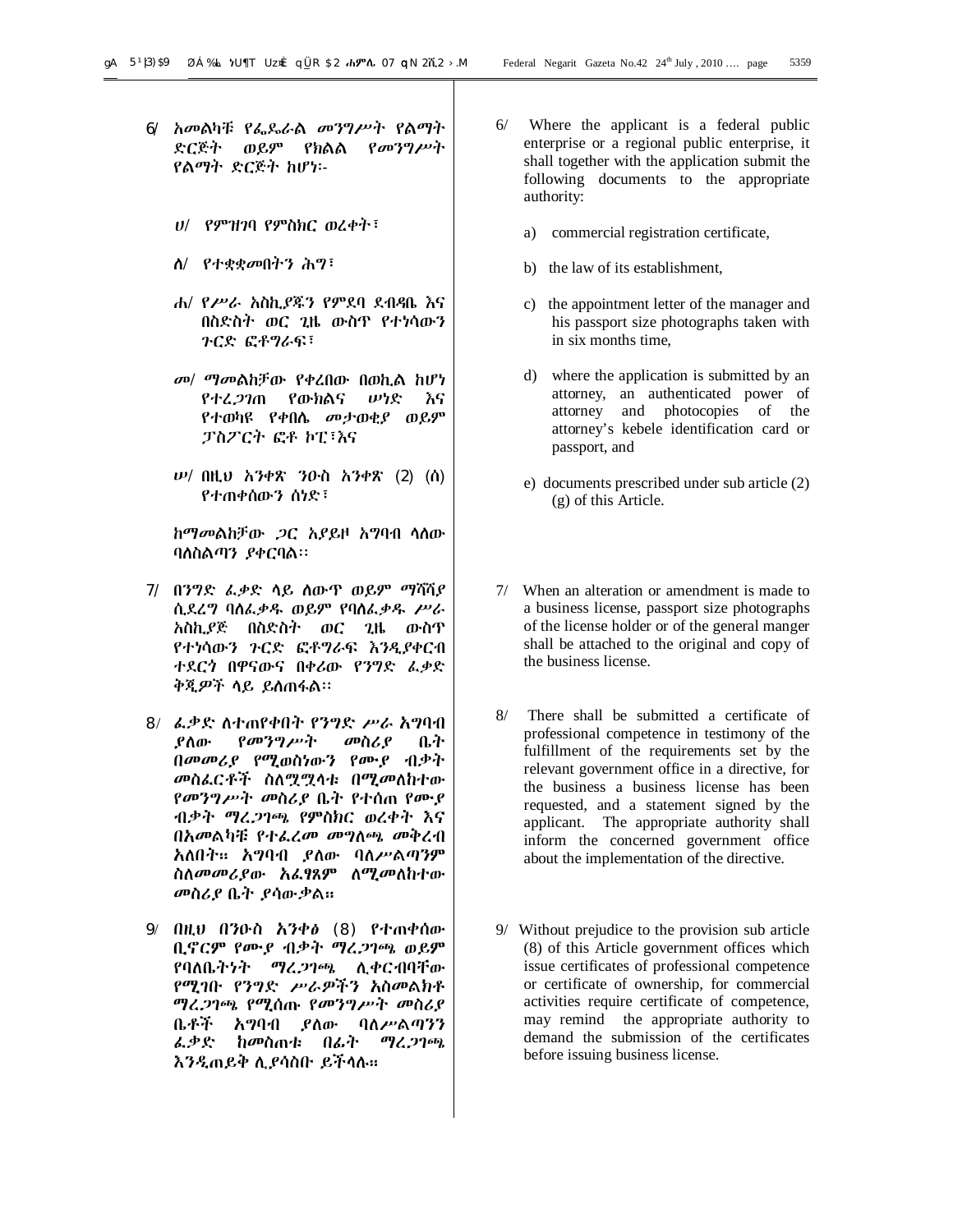- 1/ አግባብ ያለው ባለስልጣን በዚህ አዋጅ አንቀጽ "2 መሰረት ማመልከቻው ሲቀር ብለት በዚህ አዋጅ መሠረት ሊሟሉ የሚገባቸው መሥፈርቶች መሟላታቸው ንና ሊሰራ ያቀደው የንግድ ስራ በህግ ያልተከለከለ መሆኑን ካረጋገጠ በኋላ አግ ባብ ያለውን ክፍያ በማስከፈል ለአመል ካቹ የንግድ ስራ ፈቃድ ይሰጠዋል፡፡
- 2/ የንግድ ስራ ፈቃድ ጥያቄው በዚህ አዋጅ አንቀጽ "2 መሰረት የቀረበዉ ተቀባይነት የሌለው መሆኑን አግባብ ያለው ባለስል ጣን ሲያረጋግጥ ያልተቀበለበትን ምክን ያት ለአመልካቹ በፅሁፍ ያስታውቃል፡፡
- 3/ በትራንስፖርት ንግድ ሥራ ተሰማርቶ የነበረ ግለሰብ ነጋዴ ወራሾች እና/ ወይም የትዳር ጓደኛ በንግድ ሥራው ለመቀጠል የንግድ ማህበር ለማቋቋም ያልፈለጉ ከሆነ ከወራሾቹ አንዱ ወይም የትዳር ጓደኛው በሌሎቹ ወራሾች እና/ወይም የትዳር ጓደኛው በሚሰጠው ውክልና መሠረት በዚህ አዋጅ አንቀጽ 6 ንዑስ አንቀጽ (9) መሰረት በንግድ መዝገብ ከተመዘገበ በኋላ በወኪሉ ስም የንግድ ፈቃድ ይሰጣል፡፡

# **"4. የንግድ ሥራ ፈቃድ የተሰጠው ሰው መብትና ግዴታዎች**

ማንኛውም የንግድ ሥራ ፈቃድ የተሰጠው ሰው:-

- 1/ በዚህ አንቀጽ ንዑስ አንቀጽ (2)፣ (3)፣ (4)፣ (5)፣ (6)፣ (7) እና (8) እንዲሁም በሌሎች ሕጎች የተደነገጉ ክልከላዎችንና ገደቦችን በማክበር ፈቃድ በተሰጠበት የሥራ መስክ የንግድ ሥራ መሥራት፣ እንደተሰማራ በት የንግድ ሥራ ለሸማቾችና ለተጠቃሚ ዎች የንግድ ዕቃዎችን ወይም አገልግሎ ቶችን የማቅረብ ወይም የንግድ ዕቃዎችን የማምረት፤
- 2/ የንግድ ፈቃድ የተሰጠባቸውን የተለያዩ የንግድ ሥራዎችን በአንድ ሥፍራ ወይም<br>ቤት - ውስዋ - አጣምሮ - *መሥራ*ት ቤት ውስጥ አጣምሮ መሥራት በተጠቃሚው ሕዝብ ጤንነትና ደህንነት ወይም ንብረት ላይ ጉዳት የሚያደርስ ከሆነ እነዚህን ሥራዎች በተለያዩ ሥፍራዎች ወይም ቤቶች በተናጠል የማካሄድ፤

#### **33. Issuance of Business License**

- 1/ Where an application for business license is submitted to the appropriate authority pursuant to Article 32 of this Proclamation, it shall issue a business license to the applicant upon payment of the appropriate fee by ascertaining that the condition set by this Proclamation are fulfilled and that the commercial activity intended to be carried on by the applicant is not prohibited by law.
- 2/ Where the appropriate authority ascertains that the application for business license pursuant to Article 32 of this Proclamation is not acceptable, it shall notify the applicant in writing of the reasons for rejecting the application.
- 3/ Where the successors and the spouse of a sole business person who was engaged in transport business do not want to form a business organization, a business license can be issued in the name of one of the successors or the spouse in accordance with the power of attorney given to him by the other successors and/or the spouse after being registered in the commercial register pursuant to sub article (9) of Article 6 of this Proclamation.

#### **34. Rights and Duties of a Business Person Holding a Business License**

Any person to whom a business license has been issued have the following rights and duties፡

- 1/ may carry on any commercial activity so long as such activity is with in the scope of the field of activity for which the license is issued, abide by the prohibitions and restrictions imposed by the provisions of sub article  $(2),(3), (4), (5), (6), (7)$  and  $(8)$  of this Article and other laws, and depending on the type of commercial activity he is engaged in, to supply goods and services to consumers and users or to manufacture goods;
- 2/ shall carry on the various businesses for which business licenses have been issued in separate places or premises, where carrying on such activities at the same place or premise endangers public health and safety or property;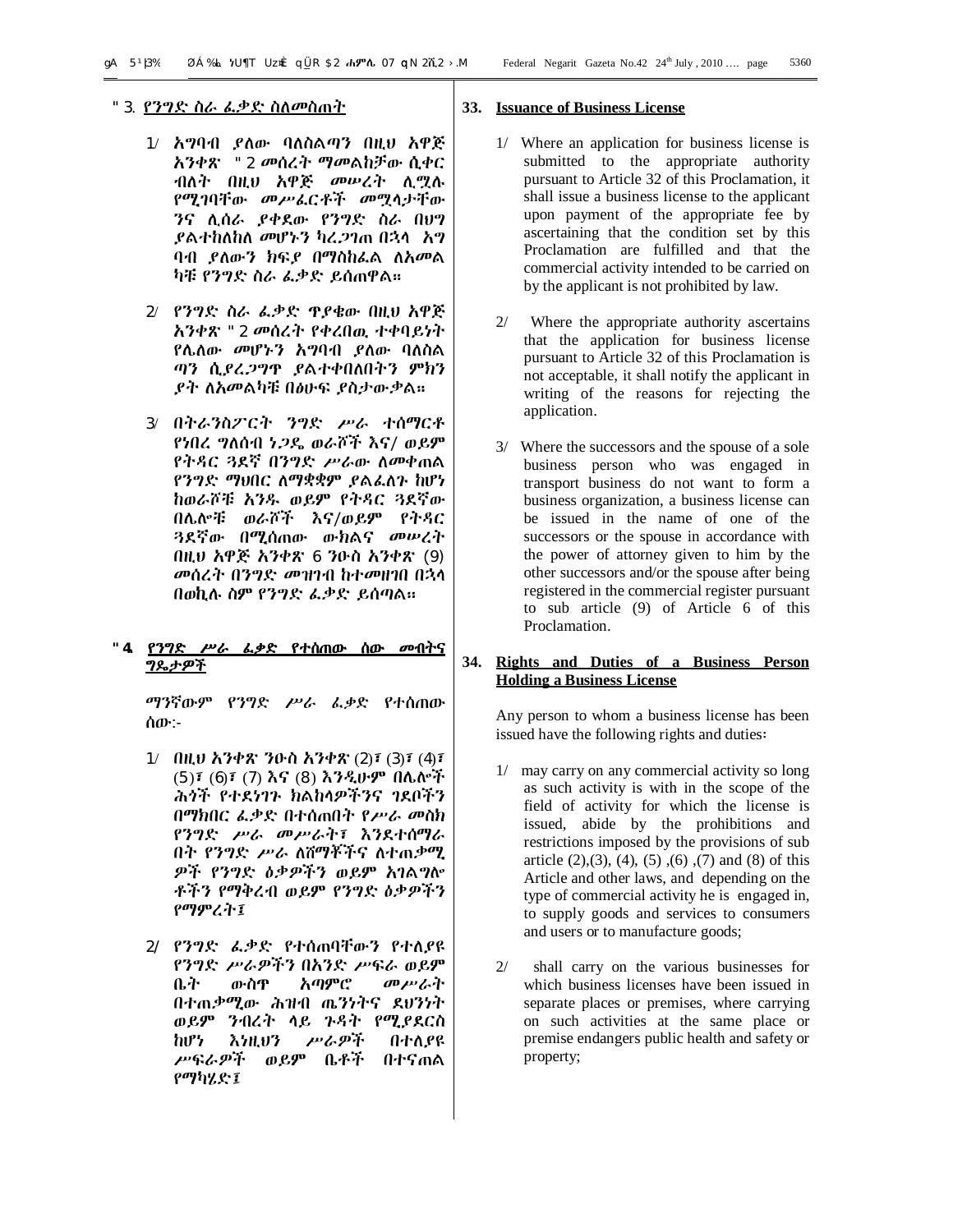- 3/ በሸማቾች ወይም በደንበኞች ላይ ጉዳት የሚያስከትሉ፣ወይም የጥቅም ግጭት ሊፈጥሩ የሚችሉ የተለያዩ ሥራዎችን አጣምሮ ያለመሥራት፤
- 4**/** የንግድ ዕቃዎቹንና የአገልግሎቶቹን የዋጋ ዝርዝር በንግድ ቤቱ በግልጽ ሥፍራ በሚታይ ቦታ ማመልከት ወይም በንግድ ዕቃዎቹ ላይ የመለጠፍ፤
- 5**/** በሕዝብ ማስታወቂያ በሚወሰነው መሠ ረት የሥራው ጠባይ የሚጠይቀውን የማ ሟላትና የመስራት፤
- 6**/** የንግድ ሥራ ፈቃዱን በንግድ ቤቱ ውስጥ በግልጽ በሚታይ ቦታ የማስቀመጥ፣
- 7/ የንግድ ፈቃዱን ለሌላ ለማንኛውም ሰው እንዲገለገልበት ወይም በመያዣነት እንዲ ይዘዉ ወይም እንዲከራየዉ አሳልፎ ያለመስጠት፤
- 8/ የንግድ ሥራ ፈቃድ በስሙ የተሰጠው የን ግድ ማህበር በፍርድ ቤት እንዲፈርስ ሲወ ሰንበት የተሰጠው የንግድ ሥራ ፈቃድ በሥራ ላይ ያለማዋል፤ መብትና ግዴታዎች አሉበት፡፡

# **"5. ስለማስፋፊያና ማሻሻያ ፈቃድ**

- 1/ ተቋቁሞ የሚገኝ የኢንዱስትሪ ወይም የግብርና ልማት ወይም የአገልግሎት ንግድን በማስፋፋት ምርት ለማምረት ወይም አገልግሎት ለመስጠት የሚፈልግ ማንኛውም ሰው በዚህ አዋጅ አንቀጽ "2 የተመለከቱትን ሰነዶች በማያያዝ አግባብ ላለው ባለስልጣን ማመልከቻ በማቅረብ ፍቃድ ማግኘት ይችላል፡፡
- 2/ አግባብ ያለው ባለስልጣን የቀረቡትን ሰነ ዶች መርምሮ በቂ መሆናቸውን ካረጋገጠ በኃላ ለአመልካቹ የማስፋፊያና የማሻሻያ ፈቃድ ይሰጠዋል፡፡
- 3/ አግባብ ያለው ባለስልጣን በዚህ አንቀፅ ንዑስ አንቀጽ (1) መሰረት የቀረበለትን ጥያቄ ያልተቀበለ እንደሆነ ያልተቀበለ በትን ምክንያት ለአመልካቹ በጽሁፍ ያስታውቃል፡፡
- 3/ shall not concurrently, carry on different activities where doing so entails damage to the consumers or customers; or gives rise to conflict of interests;
- 4/ shall display a price list for his goods and services by posting such list in a conspicuous place in his business premise or by affixing price tags on the goods;
- 5/ shall comply with what the nature of the business demands and render service as directed by public notice;
- 6/ shall display his business license in a conspicuous place within the business premise;
- 7/ shall not assign the business license to the benefit of any person or pledge or lease it ; and
- 8/ When the dissolution of a business organization is ordered by court of law, the business organization shall not use for operation the business license obtained in its own name.

### **35. Permit for Expansion and Upgrading**

- 1/ Any person desiring to produce goods or dispense service by expanding or upgrading an existing industry, or agricultural development or a service business, may apply to the appropriate authority to obtain a permit by attaching the documents specified under Article 32 of this Proclamation.
- 2/ After examining the documents submitted to it and ascertaining that it is satisfactory, the appropriate authority shall issue to the applicant the expansion or upgrading permit.
- 3/ Where the appropriate authority rejects the application submitted to it pursuant to sub article (1) of this Article it shall notify the applicant in writing of the reasons of rejection.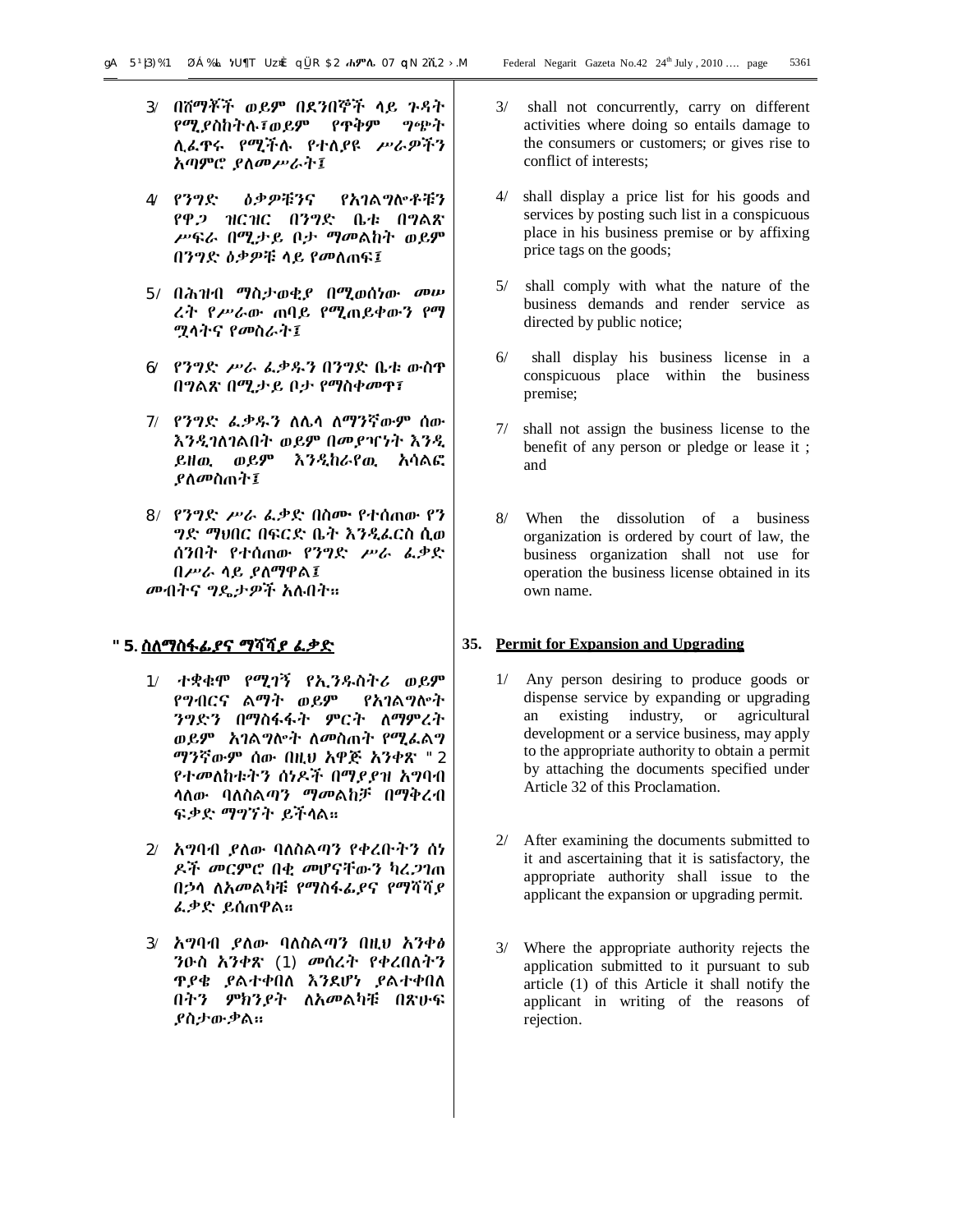- 4/ የማስፋፊያ ወይም የማሻሻያ ፈቃድ እንዲሰጠው የሚጠይቅ ማንኛውም ሰው ከማመልከቻው ጋር የንግድ ምዝገባ የምስክር ወረቀት፣ ቀደም ሲል የተሰጠውን የንግድ ሥራ ፈቃድ እና እራሱ ወይም ሥራ አስኪያጁ በስድስት ወር ጊዜ ውስጥ የተነሳውን ፎቶ ግራፍ አያይዞ ያቀርባል፡፡
- 5/ በዚህ አንቀጽ ንዑስ አንቀጽ (2) መሠረት የሚሰጥ የማስፋፊያ ወይም የማሻሻያ ፈቃድ የሚያገለግለው ማስፋፊያው ወይም ማሻሻያው እስኪያበቃ ድረስ ብቻ ሲሆን በዚሁ ፈቃድ ምርት አምርቶ ለገበያ ማቅረብ ወይም አገልግሎት መስጠት አይቻልም፡፡
- 6/ የማስፋፋት ወይም የማሻሻል ሥራውን ያጠናቀቀ ነጋዴ ማምረት ወይም አገልግሎት መስጠት ከመጀመሩ በፊት በዚህ አዋጅ መሠረት አስፈላጊ መረጃዎችን በማያያዝ የንግድ ዕቃዎችን ለማምረት ወይም የግብርና ምርቶችን ለማምረት ወይም አገልግሎት ለመስጠት የንግድ ፈቃድ እንዲሰጠው አግባብ ላለው ባለስልጣን ማመልከቻ ማቅረብ ይችላል፡፡
- 7/ አግባብ ያለው ባለስልጣን በዚህ አዋጅ አንቀጽ "2 የተመለከቱት ሰነዶች ሲቀርቡለትና የማስፋፋቱ ወይም የማሻሻሉ ሥራ የንግድ ዕቃ ለማምረት ወይም አገልግሎት ለመስጠት ብቁ መሆኑን ሲያረጋግጥ በደንቡ የተመለከተዉን አግባብ ያለውን ክፍያ በማስከፈል የንግድ ፈቃዱን ለአመልካቹ ይሰጠዋል፡፡
- 8/ አግባብ ያለው ባለስልጣን በዚህ አንቀፅ ንዑስ አንቀፅ (6) እና (7) መሠረት የቀረበለትን ጥያቄ ያልተቀበለው እንደሆነ ያልተቀበለበትን ምክንያትና ውሳኔውን ለአመልካቹ በጽሑፍ ያሳውቃል፡፡

# **"6. የንግድ ስራ ፈቃድ ፀንቶ የሚቆይበት ጊዜና እድሳት**

1/ በዚህ አዋጅ አንቀጽ "3 መሠረት የተሰጠ የንግድ ሥራ ፈቃድ በአንቀጽ "9 በተዘረዘሩት ምክንያቶች ካልተሰ ረዘና በዚህ አንቀጽ ንዑስ አንቀጽ (2) መሠረት እስከታደሰ ድረስ የፀና ይሆናል፡፡

- 4/ Any person desiring to obtain an expansion or upgrading permit shall submit together with the application, commercial registration certificate, business license previously issued to him and passport size photographs of him or the manger taken within six months time.
- 5/ The permit to be issued pursuant to sub article (2) of this Article, shall serve only until the completion of the expansion or the upgrading and it shall not be used for manufacturing or production and marketing or for dispensing services.
- 6/ A business person who has completed the expansion or the upgrading, before starting manufacturing or production or dispensing service, may apply to the appropriate authority by attaching the necessary documents, to obtain a business license to manufacture goods or produce agricultural products or to dispense services.
- 7/ Where the appropriate authority ascertains that the expansion or upgrading is capable of manufacturing goods or producing agricultural products or dispensing services, shall, issue business license to the applicant upon submission of documents specified under Article 32 of this Proclamation and by the payment of the appropriate fee prescribed in the regulation.
- 8/ Where the appropriate authority rejects the application submitted to it pursuant to sub article (6) and (7) of this Article, shall inform the applicant, in writing, of the reasons for the rejection of the application.

# **36. Validity Period and Renewal of Business License**

1/ A business license issued pursuant to Article 33 of this Proclamation shall be valid unless cancelled on the grounds specified under Article 39 of this Proclamation and as long as it is renewed pursuant to sub article (2) of this Article.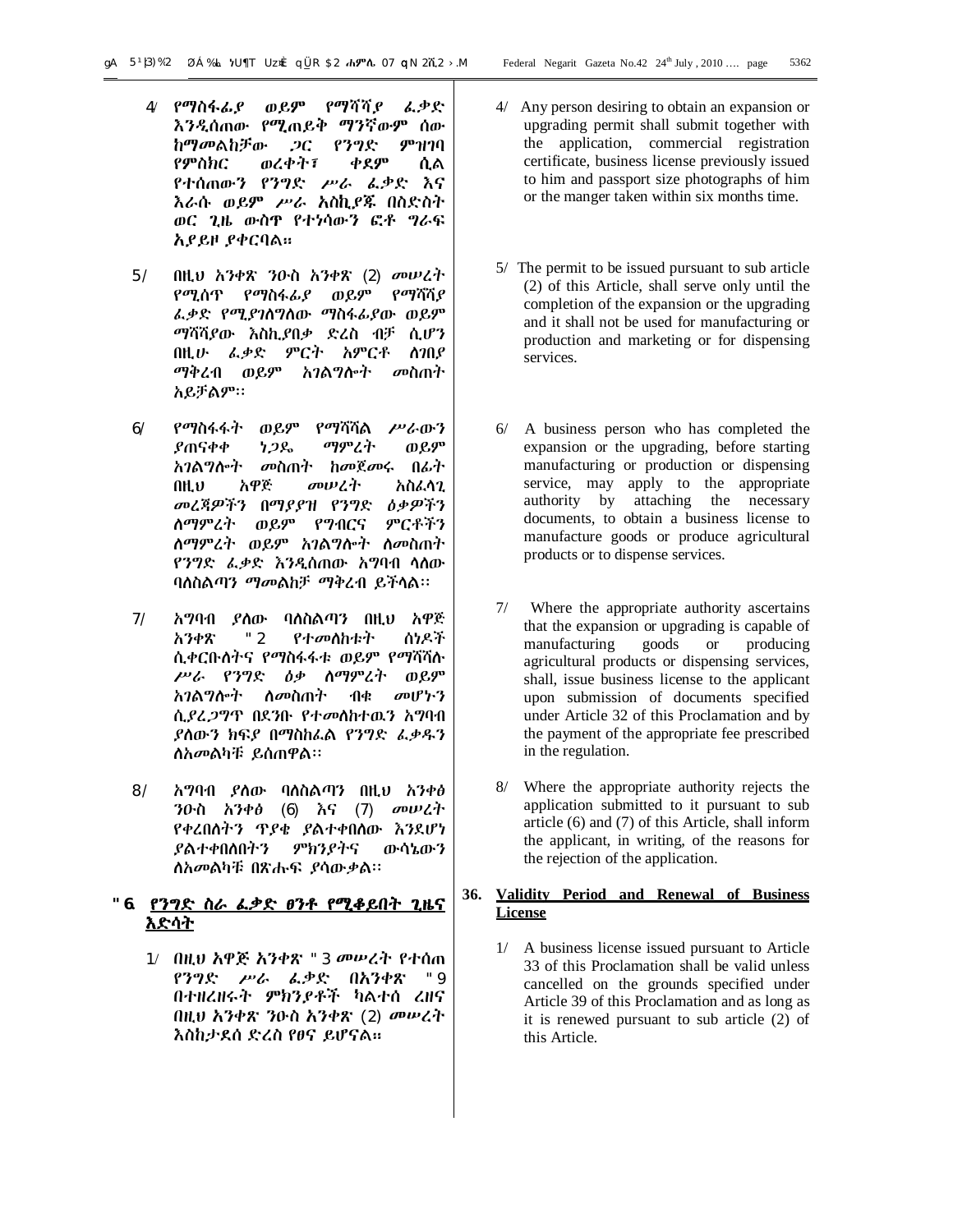- 2/ የንግድ ሥራ ፈቃዱ የተሰጠበት ወይም የታደሰበት የበጀት ዓመት ካበቃ በኋላ ባሉት አራት ወራት ጊዜ ውስጥ ተገቢው ክፍያ ተፈጽሞ ካልታደሰ ለነጋዴው የተሰ ጠው የንግድ ሥራ ፈቃድ በማንኛውም ሁኔታ በሥራ ላይ አይውልም፡፡
- 3/ በዚህ አንቀጽ ንዑስ አንቀጽ (2) የተጠቀሰው የአራት ወራት ያለቅጣት የፈቃድ የማሳደሻ ጊዜ ካለፈ በኋላ ባሉት የህዳር እና የታህሳስ ወራት የንግድ ሥራ ፈቃዱ ያለቅጣት ይታደሳል፡፡
- 4/ በዚህ አንቀጽ ንዑስ አንቀጽ (2) እና (3) በተጠቀሰው የፈቃድ ማሳደሻ የጊዜ ወሰን ውስጥ ነጋዴው የንግድ ፈቃዱን ካላሳደሰ ከጥር 1 ቀን እስከ ሰኔ " ቀን ላለው ጊዜ ከፈቃድ ማሳደሻው በተጨማሪ ፈቃድ ማሳደሱ ለዘገየበት ለጥር ወር ብር 2ሺ5) (ሁለት ሺ አምስት መቶ ብር) እና ለሚቀጥለው እያንዳንዱ ወር ብር 1ሺ5) (አንድ ሺ አምስት መቶ ብር) ቅጣት በመክፈል ፈቃዱን ያሳድሳል፡፡
- 5/ በዚህ አንቀጽ ንዑስ አንቀጽ (4) የተቀመጠው የንግድ ፈቃድን በቅጣት የማሳደሻ ጊዜ ካለፈ በኋላ ያልታደሰ የንግድ ሥራ ፈቃድ ይሰረዛል፡፡
- 6/ ነጋዴው የንግድ ፈቃዱን በቅጣት በሚያሳድስበት የጊዜ ወሰን ውስጥ ፈቃዱን ሳያሳድስ ቀርቶ ከተሰረዘበት የተሰረዘበትን የንግድ ፈቃድ ከተሰረዘ እስከ አንድ ዓመት ድረስ ሊያወጣ የሚችለው ፈቃዱን በወቅቱ ላለማሳደሱ ያቀረበው ምክንያት አግባብ ባለው ባለሥልጣን የበላይ ኃላፊ ተቀባይነት ካገኘ ብቻ በዚህ አንቀጽ ንዑስ አንቀጽ (4) የተቀመጠውን በቅጣት ሊከፍል የሚገባውን ገንዘብ እጥፍ በመክፈል ነው፡፡
- 7/ በዚህ አንቀጽ ንዑስ አንቀጽ /6/ መሠረት የንግድ ፈቃዱን እንደገና እንዲያወጣ ያልተፈቀደለት ነጋዴ ፈቃዱ ከተሰረዘ ከአንድ ዓመት በኋላ ያንኑ የተሰረዘበትን የንግድሥራ ፈቃድ የሚያወጣው ያለቅ ጣት ይሆናል፡፡
- 8/ ባለፍቃዱ ለፈቃድ ዕድሳት በሚቀርብበት ጊዜ፡-
- 2/ Unless the business license is renewed within four months after the expiry of the budget year in which the license has been issued or renewed upon payment of the appropriate fee, the business license shall not, in anyway, be put in use.
- 3/ After the expiry of the time for renewal of business licenses without penalty provided for under sub article (2) of this Article, the business licenses shall be renewed without penalty in the following months of Hidar and Tahisas.
- 4/ The holder of a business license who has failed to have it renewed within the time specified under sub article (2) and (3) of this Article, shall have it renewed within the time, from Tir 1 to Sene 30 by paying in addition to the renewal fee, a penalty of Birr 2,500 (two thousand five hundred) for the month Tir and Birr 1,500 (one thousand five hundred), for the next each month of delay.
- 5/ A business license not renewed within the time provided for under sub article (4) of this Article shall be cancelled after the expiry of the time made available for the renewal of the business license with penalty.
- 6/ Where a business license is cancelled because of the failure of the business person to renew his business license within the time of renewal with penalty; he can obtain the cancelled business license within one year after the cancellation, only when the reason for not getting the license renewed in due time is found to be acceptable by the higher official of the appropriate authority and upon payment of the double of the penalty provided for under sub article (4) of this Article.
- 7/ A businessperson who has not got permission to obtain his business license again under sub article (6) of this Article shall obtain the same business license without penalty one year after the cancellation of the business license.
- 8/ When the license holder appears for the renewal of his license, shall submit: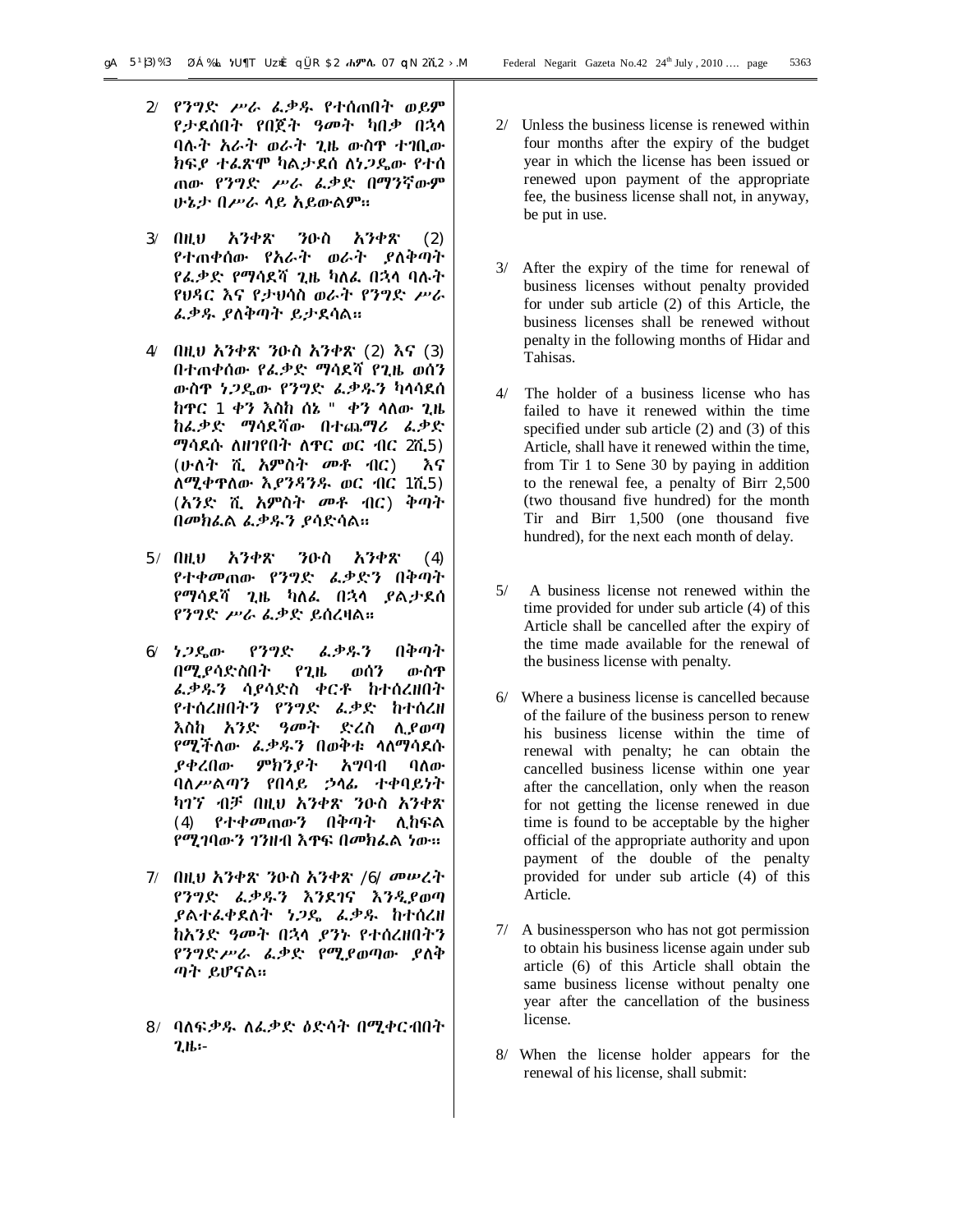- ሀ/ የገቢ ግብር፣ ሌሎች ግብሮች፣ የቦታ ግብር፣ የሰራተኛ ገቢ ግብር፣ የማዘጋጃ ቤት አገልግሎት ክፍያዎ ችን እና ሌላ ማናቸውም ለመንግ ሥት የሚከፈል ዕዳ ለመክፈሉ አግ ባብ ላለው ባለሥልጣን በአድራሻው የተፃፈ ማረጋገጫ፣
- ለ/ የታደሰ የንግድ ምዝገባ የምስክር ወረቀት ፣ እና
- ሐ/ አግባብነት ያለውን የፈቃድ ዕድሳት ማመልከቻ ቅጽ በመሙላት ማቅረብ አለበት፡፡
- 9/ በዚህ አንቀጽ ንዑስ አንቀጽ (8) (ሀ) መሠረት የሚሰጥ የግብር ወይም የመንግሥት ገቢ ክፍያ ማረጋገጫ ለብዙ አካላት እንዲደርስ ተብሎ በጥቅል የተፃፈ ከሆነ፣ ለየትኛው የንግድ ሥራ ፈቃድ ዓይነት እንደሚያገለግል እና ግብሩ እና ሌላ የሚፈለግበትን የመንግሥት ገቢ መከፈሉን ካልገለፀ ተቀባይነት የለውም፡፡
- 0/ በዚህ አንቀጽ ንዑስ አንቀጽ (8) (ሀ) መሠረት ግብር ወይም ሌላ ማንኛውም ከመንግሥት የሚፈለግበትን ክፍያ ለመከፈሉ በግብር አስከፋዩ መስሪያ ቤት የሚሰጠው ማረጋገጫ ከተሰጠበት ጊዜ ጀምሮ በአንድ ወር ጊዜ ውስጥ ለንግድ ፈቃድ ዕድሳት አገልግሎት ሳይውል ከቀረ የአገልግሎት ጊዜው ያበቃል፡፡
- 01/ አግባብ ያለው ባለሥልጣን የቀረበለት የፈቃድ ዕድሳት ማመልከቻ የተሟላ ሆኖ ካገኘው ተገቢውን ክፍያ በማስከፈል ፈቃዱን ያድሳል ወይም የፈቃድ ዕድሳት ጥያቄውን ያልተቀበለው ከሆነ ያልተቀበ ለበትን ምክንያት ለባለፈቃዱ በጽሁፍ ያሳውቃል፡፡
- 02/ የመስሪያ አድራሻውን የሚቀይር ነጋዴ ቀደም ሲል ሲሰራበት ከነበረበት ሥፍራ የሚፈለግበትን የመንግሥት ግብር እና ሌላ ማንኛውም ገቢ አጠቃሎ ለመክፈሉ የሚገልጽ ማረጋገጫ በአዲስ የመስሪያ አድራሻው ለሚገኘው አግባብ ላለው ባለስልጣን ማቅረብ አለበት፡፡
- a) a clearance statement written to the appropriate authority at its address for the payment of income tax, other taxes, land use fee, employee's income tax, municipality services fees and any other payment due to be paid to the government,
- b) a renewed commercial registration certificate, and
- c) the appropriate application form for the renewal of business license.
- 9/ Clearance statement issued pursuant to sub article (8) (a) of this Article for the payment of taxes or other government revenues shall not be acceptable, if, it is written so as to address several bodies, does not indicate the type of business it has been issued for and does not attest the payment of the tax and other government revenues.
- 10/ Clearance statement issued by the tax collecting office pursuant to sub article (8) (a) of this Article for the payment of taxes and any other government revenues, shall, lose its validity, if not used for the renewal of the business license within one month time from the date of its issuance.
- 11/ The appropriate authority shall renew the business license when it finds that the application is complete upon payment of the appropriate fee or when it rejects the application, it shall inform the applicant in writing the reasons of its rejection.
- 12/ A business person who changes his business's address shall present clearance statement for the complete payment of government tax and any other revenues, to the appropriate authority of his new business address from the place of his former business operation.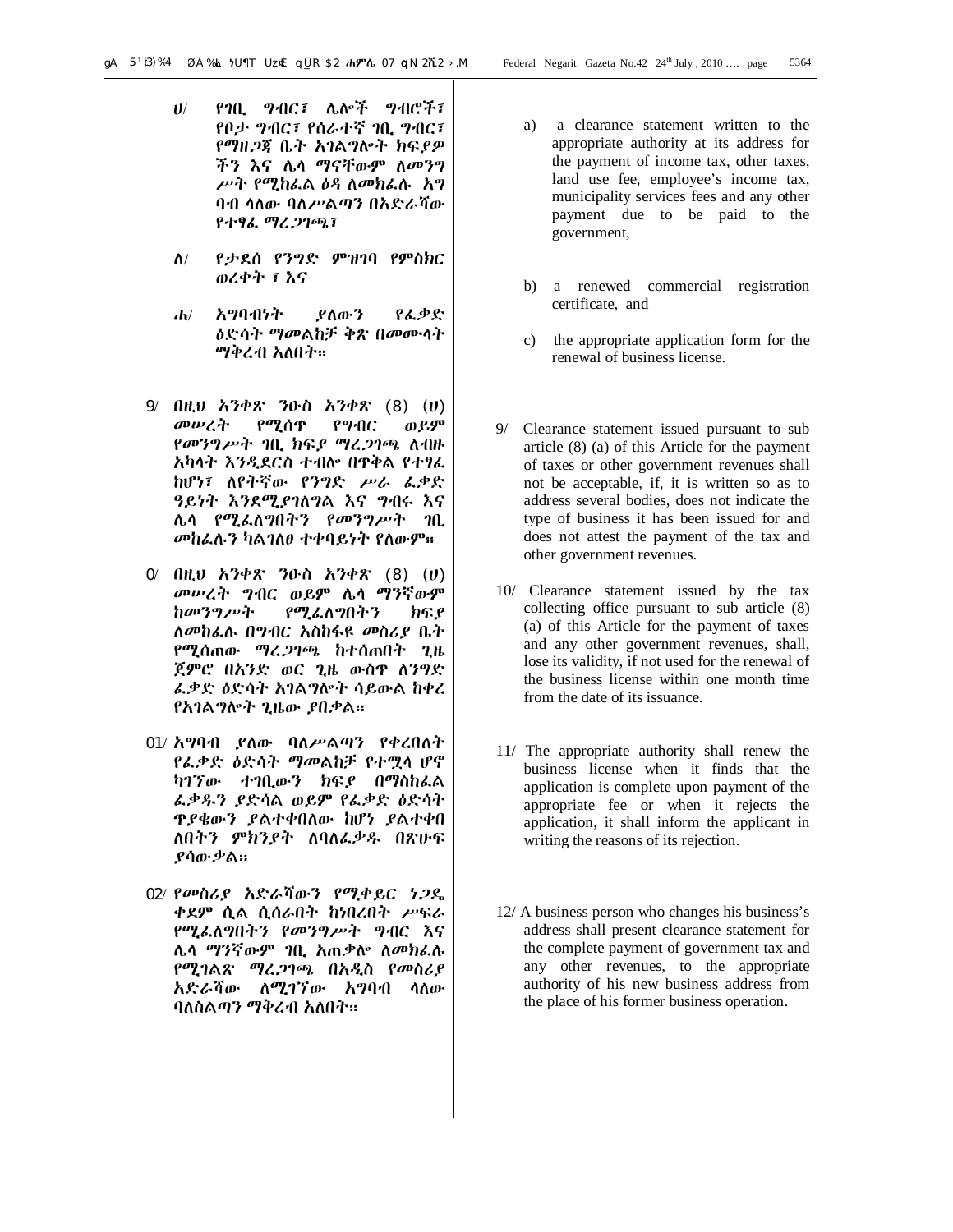- 03/ የኢትዮጵያ የገቢዎችና ጉምሩክ ባለሥ ልጣን በሚፈቅድላቸው መሠረት በዚህ አዋጅ ከተመለከተው ውጭ የተለየ የሂሣብ መዝጊያ በጀት ዓመት የሚጠቀሙ ነጋዴዎች በዚህ አንቀጽ ለንግድ ፈቃድ እድሳት የተቀመጠው የጊዜ ወሰን ስሌት ተፈፃሚ የሚሆንባቸው የተፈቀደላቸው የሂሣብ መዝጊያ በጀት አመት ከሚጀም ርበት ጊዜ አንስቶ ነው፡፡
- 04/ በዚህ አዋጅ አዲስ የንግድ ሥራ ፈቃድ ለማውጣት የተቀመጡ መሟላት የሚገ ባቸው መስፈርቶች ለንግድ ሥራ ፈቃድ ዕድሳትም ተፈፃሚ ይሆናሉ፡፡

# **"7. የንግድ ሥራ ፈቃድን ስለማገድ**

- 1/ የንግድ ሥራ ፈቃድ የተሰጠው ሰው፡-
	- ሀ/ የንግድ ሥራውን የጤናና የጽዳት አጠባበቅ፣ የአካባቢ እንክብካቤ፣ የአ ደጋ መከላከያና የንግድ ዕቃውን ወይም የአገልግሎቱን የጥራት ደረጃ ያጓደለ መሆኑን ወይም ከስራው ጋር በተያያዘ ሌላ ህገወጥ ተግባር መፈፀ ሙን ወይም ፈቃድ የተሰጠበትን ግዴታ አለማሟላቱን ጉዳዩ የሚመለ ከተው የመንግሥት መሥሪያ ቤት ወይም አግባብ ያለው ባለስልጣን ሲያረጋግጥ፤ ወይም
	- ለ/ በዚህ አዋጅ መሠረት አግባብ ያለው ባለሥልጣን የሚጠይቃቸውን መረጃ ዎች በትክክልና በወቅቱ ያላቀረበ እንደሆነ፤ ወይም
	- ሐ/ በማንኛውም ሌላ ሁኔታ ይህን አዋጅ ወይም ደንቡን የጣሰ እንደሆነ፤ አግባብ ያለው ባለሥልጣን ጉድለቶቹ እስኪስተካከሉ የንግድ ሥራ ፈቃዱን ማገድ ይችላል፡፡
- 2/ የንግድ ሥራ ፈቃድ በዚህ አንቀጽ ንዑስ አንቀጽ /1/ መሠረት ሲታገድ አግባብ ያለው ባለሥልጣን ፈቃዱ የታገደበትን ምክንያት በተወሰነ ጊዜ ውስጥ ጉድለ ቶቹን ለማስተካከል ሊወሰድ ስለሚገባው እርምጃ ለባለፈቃዱ በጽሁፍ ያስታው ቀዋል፡፡
- 13/ The computation of time of renewal of business licenses provided for in this Proclamation for business persons who use different accounts budget year otherwise than provide for in this Proclamation, as authorized by the Ethiopian Revenues and Customs Authority, shall commence from the beginning of the authorized accounts budget year.
- 14/ The requirements set in this Proclamation, to be met for the issuance of a new business licenses, shall be applicable to the renewal of business licenses.

# **37. Suspension of Business License**

- 1/ The appropriate authority may, until such time as the short comings indicated below are rectified, suspend a business license where the license holder:
	- a) has failed to maintain the standards of health and sanitary conditions, environmental protection, safety measures and the quality of his products or services or has done any other illegal act in connection with his commercial activity or that he failed to observe the conditions under which the business license is issued, as confirmed by the concerned government institution or the appropriate authority; or
	- b) has failed to supply accurately and on time the information requested by the appropriate authority pursuant to this Proclamation; or
	- c) has, in any way, violated this Proclamation or the regulation.
- 2/ Where a business license is suspended under sub article (1) of this Article, the appropriate authority shall notify the license holder, in writing, of the reasons of suspension and the measures to be taken to rectify the shortcomings with in a fixed period of time.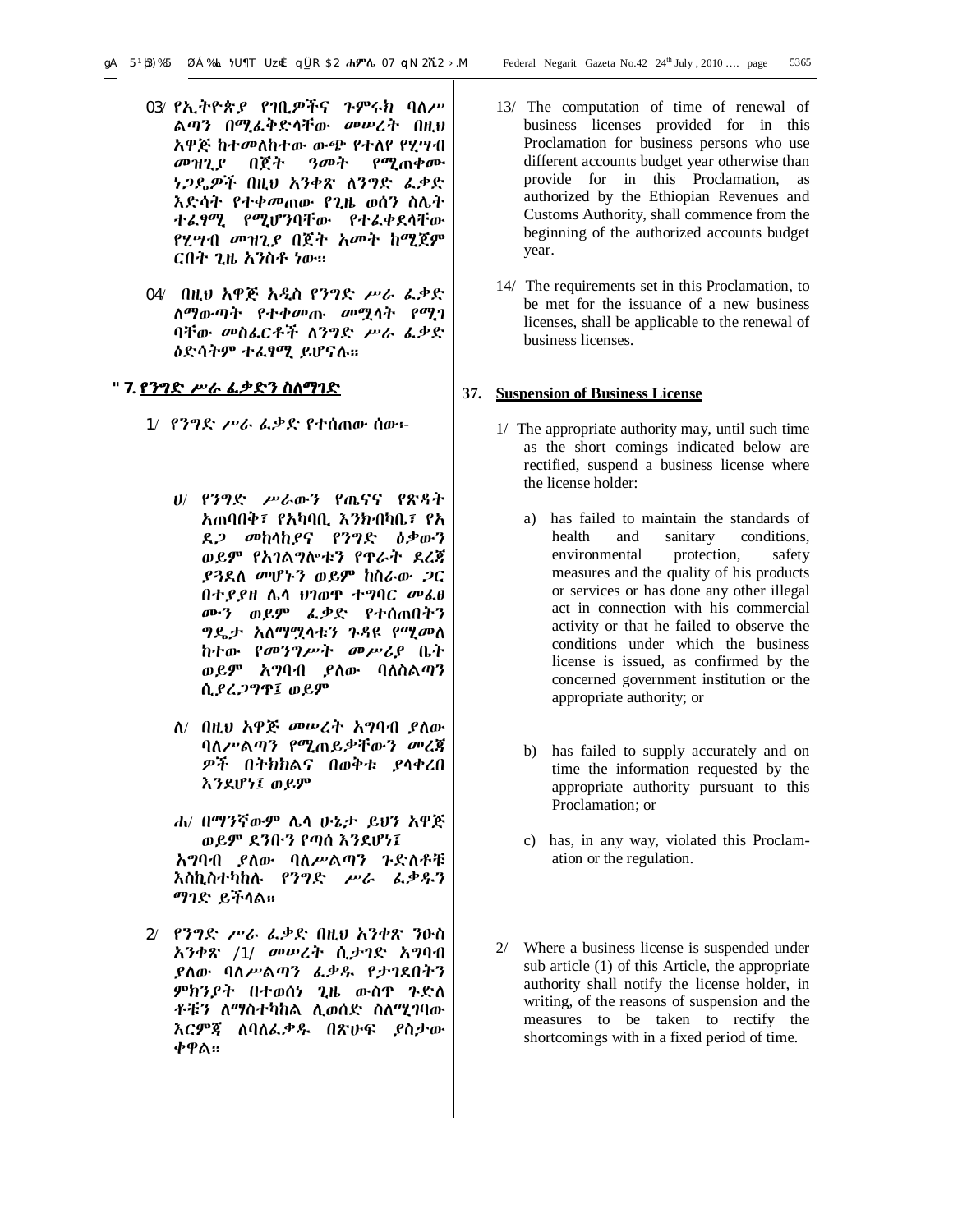- 3/ በዚህ አንቀጽ ንዑስ አንቀጽ /2/ መሠረት የጽሁፍ ማስታወቂያ የደረሰው ባለፈቃድ በማስታወቂያው በተወሰነው ጊዜ ውስጥ ጉድለቱን የማስተካከል ግዴታ አለበት፡፡
- 4/ የታገደ የንግድ ፈቃድ አይታደስም፡፡ እግዱ ሲነሳም የዚህ አዋጅ አንቀጽ "6 ድንጋጌ ተፈፃሚ ይሆንበታል፡፡

# **"8. በእገዳ ወቅት ስለሚወሰድ እርምጃ**

በዚህ አዋጅ አንቀጽ "7 መሠረት ፈቃድ የታገደበት የንግድ ሥራን ባለቤት የንግድ መደብርን አግባብ ያለው ባለሥልጣን ማሸግ ይችላል፡-

#### **"9. የንግድ ሥራ ፈቃድን ስለመሰረዝ**

- 1/ ማንኛውም የንግድ ሥራ ፈቃድ የተሰጠው ሰው:-
	- ሀ/ ፈቃዱ የተሰጠው ወይም የታደሰው ሐሰተኛ ሰነድ በማቅረቡ ምክንያት መሆኑ ሲረጋገጥ ወይም ለማንኛውም ዓላማ ሃሰተኛ ሰነድ ወይም መረጃ ካቀረበ፤ ወይም
	- ለ/ ፈቃዱን ከተሰጠበት ዓላማ ውጭ ሲገለገልበት ወይም ተገቢ ያልሆነ የንግድ ሥራ ሲሠራበት ከተገኘ፤ ወይም
	- ሐ/ በዚህ አዋጅ አንቀጽ "7/1/ ላይ የተጠቀሱትን ጥፋቶች ሁለት ጊዜ የፈጸመ እንደሆነ፤ ወይም
	- መ/ በዚህ አዋጅ አንቀጽ "7/3/ መሠ ረት ያልፈጸመ እንደሆነ፤ ወይም
	- ሠ/ የከሰረ ወይም የንግድ ሥራውን የተወ እንደሆነ፤ ወይም
	- ረ/ በዚህ አዋጅ አንቀጽ "6 መሠረት ፈቃዱን ያላሳደሰ እንደሆነ፤ ወይም
	- ሰ/ የንግድ ምዝገባው የተሰረዘ ከሆነ፤

አግባብ ያለው ባለሥልጣን በዚህ አንቀጽ ንዑስ አንቀጽ /3/ የተደነገገው እንደተጠበቀ ሆኖ የሰጠውን የንግድ ሥራ ፈቃድ ሊሰርዝ ይችላል፡፡

- 3/ The license holder who has received a written notification pursuant to sub article (2) of this Article shall have the obligation to rectify the shortcomings within the fixed period of time.
- 4/ A suspended business license shall not be renewed. When the suspension is lifted the provisions of Article 36 of this Proclamation shall apply to it.

# **38. Measures to be Taken During Suspension**

The appropriate authority may seal the business of a business person whose business license has been suspended pursuant to Article 37 of this Proclamation.

#### **39. Cancellation of Business License**

- 1/ Without prejudice to sub article (3) of this Article the appropriate authority may cancel a business license, where the holder there of:
	- a) is found to have obtained or renewed his license by submitting false document or for any purpose submit a false document or false information; or
	- b) is found using the license for a purpose other than that for which it was issued or for unfair trade practice; or
	- c) has committed the faults specified in Article 37(1) of this Proclamation twice; or
	- d) has failed to comply with the provision of Article 37(3) of this Proclamation; or
	- e) has become bankrupt or ceased to operate his business; or
	- f) has failed to renew his business license pursuant to Article 36 of this Proclamation; or
	- g) his commercial registration has been cancelled.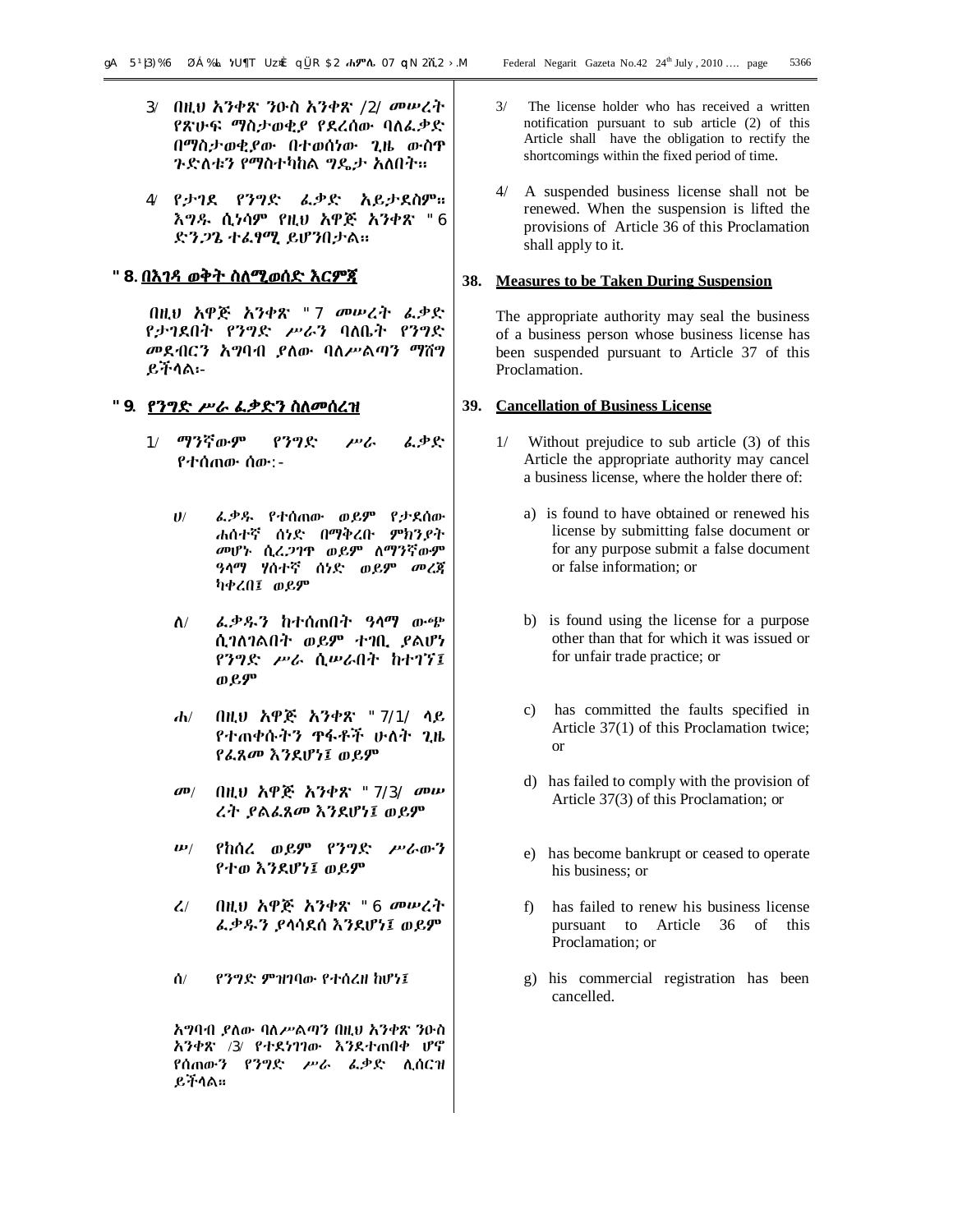- 2/ አግባብ ያለው ባለሥልጣን በዚህ አንቀጽ ንዑስ አንቀጽ /1/ መሠረት የንግድ ሥራ ፈቃድ እንዲሰረዝ ውሳኔ እስኪሰጥ ድረስ የንግድ ሥራው በሕዝብ ጤናና ደህንነት ወይም በአገሪቱ ኢኮኖሚ ላይ አደጋ ያደርሳል ተብሎ በራሱ ወይም በሚመለከተው የመንግሥት መሥሪያ ቤት ሲረጋገጥ የንግድ መደብሩን ለማሸግ ይችላል፡፡
- 3/ አግባብ ያለው ባለሥልጣን በዚህ አንቀጽ ንዑስ አንቀጽ /1/ በተገለፁት ምክንያቶች ፈቃዱ እንዲሰረዝ ውሳኔ ከመሰጠቱ በፊት እንደአስፈላጊነቱ ነጋዴው ባስመዘገበው አድራሻ በደብዳቤ ተጠርቶ በጽሁፍ ሀሳቡን እንዲሰጥ ያደርጋል፡፡ የተሰጠው ሀሳብ በቂ ሆኖ ካልተገኘ ወይም ደብዳ ቤው ከደረሰው ቀን ጀምሮ በ" ቀናት ውስጥ ነጋዴው ሐሳቡን ካልሰጠ ፈቃዱ ይሰረዛል፡፡
- 4/ የንግድ ሥራውን በፈቃዱ የተወ ነጋዴ ያለቅጣት የፈቃድ ማሳደሻ ጊዜ ውስጥ ፈቃዱን ካልመለሰ ያንኑ የንግድ ፈቃድ ለማውጣት የሚችለው ያለቅጣት የፈቃድ ማሳደሻ ጊዜ ከሚያበቃበት ቀን ጀምሮ ከአንድ አመት በኋላ ነው፡፡
- 5/ በዚህ አዋጅ አንቀጽ "6 ንዑስ አንቀጽ /7/ እና በዚህ አንቀጽ ንዑስ አንቀጽ /4/ ከተደነገገው ውጪ በሌላ በማንኛውም በዚህ አዋጅ በተቀመጠ ምክንያት የንግድ ሥራ ፈቃዱ የሚሰረዝበት ነጋዴ ያንኑ የተሰረዘበትን የንግድ ሥራ ፈቃድ እንደገና የሚያወጣው ፈቃዱ ከተሰረዘበት ቀን ጀምሮ ከሁለት ዓመት በኋላ ነው፡፡
- 6/ በዚህ አንቀጽ በንዑስ አንቀጽ 4 መሠረት አግባብ ላለው ባለሥልጣን የንግድ ፈቃዱን ተመላሸ የሚያደርግ ነጋዴ ወይም በዚህ አዋጅ አንቀጽ "6 ንዑስ አንቀጽ 6 ወይም 7 መሠረት የተሰረዘበትን ያንኑ የንግድ ሥራ ፈቃድ እንደ አዲስ ለማውጣት ሲመጣ ተመላሽ በተደረገው ወይም በተሰረዘው የንግድ ሥራ ፈቃድ ለተጠቀመበት ጊዜ የግብር ክሊራንስ ማቅረብ አለበት፡፡

# **#. ምትክ የንግድ ሥራ ፈቃድ ስለማግኘት**

1/ የንግድ ሥራ ፈቃድ የጠፋበት ወይም የተበላሸበት ማንኛውንም ሰው ቀደም ሲል ፈቃዱን ለሰጠው አግባብ ያለው ባለሥልጣን በማመልከት ምትክ ፈቃድ ማግኘት ይችላል፡፡

- 2/ Where the appropriate authority or the concerned government institution has confirmed; that the business is dangerous to public health and safety or the national economy, a business license may be suspended and the business may be sealed until such time as the appropriate authority decides to cancel the license pursuant to sub article (1) of this Article.
- 3/ The appropriate authority, before deciding to cancel the license for the reasons specified in sub article (1) of this Article shall require the license holder by letter sent to his registered address to submit his written opinion on the anticipated cancellation of the license. The license shall be cancelled where the license holder has not submitted his opinion within 30 days from the day the letter was received by him or his opinion is not adequate.
- 4/ Unless a business person who has voluntarily ceased his business; returns his business license to the appropriate authority within the time of renewal of license without penalty, he can obtain the business license again only one year after, starting the expiry date of the time of renewal of license without penalty.
- 5/ A business person whose business license has been cancelled for any reason provided for in this Proclamation; other than those provided for under sub article (7) of Article 36 and sub article (4) of this Article, shall obtain that same business license which has been cancelled only two years after, starting from the date of cancellation.
- 6/ A businessperson who returns his business license to the appropriate authority pursuant to sub article (4) of this Article or who wants to obtain the same business license as new, after being cancelled pursuant to sub articles (6) and (7) of Article (36) of this proclamation, shall submit a tax clearance statement for the duration he used the returned or the cancelled business license.

#### **40. Issuance of a Substitute Business License**

1/ Any person who has his business license lost or damaged may obtain a substitute by applying in writing to the appropriate authority, which issued the license.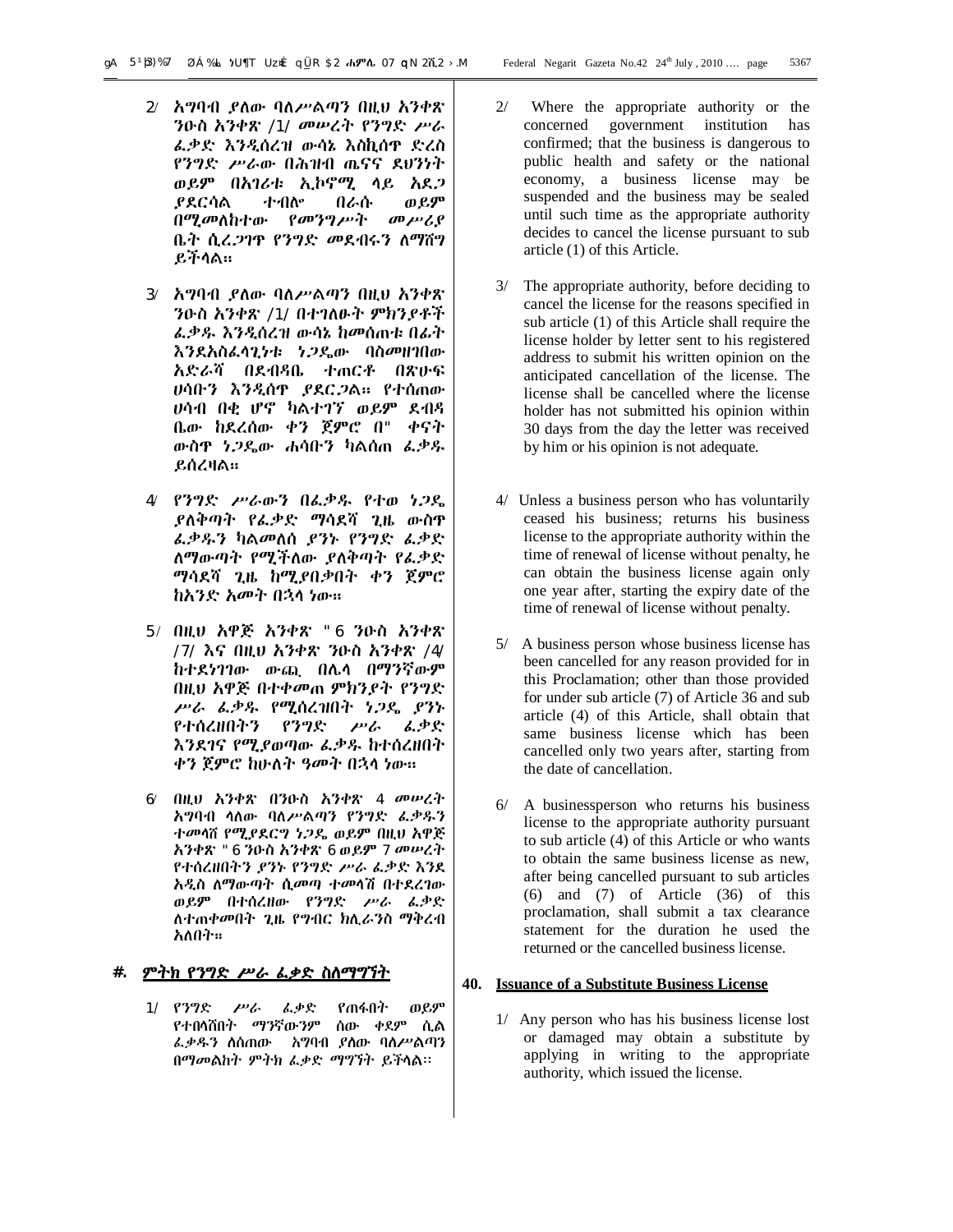- 2/ ምትክ የንግድ ሥራ ፈቃድ ሲጠየቅ ከግብር አስከፋይ መስሪያ ቤት የግብር ክሊራንስ መቅረብ አለበት፡፡
- 3/ ፈቃዱ የተበላሸበት ነጋዴ ምትክ እንዲሰ ጠው ሲጠይቅ የተበላሸውን የንግድ ፈቃድ ይመልሳል፡፡
- 4/ በዚህ አንቀጽ ንዑስ አንቀጽ (1) መሠረት ጥያቄው የቀረበለት አግባብ ያለው ባለሥልጣን አመልካቹን ለጠፋው የንግድ ፈቃድ የኃላፊነት ግዴታ በማስፈረምና በደንቡ የተመለከተውን ክፍያ በማስከፈል ምትክ የንግድ ሥራ ፈቃድ ይሰጠዋል፡፡

# **#1. የንግድ መደብር ሲተላለፍ የንግድ ሥራ ፈቃድ ስለሚሰጥበት ሁኔታ**

- 1**/** የንግድ መደብር ለሌላ ሰው በሚተላ ለፍበት ጊዜ የቀድሞው የንግድ ሥራ ፈቃድ ተመላሽ ተደርጐ የንግድ መደብሩ የተላለፈለት ሰው በስሙ የንግድ ሥራ ፈቃድ ያወጣል፡፡
- 2**/** የንግድ መደብር በማንኛውም ሕጋዊ መንገድ ለሌላ ሰው ሲተላለፍ በቅድሚያ የንግድ መደብሩ በተላለፈበት ሰው ወጪ ማስታወቂያ በጋዜጣ ታትሞ እንዲወጣ ይደረጋል፡፡
- 3/ አግባብ ያለው ባለሥልጣን የንግድ መደብሩ በሕጋዊ መንገድ መተላለፉን በማጣራት አግባብ ያለውን ክፍያ አስከፍሎ ሌላ ተመሣሣይ ፈቃድ የንግድ መደብሩ ለተላለፈለት ሰው ይሰጠዋል፡፡
- 4**/** አግባብ ያለው ባለሥልጣን በዚህ አንቀጽ ንዑስ አንቀጽ (1) የቀረበለት ጥያቄ ተቀባይነት የሌለው መሆኑን ሲያረጋግጥ ያልተቀበለበትን ምክንያት ለአመልካቹ በጽሑፍ ያሳውቃል፡፡
- 5**/** የቀድሞው ባለፈቃድ በንግድ ፈቃዱ ለሰራበት ጊዜ የግብር ክሊራንስ መቅረብ አለበት፡፡
- **#2. በሌላ ፈቃድ ሲካሄዱ ስለነበሩ የንግድ ሥራዎች** ተገቢው የንግድ ሥራ ፈቃድ ሳይኖረው በሌላ አይነት ፈቃድ ይህ አዋጅ ተፈፃሚ የሚሆንበትን የንግድ ሥራ ሲያካሂድ የነበረ ማንኛውም ሰው ይህንኑ ሥራ ለማካሄድ ይህ አዋጅ ከወጣበት ቀን ጀምሮ በ02 ወራት ውስጥ አግባብ ያለውን ቅጽ ሞልቶ ማመልከቻ በማቅረብ ተገቢውን የንግድ ሥራ ፈቃድ ማውጣት አለበት፡፡
- 2/ When a request for a substitute business license is made, a tax clearance statement given from the tax collecting office shall be submitted.
- 3/ A business person whose license is damaged shall return it when he applies for a substitute.
- 4/ The appropriate authority to which application for a substitute business license is submitted under sub article (1) of this Article, shall issue to the applicant a substitute upon payment of fee prescribed by the regulations and upon signing a liability undertaking for the lost business license by the applicant.

# **41. Issuance of Business License Upon Transfer of Business**

- 1/ When a business is transferred to another person, the previous license shall be returned and the person to whom it is transferred shall obtain a business license in his name.
- 2/ Where a business is lawfully transferred to another person it shall, in advance be published in a newspaper at the expense of the person to whom it is transferred.
- 3/ The appropriate authority, after verifying the transfer is being made lawfully, it shall issue a business license in the name of the person to whom the business is transferred, upon payment of the appropriate fee.
- 4/ When the appropriate authority ascertains the application submitted to it pursuant to sub article (1) of this Article is not acceptable, it shall inform the applicant in writing of the reasons of the rejection of the application.
- 5/ There shall be submitted a tax clearance statement for the duration the former license holder used the business license.

#### **42. Commercial Activities Carried on Under Other Licenses**

Any person, who, by using another license, has been carrying on a commercial activity which is subject to the provisions of this Proclamation, without having the appropriate business license, shall apply to the appropriate authority by completing the relevant form to obtain the appropriate business license within 12 months from the coming into force of this Proclamation.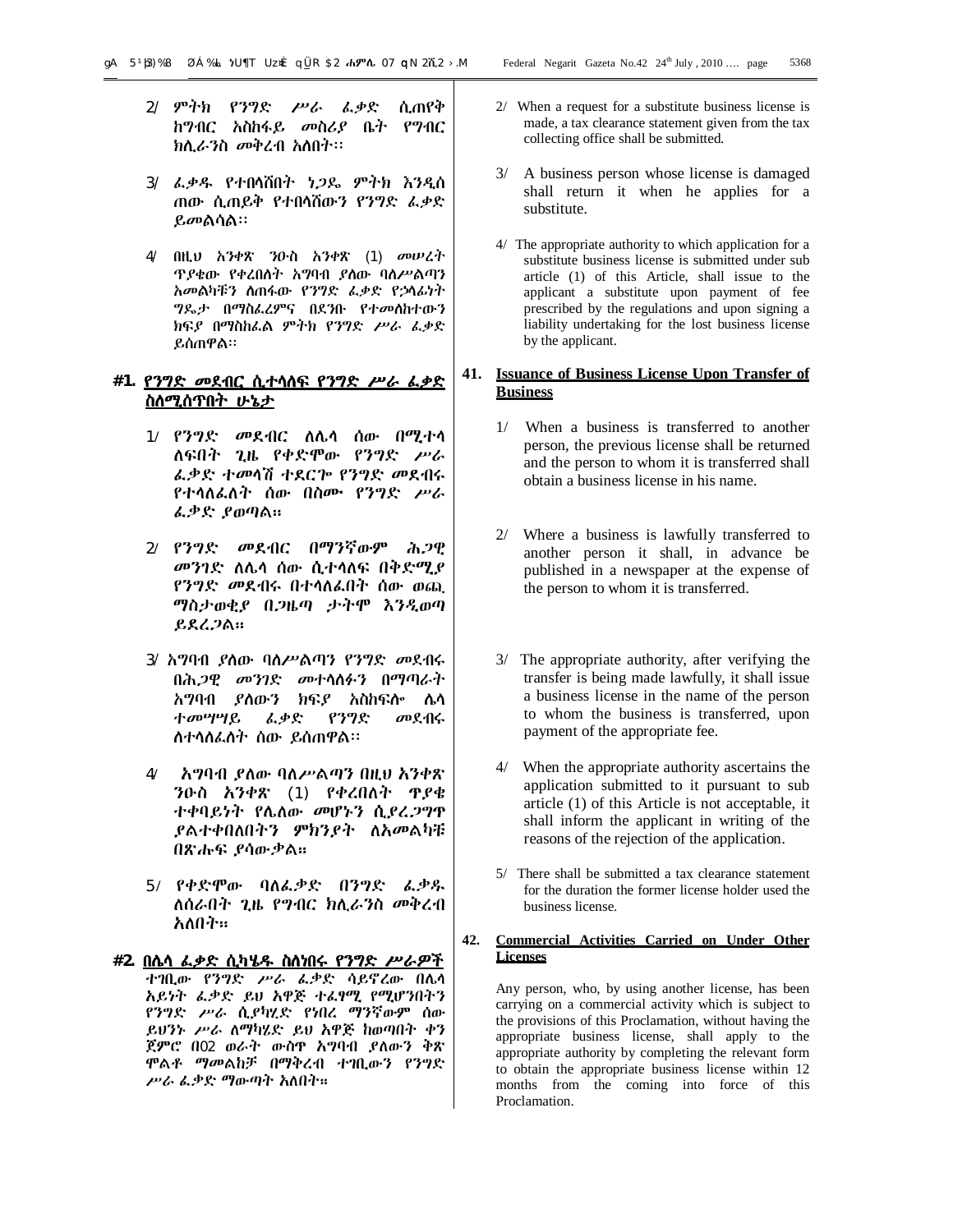- 1/ የንግድ ሥራ ፈቃድ ባለቤት ስለሥራው በየጊዜው ወይም በተወሰነ ጊዜ መረጃ እንዲያቀርብ አግባብ ያለው ባለሥልጣን ሲጠይቀው በተወሰነው ጊዜ ዉስጥ የተጠየቀውን መረጃ የማቅረብ ግዴታ አለበት፡፡
- 2/ በዚህ አንቀጽ ንዑስ አንቀጽ (1) መሠረት የፈቃድ ባለቤት የሚያቀርበዉ መረጃ አግባብ ላለው ባለሥልጣን የተሰጠውን ተግባር ለመፈፀም የሚያገለግል ይሆናል፡፡

# **#4. ቁጥጥር ስለማድረግ**

- 1/ በዚህ አዋጅ አንቀጽ " ንዑስ አንቀጽ (3) መሠረት ስለሙያ ብቃት መስፈርት መመሪያ ያዘጋጁ ወይም የሙያ ብቃት ማረጋገጫ የምስክር ወረቀት የሰጡ የሴክተር መሥሪያ ቤቶች ወይም አግባብ ያለው ባለሥልጣን የንግድ ሥራ ፈቃድ የተሰጠባቸው ግዴታዎች መጠበቃቸውን ለማረጋገጥ ተገቢውን ክትትልና ቁጥጥር የማድረግ ኃላፊነት አለባቸው፡፡
- 2/ ማንኛውም ተቆጣጣሪ የተሰጠውን የሥልጣን ማረጋገጫና መታወቂያ ወረቀት ቁጥጥሩ ለሚካሄድበት የንግድ ሥራ ባለቤት ወይም ለወኪሉ ማሳየት አለበት፡፡
- 3/ የሚመለከተው የሴክተር መስሪያ ቤት ነጋዴው ፈቃድ ከተሰጠበት መስፈርት ውጭ ሲሰራ ቢገኝ ወይም ጥፋት ሲፈጽም መወሰድ ስለሚገባው አስተዳደራዊ እርምጃ አግባብ ላለው ባለሥልጣን ማሳወቅ አለበት፡፡

# **ክፍል አምስት የንግድ እንደራሴነት የምስክር ወረቀት**

# **#5. የንግድ እንደራሴነት የምስክር ወረቀት ስለማ ግኘት**

1/ የንግድ እንደራሴ ሆኖ ለመስራት የሚፈልግ ማንኛውም ሰው ሥራውን ከመጀመሩ በፊት በሚኒስቴሩ በንግድ መዝገብ ተመዝግቦ የንግድ እንደራሴነት የምስክር ወረቀት ማግኘት አለበት፡፡

#### **43. Submission of Information**

- 1/ The appropriate authority may call upon license holder to submit information regarding his operations either periodically or as otherwise specified, and it shall be the duty of the license holder to submit such information within the specified time limit.
- 2/ Information submitted by license holder under sub article (1) of this Article, shall be used for the purpose of enabling the appropriate authority to carry out its duties.

# **44. Inspection**

- 1/ The sectoral government offices which, pursuant to sub article (3) of Article 30 of this Proclamation have issued directives on professional competence requirements or issued certificates of professional competence or the appropriate authority may conduct follow up and inspection activity, in order to ensure the observance of the conditions subject to which any business license is issued.
- 2/ Any inspector shall show his authorization paper and identification card to the person that is the owner of the business whose business premises are to be inspected or to the agent of such person.
- 3/ The appropriate sectoral government office shall inform the appropriate authority, as to the administrative measure to be taken, when the business person acts otherwise than the requirements on which the business license was issued or when he commits a fault.

# **PART FIVE CERTIFICATE OF COMMERCIAL REPRESENTATIVE**

# **45. Issuance of Certificate for a Commercial Representative**

1/ Any person, desiring to engage himself as a commercial representative, shall, before starting operation, be registered with the Ministry and get a certificate of commercial representative.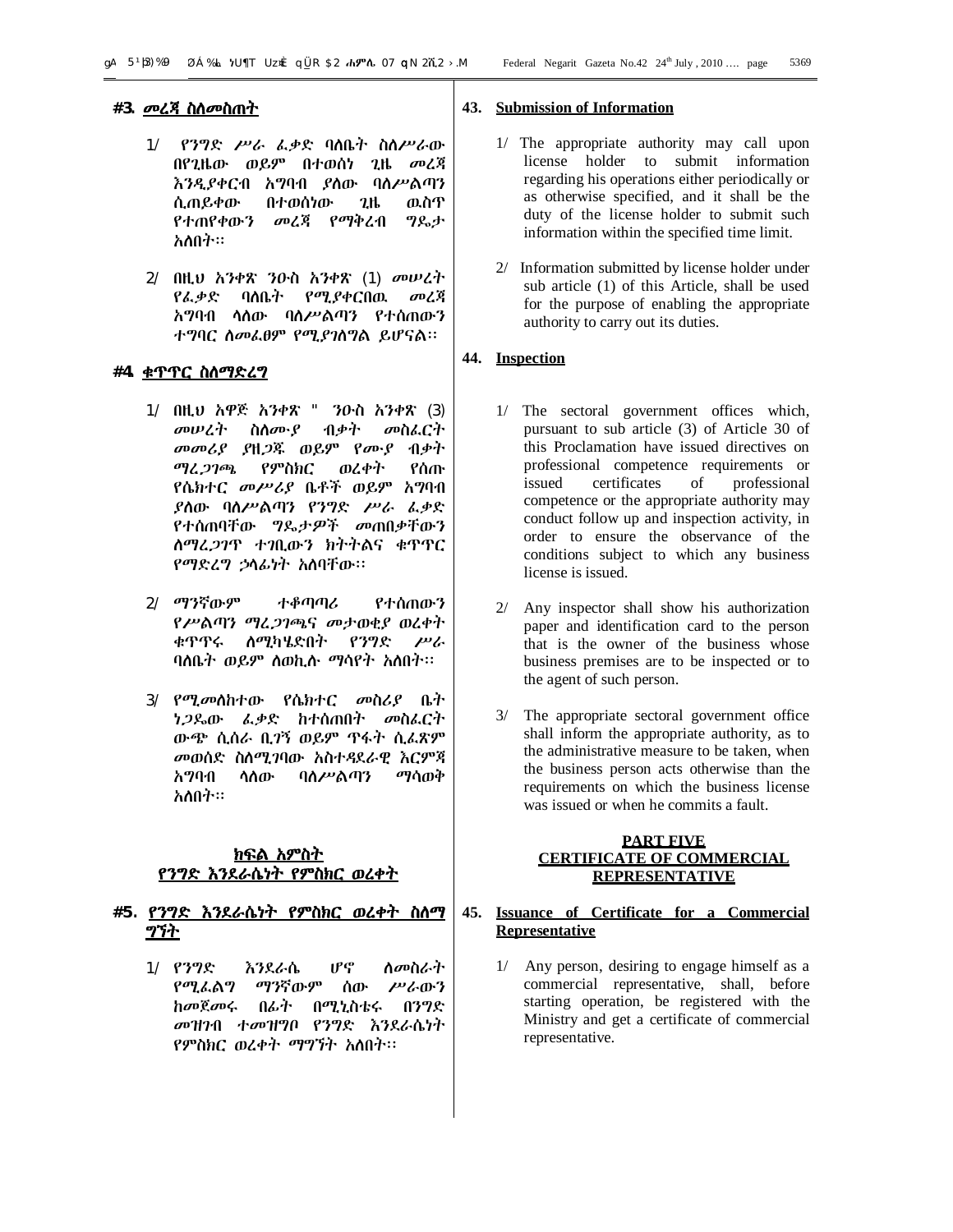2/ የንግድ እንደራሴ በወካዩ ስም ለደንበኞቹ የንግድ ዕቃ ወይም አገልግሎት ማቅረብ ወይም ከደንበኞች ጋር ውል መዋዋል አይፈቀድለትም፡፡

# **#6. የንግድ እንደራሴነት የምስክር ወረቀት ለማ ግኘት ስለሚቀርብ ማመልከቻ**

- 1/ በዚህ አዋጅ አንቀጽ #5 መሠረት የንግድ እንደራሴነት የምስክር ወረቀት ለማውጣት የሚፈልግ ማንኛውም ሰው አግባብ ያለውን ቅጽ በመሙላት የሚከተሉትን ሰነዶች ከማመልከቻው ጋር በማያያዝ ለሚኒስቴሩ ማቅረብ አለበት፣
	- ሀ/ በሚኒስቴሩ በንግድ መዝገብ የተመዘገበ ለመሆኑ የንግድ ምዝገባ የምስክር ወረቀት፣
	- ለ/ የንግድ አንደራሴው የሚያከናውናቸው ተግባራት መግለጫ፣
	- ሐ/ ለበጀት ዓመቱ ለደመወዝና ለሥራ ማስኬጃ የሚሆን ቢያንስ 1)ሺ (መቶ ሺ) የአሜሪካን ዶላር የንግድ እንደራሴ የምስክር ወረቀቱ በሚሰጥበት በጀት ዓመት ውስጥ በስሙ ወደ ሀገር ውስጥ ያስገባ ለመሆኑ የባንክ ማረጋገጫ፣
	- መ/ ትክክለኛ የንግድ እንደራሴ ጽህፈት ቤቱን አድራሻ፣
	- ሠ/ ለንግድ እንደራሴ ጽሕፈት ቤት የሚጠ ቀምበት ቤት የራሱ ከሆነ የባለይ ዞታነት ካርታ፣ የኪራይ ከሆነ በሰነድ አረጋጋጭ የተረጋገጠ የኪራይ ውል እና ስለቤቱ አድራሻ ከቀበሌ መስተዳድር የሚሰጥ ማረጋገጫ፣
	- ረ**/** አመልካቹ የውጭ አገር ዜጋ ከሆነ የንግድ እንደራሴነት የምስክር ወረቀት እንደተሰጠው ወዲያውኑ አግባብ ካለው የመንግሥት መሥሪያ ቤት የመኖሪያና የሥራ ፈቃድ አውጥቶ ለማቅረብ ግዴታ የገባበትን ፅሁፍ፡፡
- 2/ ሚኒስቴሩ በዚህ አንቀጽ ንዑስ አንቀጽ (1) መሠረት የቀረቡት ሰነዶች መሟላታቸውን ካረጋገጠ በኋላ አግባብ ያለውን ክፍያ በማስከፈል የንግድ እንደራሴነት የምስክር ወረቀት ለአመልካቹ ይሰጣል፡፡

2/ A commercial representative may not offer goods or services for sale or enter into contract with clients in the name of his principal.

# **46. Application for Certificate of Commercial Representative**

- 1/ Any person desiring to obtain a certificate of commercial representative pursuant to Article 45 of this Proclamation, shall, by completing the appropriate application form submit to the Ministry, the following documents together with the application:
	- a) certificate of commercial registration in the commercial register of the Ministry,
	- b) a statement of activities to be carried on by the commercial representative,
	- c) a bank statement ascertaining that he has brought into the country a minimum of USD 100,000 (hundred thousand American Dollars) during the budget year of the issuance of certificate for salaries and operational expenditure of the budget year,
	- d) the exact address of the office of the commercial representative;
	- e) if the premise of the office of commercial representative is his own a title deed or if it is a leased one an authenticated contract of lease and a verification issued by kebele administration as to the address of the premise,
	- f) where the applicant is a foreign national his statement of undertaking that he will produce a residence and work permit from the appropriate government institutions immediately after the issuance of certificate of commercial representative.
- 2/ The Ministry shall, after having ascertained that the documents submitted pursuant to sub article (1) of this Article are complete, issue the certificate of commercial representative upon payment of the appropriate fee.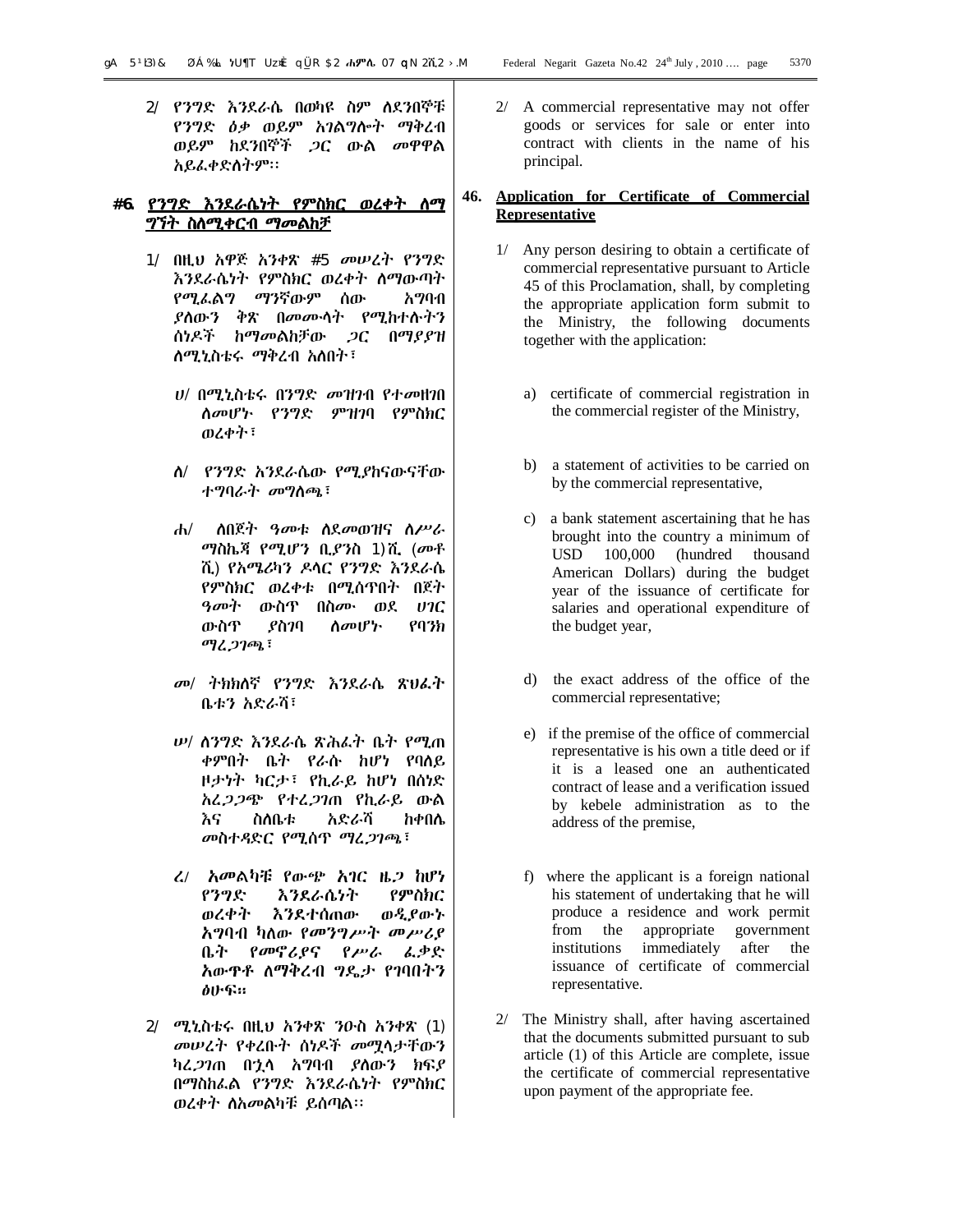# **#7. ለንግድ እንደራሴ የተፈቀዱ ሥራዎች**

ለንግድ እንደራሴ የተፈቀዱት ሥራዎች የሚከተሉት ናቸው፡-

- 1/ የወካዩን ምርቶችና አገልግሎቶች በኢትዮጵያ ውስጥ ማስተዋወቅ፤
- 2/ ወደፊት ድርጅቱ በኢትዮጵያ ውስጥ ኢንቨስት ማድረግ እንዲችል የሚረዱ ፕሮጀክቶችን ማጥናት፤ እና
- 3/ የኢትዮጵያን የውጭ ንግድ ምርቶችን ወካይ ድርጅቱ በሚገኝበት አገር ማስተዋወቅ፡፡

#### **#8. የንግድ እንደራሴነት የምስክር ወረቀትን ስለማደስ**

- 1/ ማንኛውም የንግድ እንደራሴነት የምስክር ወረቀት የተሰጠው ሰው አግባብነት ያለውን ክፍያ በመክፈል የበጀት ዓመቱ በገባ በአራት ወር ጊዜ ውስጥ የንግድ እንደራሴነት የምስክር ወረቀቱን ማሳደስ አለበት፡፡
- 2/ የንግድ እንደራሴው በዚህ አንቀጽ ንዑስ አንቀጽ (1) በተወሰነው ጊዜ ውስጥ የንግድ እንደራሴነት የምስክር ወረቀቱን ካላሳደሰ የዚህ አዋጅ አንቀጽ "6 ንዑስ አንቀጽ (3)፣ (4) እና (5) ድንጋጌዎች ተፈፃሚ ይሆኑበታል፡፡
- 3/ ማንኛውም የንግድ እንደራሴ የምስክር ወረቀቱን ለማሳደስ ጥየቄ ሲያቀርብ አግባብነት ያለውን የማመልከቻ ቅጽ በመሙላት የሚከተሉትን ሰነዶች ከማመልከቻው ጋር በማያያዝ ለሚኒስቴሩ ማቅረብ አለበት፡-
	- ሀ/ በዚህ አዋጅ አንቀጽ #6 ንዑስ አንቀጽ (1) (ሐ) የተመለከተው ገንዘብ የምስክር ወረቀት በሚታደስበት በጀት ዓመት የንግድ እንደራሴዉ ወደ ሀገር ውስጥ ለማግባቱ ከባንክ የተሰጠ ማስረጃ፣
	- ለ/ የንግድ እንደራሴው የውጭ አገር ዜጋ ከሆነ ለዘመኑ የታደሰ የሥራ እና የመኖሪያ ፈቃድ፡፡
- 4/ ሚኒስቴሩ የቀረበለት ማመልከቻ የተሟላ ሆኖ ሲያገኘው አግባብነት ያለውን ክፍያ በማስከፈል የንግድ እንደራሴነት የምስክር ወረቀቱን አድሶ ይሰጠዋል፡፡

# **47. Activities Permitted for Commercial Representatives**

The following activities are permitted for commercial representatives:

- 1/ to promote in Ethiopia, products and services of the principal;
- 2/ to study projects that will enable the principal to make investments in Ethiopia; and
- 3/ to promote export products of Ethiopia in the country of the principal.

# **48. Renewal of Certificate of Commercial Representative**

- 1/ Any person, who has obtained a certificate of commercial representative, shall have it renewed within four months from the beginning of the budget year upon payment of the appropriate fee.
- 2/ Where the commercial representative fails to get renewed his certificate of commercial representative within the time specified under sub article (1) of this Article, the provisions of sub article (3), (4) and (5) of Article 36 of this Proclamation shall apply.
- 3/ Any commercial representative, requesting for the renewal of the certificate of commercial representative, shall, by completing the appropriate application form submit the following documents to the Ministry together with the application:
	- a) a bank statement for the transfer into the country of the amount of money stated under sub article (1) (c) of Article 46 of this Proclamation, for the budget year,
	- b) where the commercial representative is a foreign national, work and residence permits renewed for the current year.
- 4/ Where the Ministry finds that the application submitted is complete, it shall renew the certificate of commercial representative upon payment of the appropriate fee.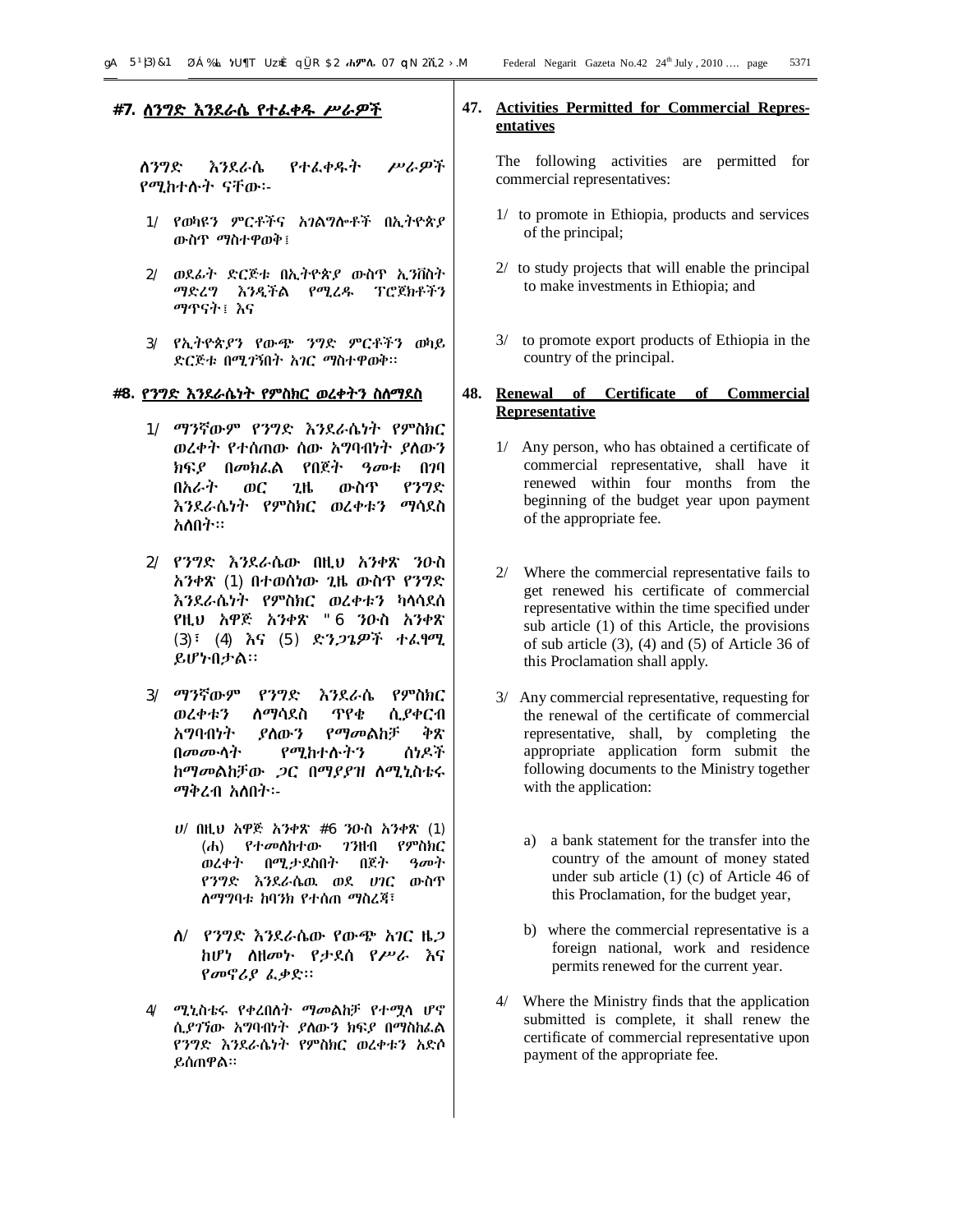- 5/ ሚኒስቴሩ በዚህ አንቀጽ ንዑስ አንቀጽ (3) መሠረት የቀረበውን ማመልከቻ ያልተቀ በለው እንደሆነ ያልተቀበለበትን ምክንያት በጽሑፍ ይገልጽለታል፡፡
- 6/ የንግድ እንደራሴነት የምስክር ወረቀቱን ለማሳደስ የሚቀርብ የንግድ እንደራሴ በበጀት ዓመቱ ውስጥ የእራሱንና ሌሎች ቀጥሮ የሚያሰራቸው ሠራተኞች ከደመወዝ ላይ የሚከፈል የገቢ ግብር ለመክፈሉ ማረጋገጫ ከሚመለከተው የግብር ሰብሳቢ አካል የግብር ክሊራንስ ማምጣት አለበት፡፡

#### **#9**. **የንግድ እንደራሴ የምስክር ወረቀትን ስለማገድ**

- 1/ የንግድ እንደራሴ የምስክር ወረቀት የተሰጠው ሰው፡-
	- ሀ/ ከስራው ጋር በተያያዘ ህገወጥ ተግባር መፈፀሙን ወይም የምስክር ወረቀት የተሰ ጠበትን ግዴታ አለማሟላቱ በሚኒስቴሩ ወይም ጉዳዩ በሚመለከተው ሰው ሲረጋ ገጥ፤ ወይም
	- ለ/ ሚኒስቴሩ የሚጠይቃቸውን መረጃዎች በትክክልና በወቅቱ ያላቀረበ እንደ ሆነ፤ ወይም
	- ሐ/ በማንኛውም ሌላ ሁኔታ ይህን አዋጅ ወይም ደንቡን የጣሰ እንደሆነ፤

ሚኒስቴሩ ጉድለቶቹ እስኪስተካከሉ ድረስ ፈቃዱን አግዶ ማቆየት ይችላል፡፡

- 2/ የንግድ እንደራሴ የምስክር ወረቀት በዚህ አንቀጽ ንዑስ አንቀጽ (1) መሠረት ሲታገድ ሚኒስቴሩ የምስክር ወረቀቱ የታገደበትን ምክንያትና በተወሰነ ጊዜ ውስጥ ጉድለቶቹን ለማስተካከል ሊወሰድ ስለሚገባው እርምጃ ለንግድ እንደራሴው በጽሁፍ ያስታውቀዋል፡፡
- 3/ በዚህ አንቀጽ ንዑስ አንቀጽ (2) መሠረት የጽሁፍ ማስታወቂያ የደረሰው የንግድ እንደራሴ በማስታወቂያው በተወሰነው ጊዜ ውስጥ ጉድለቱን የማስተካከል ግዴታ አለበት፡፡
- 4/ በዚህ አንቀጽ መሠረት የምስክር ወረቀት የታገደበትን የንግድ እንደራሴ ጽሕፈት ቤት ሚኒስቴሩ ጉድለቶቹ እስኪስተካከሉ ድረስ ማሸግ ይችላል፡፡
- 5/ Where the Ministry rejects the application submitted to it pursuant to sub article (3) of this Article, it shall notify the applicant in writing of the reasons of rejection.
- 6/ A commercial representative who appears for the renewal of his certificate of commercial representative, shall submit a tax clearance statement given by the tax collecting office for the payment of employment income tax due to be paid by him and his employees.

# **49. Suspension of Certificate of Commercial Representative**

- 1/ the Ministry may until such time as the short comings indicated below are rectified, suspend, a certificate of a commercial representative, where the commercial representative:
	- a) in connection with his operation, has committed illegal activities or failed to observe the conditions under which the certificate of commercial representative is issued and this is verified by the Ministry or a concerned person; or
	- b) has failed to supply accurately and on time the information requested by the Ministry; or
	- c) has, in any way, violated this Proclamation or the regulation.
- 2/ where a certificate of commercial representative is suspended under sub article (1) of this Article, the Ministry shall notify the commercial representative, in writing, of the reasons of suspension and the measures to be taken to rectify the shortcomings, within fixed period of time.
- 3/ the commercial representative, who has received a written notification pursuant to sub article (2) of this Article, shall have the obligation to rectify the shortcomings within the fixed period of time.
- 4/ the Ministry may seal the office of a commercial representative whose commercial representative certificate is suspended until such time as the shortcomings are rectified.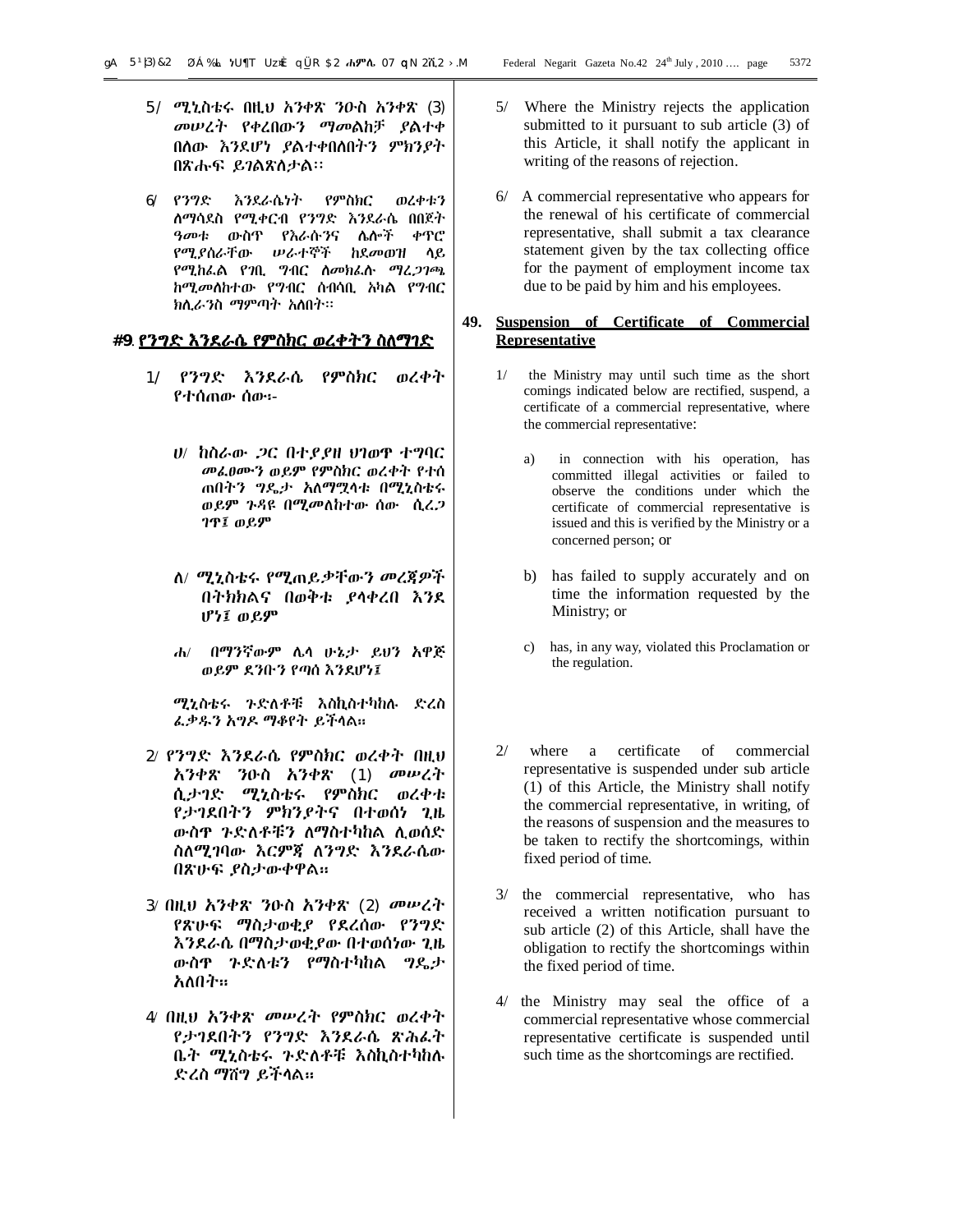5/ የታገደ የንግድ እንደራሴ የምስክር ወረቀት አይታደስም፡፡ እግዱ ሲነሳ የዚህ አዋጅ አንቀጽ "6 ንዑስ አንቀጽ (3)፣(4) እና (5) ድንጋጌዎች ተፈፃሚ ይሆኑበታል፡፡

# **\$. የንግድ እንደራሴ የምስክር ወረቀት ስለሚሠረ ዝባቸው ሁኔታዎች**

- 1/ ሚኒስቴሩ የንግድ እንደራሴነት የምስክር ወረቀትን ሊሰርዝ የሚችለዉ፡-
	- ሀ/ የንግድ እንደራሴው ሚኒስቴሩ የሚጠይቀውን መረጃ ለማቅረብ ፈቃደኛ ካልሆነ፤ወይም
	- ለ/ ለሚኒስቴሩ ያቀረበው መረጃ ሐሰት ሆኖ ከተገኘ፤ ወይም
	- ሐ/ የንግድ እንደራሴነቱን ሥራ የተወ እንደሆነ ወይም የንግድ ምዝገባውን ሳያሳድስ ከቀረ ወይም የንግድ ምዝገባው የተሰረዘ ከሆነ፤ ወይም
	- መ/ ከተፈቀደለት የሥራ መስክ ውጭ መሥራቱ ከተረጋገጠ፤ ወይም
	- ሠ/ ከወከለው ነጋዴ ውጭ ለሌሎች ነጋዴዎች ሲሰራ የተገኘ፤ እንደሆነ ነዉ፡፡
- 2/ ሚኒስቴሩ በዚህ አንቀጽ ንዑስ አንቀጽ (1) መሠረት የምስክር ወረቀቱ እንዲሰረዝ ውሣኔ ከመሰጠቱ በፊት የንግድ እንደራ ሴው ሃሳቡን በፅሁፍ እንዲገልጽ የአንድ ወር ጊዜ ይሰጠዋል፡፡
- 3/ ሚኒስቴሩ በዚህ አንቀጽ ንዑስ አንቀጽ (2) በተወሰነው ጊዜ ውስጥ የንግድ እንደ ራሴው የሚያቀርበውን ሀሳብ መርምሮ ውሣኔ ይሰጣል፣ የንግድ እንደራሴው በዚህ ጊዜ ውስጥ ካልቀረበ ወይም የቀረበው ሀሳብ ብቁ ሆኖ ካልተገኘ የምስክር ወረቀቱን ይሠርዛል፡፡
- 4/ በዚህ አንቀጽ መሠረት የንግድ እንደራ ሴነት የምስክር ወረቀት ሲሰረዝ የንግድ እንደራሴነት የምስክር ወረቀት የተሰረ ዘበት ግለሰብ የንግድ እንደራሴነት የምስ ክር ወረቀት እንደገና ሊያወጣ የሚችለው የምስክር ወረቀቱ ከተሰረዘበት ቀን ጀምሮ ከሁለት አመታት በኋላ ነው፡፡

5/ A suspended commercial representative certificate shall not be renewed during the suspension. When the suspension is lifted the provisions of sub article (3), (4) and (5) of Article 36 of this Proclamation shall apply.

#### **50. Conditions Under Which Commercial Representative Certificate may be Cancelled**

- 1/ The Ministry may cancel a certificate of commercial representative where the commercial representative:
	- a) is reluctant to submit information required by the Ministry; or
	- b) is found to have submitted false information to the Ministry; or
	- c) has ceased to act as a commercial representative or has failed to renew his commercial registration or the commercial registration has been cancelled; or
	- d) is proved to have engaged in an unauthorized activity; or
	- e) has been found working for other business persons other than the principal.
- 2/ The Ministry shall, before deciding to cancel the certificate pursuant to sub article (1) of this Article, give a one-month period to the commercial representative, within which he may submit his written opinion.
- 3/ The Ministry shall pass decision after examining the opinion submitted by the commercial representative within the time specified in sub article (2) of this Article; cancel the certificate where the commercial representative fails to appear within this time limit or the opinion submitted is not adequate.
- 4/ Where a certificate of commercial representative is cancelled in accordance with this Article the commercial representative whose certificate is cancelled shall obtain a certificate of commercial representative again only after two years from the cancellation of the certificate.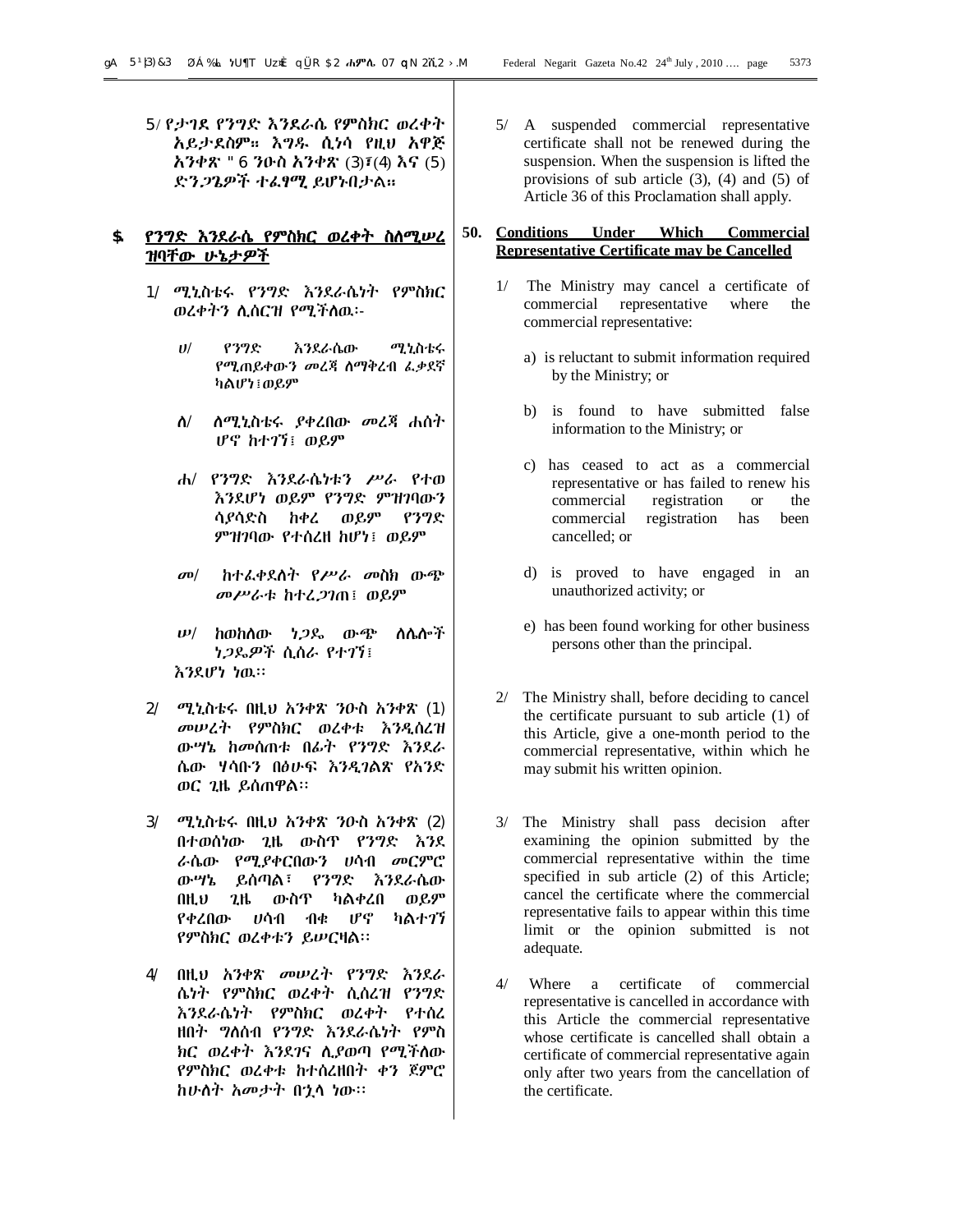# **\$1. ምትክ የንግድ እንደራሴነት የምስክር ወረቀት ስለመጠየቅ**

የምስክር ወረቀቱ የጠፋበት ወይም የተበላሸበት የንግድ እንደራሴ ለሚኒስቴሩ በፅሁፍ ሲያመ ለክት የዚህ አዋጅ አንቀጽ # ድንጋጌ ተፈጻሚ ይሆን በታል፡፡

# **ክፍል ስድስት ስለንግድ ሥራ ማስፋፋትና የንግድ ትርዒት**

# **\$2. የንግድ ሥራ እንዲስፋፋ ስለማስተባበር**

- 1/ ቢሮው የአገር ውስጥ ንግድ እያደገና እየተ ስፋፋ እንዲሄድ ጉዳዩ ከሚመለከታቸው መስሪያ ቤቶች ጋር በመስማማት፡-
	- ሀ/ በተለያዩ ሥፍራዎች የአገር ውስጥ ንግድ ትርዒት ማዕከሎችን ያቋቁ ማል፣ እንዲቋቋሙም ያበረታታል፤
	- ለ/ በተለያዩ ሥፍራዎች የገበያ አዳራሾች እንዲቋቋሙ ያበረታታል፤
	- ሐ/ ለነጋዴዎች ትምህርታዊና ሙያዊ ድጋፍ ይሰጣል፡፡
- 2/ ሚኒስቴሩ ከክልሎች በሚቀርብለት ጥያቄ መሠረት የንግድ ትርዒት ማዕከሎች ስለሚቋቋሙበት ሁኔታ ተገቢውን ድጋፍ ይሰጣል፡፡
- 3/ የኢትዮጵያ የውጭ ንግድ እያደገ እንዲሄድና እንዲስፋፋ ለማበረታታት ሚኒስቴሩ፡-
	- ሀ/ ጉዳዩ ከሚመለከታቸው ሌሎች መስሪያ ቤቶች ጋር በመስማማት የአገሪቱ የውጭ ንግድ የሚስፋፋባቸውን እርም ጃዎች ይወስዳል፤
	- ለ/ ለነጋዴዎች ትምህርታዊና ሙያዊ ድጋፍ ይሰጣል፡፡
- 4/ አግባብ ያለው ባለሥልጣን ለገበያ ጥናት የገበያ መረጃን ለማሠራጨትና በጠቅላላው የአገር ውስጥና የውጭ ንግድን ለማስፋፋት እንዲረዳ ከመንግሥት በጀት በንግድ መስክ የሚቋቋሙ ማኀበራትና ነጋዴዎች በፈቃደኝነት ከሚያደ ርጉት መዋጮዎችና ከሌሎች ምንጮች በእር ዳታ ወይም በስጦታ ከሚገኝ ገቢ የንግድ ማስፋፊያ ፈንድ ማቋቋምና ማስተዳደር ይችላል፡፡

# **51. Request for a Substitute Certificate of Commercial Representative**

Where a commercial representative whose certificate has been lost or damaged applies to the Ministry he shall be subject to the provision of Article 40 of this Proclamation.

# **PART SIX TRADE PROMOTION AND EXHIBITIONS**

#### **52. Coordination of Promotion of Trade**

- 1/ In order to develop and expand domestic trade, the bureau shall, in agreement with the concerned government institutions:
	- a) establish domestic trade exhibition centers in different places and encourage their establishment;
	- b) encourage the establishment of market halls in different places;
	- c) provide educational and professional support to business persons.
- 2/ The Ministry shall provide support towards the establishment of trade exhibition centers upon request from regions.
- 3/ In order to develop and expand Ethiopia's foreign trade, the Ministry shall:
	- a) undertake, in agreement with other concerned government institutions, measures to promote the country's foreign trade;
	- b) provide educational and professional support to businesspersons.
- 4/ The appropriate authority may establish and administer a trade promotion fund, comprised of monies derived from government budgetary provisions, voluntary contributions by associations established in the trade sector and business persons, and assistance or donations from other sources, for the purpose of conducting market studies, disseminating market information and promoting domestic and foreign trade generally.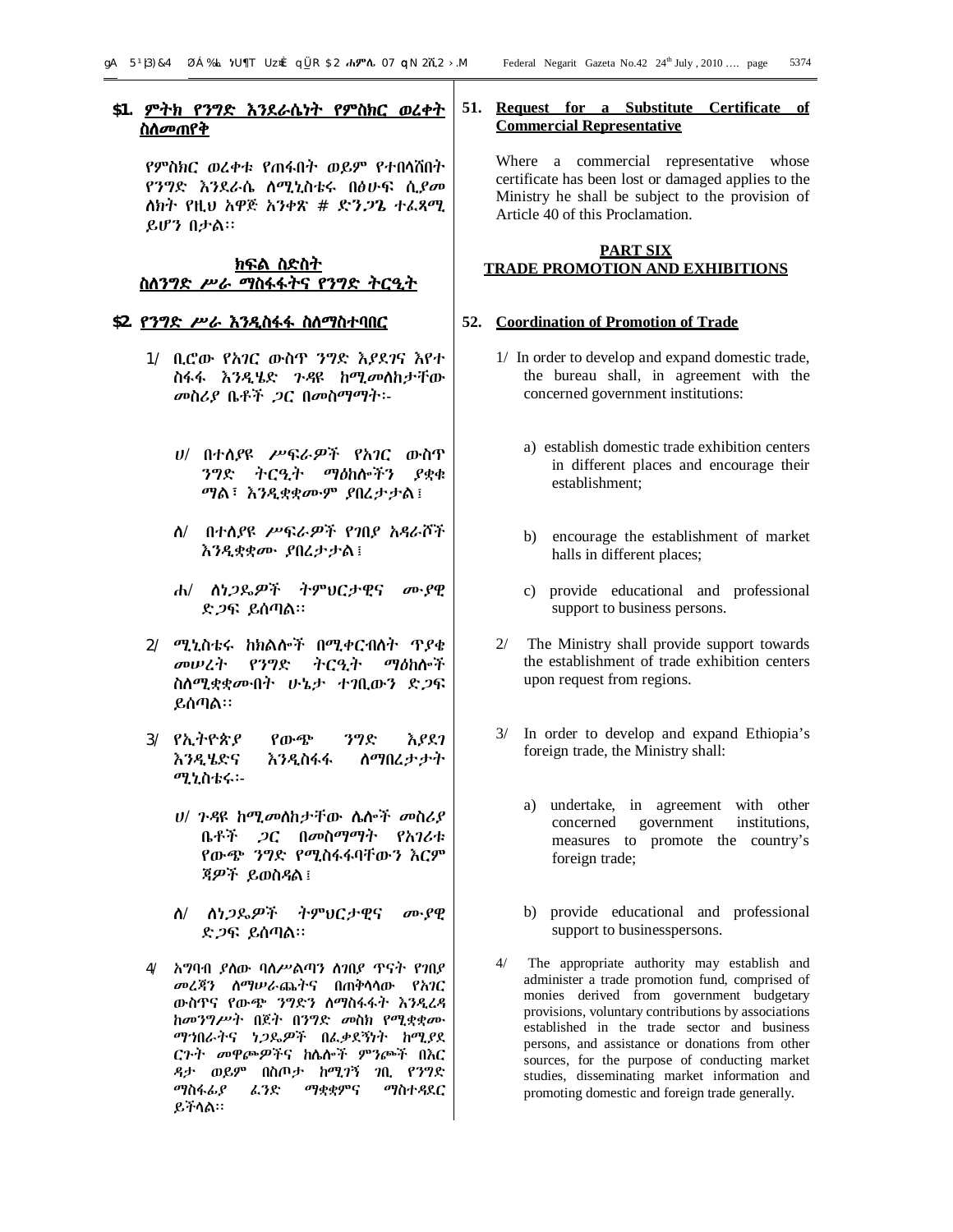5/ ለንግድ መስፋፋት ተግባር በዚህ አንቀጽ ንዑስ አንቀጽ (4) መሠረት ስለሚቋቋመው ፈንድ አሰባሰብና ወጪ ስለሚሆንበት ሁኔታ በደንብ ይወሰናል፡፡

#### **\$3.የአገር ውስጥ ንግድ ትርዒት ፈቃድ ስለመስጠት**

- 1/ በአገር ውስጥ ለሚዘጋጅ የአገር ውስጥ ምርትን ወይም የውጭ አገር ምርትን ወይም ሁለቱንም ለያዘ የንግድ ትርዒት በቅድሚያ የንግድ ትርዒቱ ከሚካሄድበት የክልል ቢሮ ፈቃድ ማግኘት ያስፈልጋል፡፡
- 2/ የአገር ውስጥ ንግድ ትርዒት ፈቃድ ስለሚሰጥበት የአፈጻጸም ሁኔታ ቢሮው መመሪያ ያወጣል፡፡

# **\$4. የውጭ ንግድ ትርዒት ፈቃድ ስለመስጠት**

- 1/ የኢትዮጵያ የንግድ ትርዒት በውጭ አገር እንዲዘጋጅ ወይም የውጭ አገር መንግሥት ወይም ድርጅት በሚያደርገው የውጭ አገር የንግድ ትርዒት ኢትዮጵያ ተካፋይ እንድትሆን ለማድረግ ማንኛውም ሰው አስቀድሞ ከሚኒስቴሩ ተሳታፊዎችን የማስተባበርና በንግድ ትርኢት የማሳተፍ የጽሑፍ ፈቃድ ማግኘት አለበት፡፡
- 2/ ማንኛውም ሰው ከሚኒስቴሩ በጽሑፍ የተ ሰጠ ፈቃድ ሳይኖረው በኢትዮጵያ የተመ ረተ የንግድ ዕቃን ወይም የሚሰጥ አገልግ ሎትን ለማስተዋወቅ በውጭ አገር በሚዘ ጋጅ የንግድ ትርዒት ላይ በግል በሚያደር ገው ተሳትፎ ማቅረብ አይችልም፡፡
- 3/ በውጭ አገር መንግሥት ወይም በውጭ አገር ድርጅት የተዘጋጀ የውጭ አገር ምርት የንግድ ትርዒት በኢትዮጵያ እንዲ ታይ ለማድረግ አስቀድሞ የሚኒስቴሩን ፈቃድ በጽሑፍ ማግኘት አለበት፡፡
- 4/ የውጭ ንግድ ትርዒት ፈቃድ አሰጣጥ ሚኒስቴሩ በሚያወጣው መመሪያ ይወሰናል፡፡

5/ The collection and expenditure of the trade promotion fund pursuant to sub-article (4) of this Article shall be determined by regulations.

#### **53. Permission to Hold Local Trade Exhibitions**

- 1/ The holding of a trade exhibition locally, in which local or foreign products or both are to be displayed, requires the prior permission from the bureau of the region in which the exhibition is to be held.
- 2/ The bureau shall issue directives on the implementation of the issuance of permissions for local trade exhibitions.

#### **54. Permission to Hold a Foreign Trade Exhibition**

- 1/ Any person intending to hold any Ethiopian trade exhibition in a foreign country or facilitate Ethiopia's participation in any trade exhibition organized in and by a foreign country or organization shall obtain a prior written permission of the Ministry in order to coordinate participants and enable them participate in such trade exhibition.
- 2/ No person by his private participation shall display any goods or services of Ethiopia in a trade exhibition organized in a foreign country with a view to advertising such product, with out having a written permission of the Ministry.
- 3/ Any trade exhibition sponsored by a foreign government or a foreign organization intended to display foreign products in Ethiopia shall obtain prior written permission of the Ministry.
- 4/ Directives to be issued by the Ministry shall govern the issuance of permit for foreign trade exhibitions.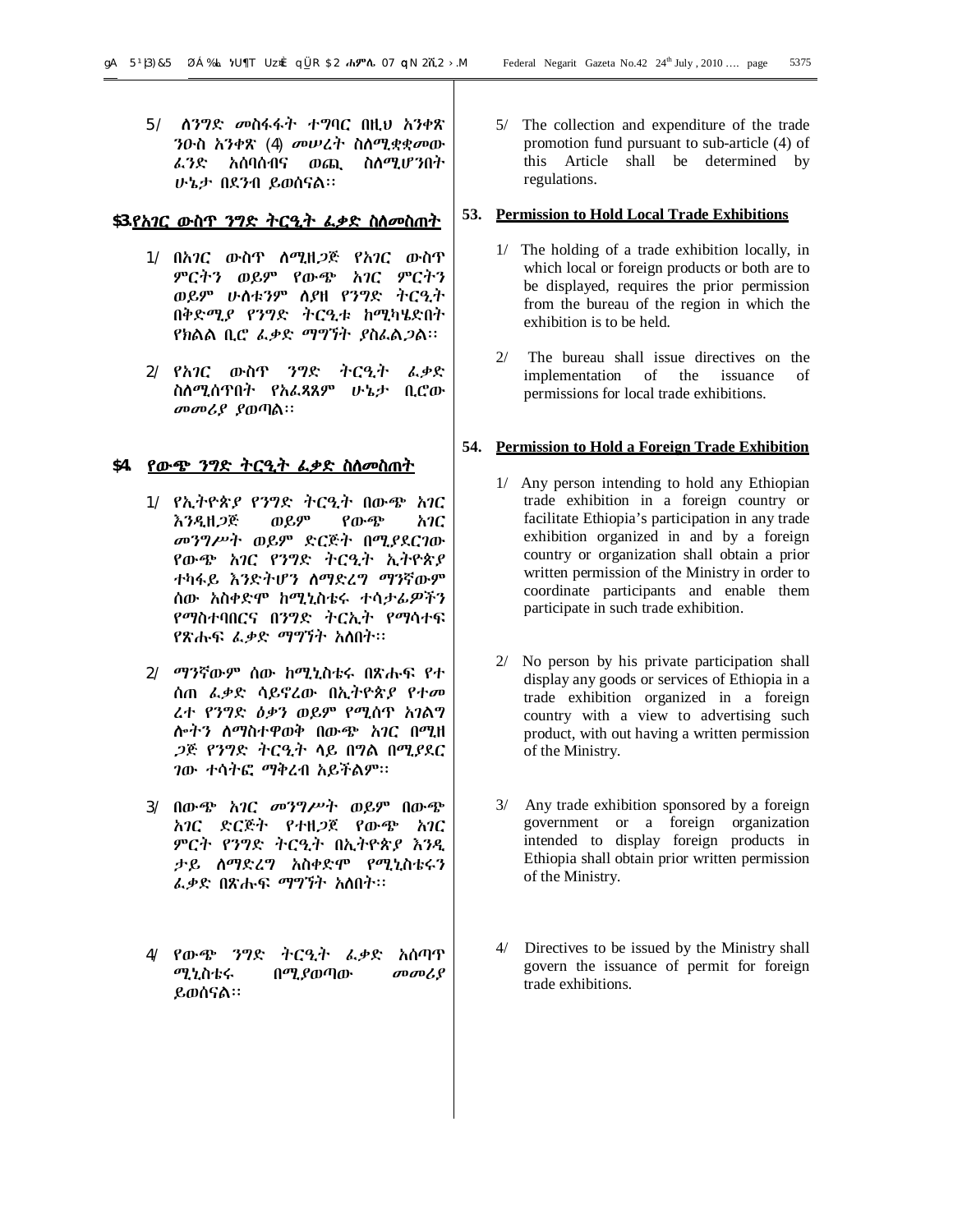# **ክፍል ሰባት ልዩ ልዩ ድንጋጌዎች**

# **\$5. ወጪና ገቢ ዕቃዎችን ስለመወሰን ወይም ስለመቆጣጠር**

ሚኒስቴሩ ለብሔራዊ ጥቅም አስፈላጊ ሆኖ ሲያገኘው የሚኒስትሮች ምክር ቤትን በማስፈቀድ ከውጭ አገር ወደ ኢትዮጵያ ለማስገባት ወይም ከኢትዮጵያ ወደ ውጭ ለመላክ ጠቅላላ ወይም የተለየ ፈቃድ የሚያስፈልገውን ማናቸውንም የንግድ ዕቃ ለማስታወቅ፣ ፈቃድ ስለሚሰጥበት ሁኔታና ስለክፍያው ለመወሰን እንዲሁም አንዳንድ የንግድ ዕቃዎችና አገልግሎቶች ወደሀገር ውስጥ እንዳይገቡ ወይም ከሀገር እንዳይወጡ ክልከላ ለመጣል ይችላል፡፡

# **\$6. አገልግሎቶችና መለዋወጫዎች አቅርቦትና ቁጥጥር**

- 1/ የእርሻ፣ የኢንዱስትሪና የኮንስትራክሽን መሣሪያዎችን በመኪና ኃይል የሚሠሩ ዕቃዎችንና ተሽከርካሪዎችን ከውጭ አገር አስመጥቶ የሚሸጥ ነጋዴ ወይም ወኪል የእነዚሁ መሣሪያዎች፣ ዕቃዎችና ተሽከር ካሪዎች አገልግሎት እስከሚያቆምበት ጊዜ ድረስ፡-
	- ሀ/ መሠራታቸው ካላቆመ ወይም ከሌላ ምንጭ በበቂ ሁኔታ የማይገኙ ካልሆነ በስተቀር በማንኛውም ጊዜ ሚኒስቴሩ አግባብ ካላቸው የመንግሥት መሥሪያ ቤቶች ጋር በመመካከር ከሚወስነው አነስተኛ የክምችት መጠን ባላነሰ ሁኔታ መለዋወጫዎችን በመደብሩ ውስጥ ይይዛል፣ ለሸያጭም ያቀርባል፤
	- ለ/ በማናቸውም ጊዜ ተገቢ በሆነ ዋጋ የተሟላ የማደስ አገልግሎት ለገዥ ዎች ይሰጣል፡፡
- 2/ በዚህ አንቀጽ ንዑስ አንቀጽ (1) በተደነገገው መሠረት ባልፈጸመ ነጋዴ በዚህ አዋጅ አንቀጽ "7 (1) (ሐ) የተጠቀሰውን ጥፋት እንደፈጸመ ተቆጥሮ በዚህ አዋጅ አንቀጽ "7 (2) እና (3)፣ አንቀጽ "8፣ "9 እና % መሠረት አስተዳደራዊና የወንጀል ቅጣት እርምጃዎች ይወሰዱበታል፡፡

#### **PART SEVEN MISCELLANEOUS PROVISIONS**

#### **55. Regulation of Imports and Exports**

The Ministry may, in the national interest, with the approval of the Council of Ministers, declare the importation into or exportation from Ethiopia of any goods to be subject to general or special licenses, prescribe the conditions and fees payable for the issuance of such licenses and impose a ban on the importation or the exportation of certain goods and services.

# **56. Regulation of Ssupply of Services and Spare Parts**

- 1/ A business person or an agent who imports agricultural, industrial and construction machinery, mechanical appliances and motor vehicles, shall during the life span of such machinery, appliances and motor vehicles:
	- a) continue to supply their spare parts by maintaining at all times a stock of such spare parts in his store, which however, shall not be less than the minimum level set by the Ministry in consultation with the appropriate government institution, so long as the spare parts are not out of manufacture or the said spare parts can not be adequately found elsewhere;
	- b) maintain at all times complete servicing facilities to purchasers at reasonable prices.
- 2/ Where a business person fails to comply with the provisions of sub-article (1) of this Article, such business person shall be deemed to have violated the provisions of Article 37 (1) (c) of this Proclamation and, for this reason, administrative and penal actions shall be taken against him pursuant to Article 37 (2) and (3), Article 38, 39 and 60 of this Proclamation..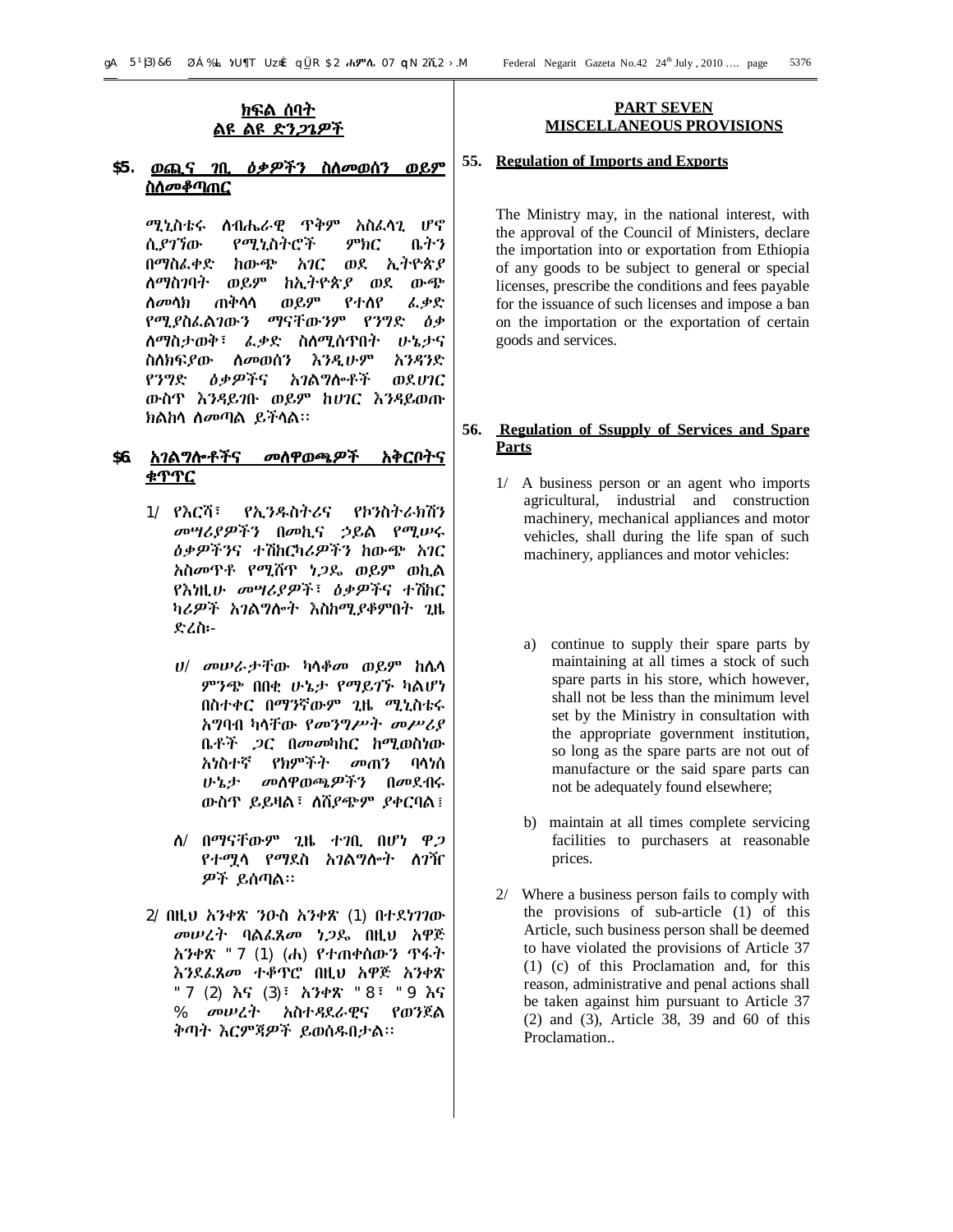3/ በዚህ አንቀጽ ንዑስ አንቀጽ (1) በተመለከቱት የንግድ ሥራ መስኮች የሞኖፖል አሠራርን በውድድር አሠራር መተካት አስፈላጊ ሆኖ ሲገኝ በብቸኛ አከፋፋይ ድርጅት የተወከሉ የውጭ አገር የዕቃ አቅራቢዎች ከአንድ በላይ ወኪል እንዲኖራቸው ለማስገደድ ወይም ማንኛውም ብቸኛ አከፋፋይ በገበያ ውስጥ የሚኖረው ድርሻ ዝቅተኛ መጠንና የገበያ ድርሻው ከተወሰነ መቶኛ እንዳይበልጥ ለማድረግ የሚያስችል መመሪያ ሚኒስቴሩ ማውጣት ይችላል፡፡

# **\$7. ለኢንቨስትመንት መሥሪያ ቤት ስለተሰጠው ውክልና**

የኢትዮጵያ ኢንቨስትመንት ኤጀንሲ ወይም እንደአግባቡ የኢንቨስትመንት ፈቃድ ለመስ ጠት ሥልጣን የተሰጠው የክልል መስተዳድር አካል፡-

- 1/ የኢንቨስትመንት አዋጅን እንደገና ለመደንገግ በወጣው አዋጅ ቁጥር 2)'/09)(4 አንቀጽ !4 መሠረት የንግድ ምዝገባና የንግድ ፈቃድን በተመለከተ በውክልና የተሰጠውን ተግባር የሚያከና ውነው በዚህ አዋጅና ይህን አዋጅ ለማስፈጸም በሚወጣ ደንብ መሠረት ይሆናል፤
- 2/ በዚህ አዋጅና በደንቡ መሠረት የሚከፈለውን የምዝገባና የፈቃድ ክፍያ አግባብ ባለው ባለሥልጣን ስም ተቀብሎ እንደአግባቡ ለገንዘብ ሚኒስቴር ወይም ለፋይናንስ ቢሮ ገቢ ያደርጋል ይህንኑም አግባብ ላለው ባለሥልጣን ያሳውቃል፤
- 3/ በተሰጠው የውክልና ሥልጣን መሠረት የንግድ ምዝገባና የንግድ ፈቃድን በተመለከተ ያከናወናቸውን ተግባራት በየሩብ ዓመቱ የክንውን ሪፖርት እና የምዝገባና ፈቃድ ሰነዶችን እንደ አግባቡ ለሚኒስቴሩ ወይም ለቢሮው ያስተላልፋል፡፡

# **\$8. የሕዝብ ማስታወቂያ የማውጣት ሥልጣን**

ሚኒስቴሩ በሕግ የተሰጠውን ተግባርና ሥልጣን ለማከናወን አስፈላጊ ሆነው ለሚያገኛቸው ጉዳዮች የሕዝብ ማስታወቂያ ማውጣት ይችላል፡፡

3/ Where it is necessary to replace monopoly practices with competitive ones in those areas of activity referred to under sub article (1) of this Article, the Ministry may issue a directive which enables it to oblige foreign suppliers represented by sole agents to have more than one agent or to determine any sole agent to have a minimum threshold market share or to have a market share not exceeding a certain percentage.

# **57. Power Delegated to the Investment Organ**

The Ethiopian Investment Agency or any regional executive body empowered to give investment permit shall:

- 1/ carry out its functions pertaining to commercial registration and issuance of business licenses delegated to it under Article 24 of the Reenactment of the Investment Proclamation No. 280/2002, in compliance with this Proclamation and the regulation;
- 2/ collect registration and license fees in the name of the appropriate authority and forward the money to the Ministry of Finance or the finance bureau, as the case may be, and notify the appropriate authority of this fact;
- 3/ forward to the Ministry or to the bureau, as appropriate, quarterly report of the performance of delegated activities and documents relating to commercial registration and issuance of license.

#### **58. Power to Issue Public Notices**

The Ministry may, when it deems it necessary, issue public notices in order to carry out its powers and duties.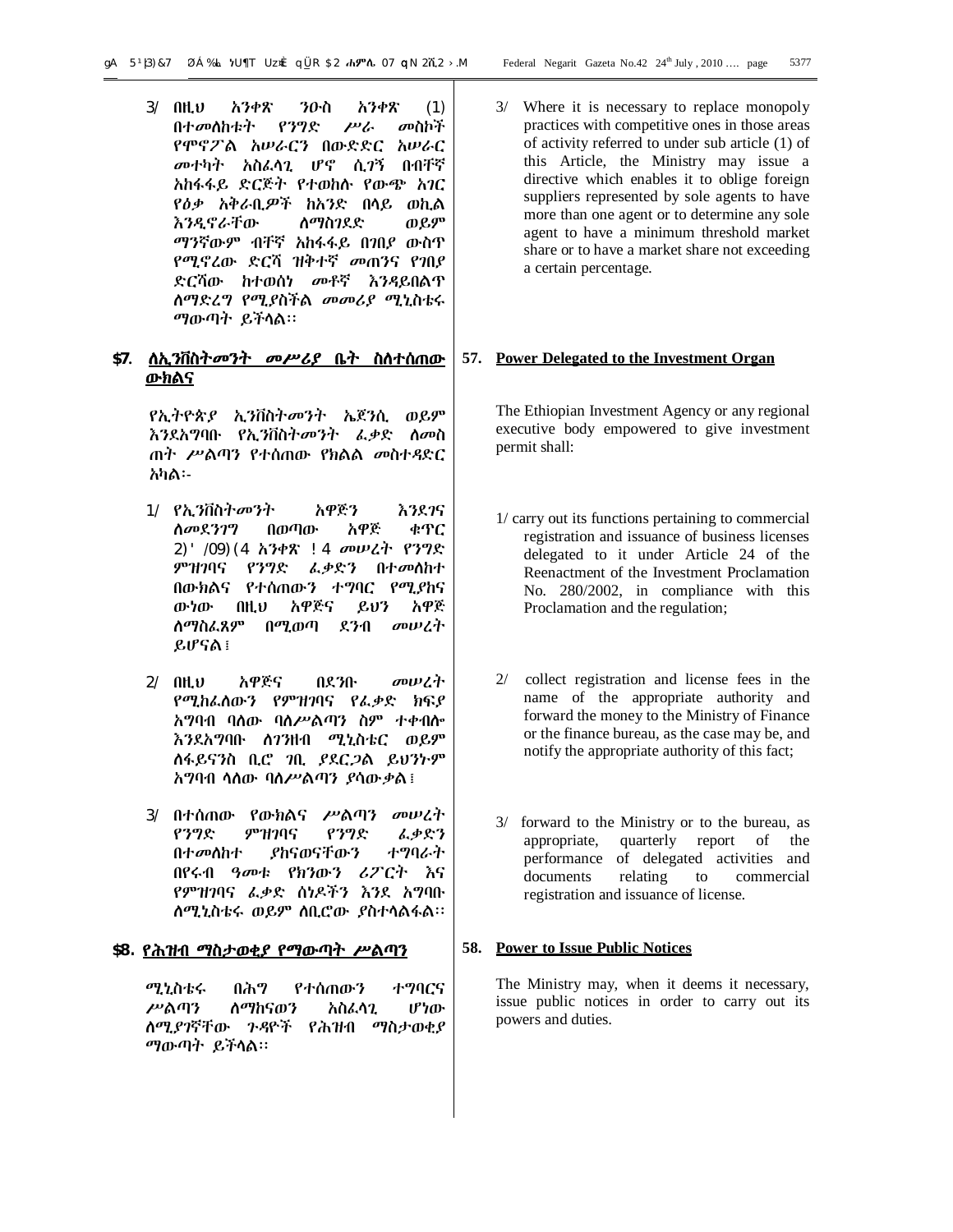- 1/ ይህ አዋጅ በወጣበት የበጀት ዓመት በሕግ መሠረት የተሰጠ ወይም የታደሰ ፈቃድ በዚህ አዋጅ መሠረት እንደተሰጠ ወይም እንደታደሰ ይቆጠራል፡፡
- 2/ በንግድ ምዝገባና ፈቃድ አዋጅ ቁጥር %7/09)'9 መሠረት የወጡ የሕዝብ ማስታወቂያዎች እና መመሪያዎች በዚህ አዋጅ መሠረት በሚወጡ የሕዝብ ማስታ ወቂያዎችና መመሪያዎች እስከሚተኩ ድረስ ተፈፃሚ ይሆናሉ፡፡

# **%. ቅጣት**

በዚህ አዋጅ መዝጋቢው መስሪያ ቤት ወይም አግባብ ያለው ባለሥልጣን የሚወስዳቸው አስተዳደራዊ እርምጃዎች እንደተጠበቁ ሆነው ወንጀሉ አግባብ ባለው ሌላ ሕግ የበለጠ የሚያስቀጣ ካልሆነ በስተቀር ወንጀሉ መፈጸሙ በፍርድ ቤት ሲረጋገጥ፡-

- 1/ የፀና የንግድ ሥራ ፈቃድ ሳይኖረው በንግድ ሥራ ተሰማርቶ የተገኘ ሰው ከብር 1)\$ሺ /አንድ መቶ ሃምሣ ሺህ/ እስከ ብር 3)ሺ /ሦስት መቶ ሺህ/ በሚደርስ የገንዘብ መቀጫና ከ7 (ሰባት) እስከ 05 (አስራ አምስት) ዓመት በሚደርስ ጽኑ እስራት የሚቀጣ ሲሆን በተጨ ማሪም የንግድ ሥራ ሲካሄድባቸው የነበሩ የንግድ ዕቃዎች እና/ወይም የአገልግሎት መስጫ እና/ወይም የማምረቻ መሣሪያዎች በመንግሥት ይወረሳሉ፤
- 2/ ማንኛውም ሰው ሐሰተኛ መረጃ በማቅረብ በንግድ መዝገብ የተመዘገበ ወይም የንግድ ስሙን ያስመዘገበ ወይም የንግድ ሥራ ፈቃድ ወይም የንግድ እንደራሴ የምስክር ወረቀት ያወጣ ወይም የንግድ ምዝገባውን ወይም የንግድ ፈቃዱን ወይም የንግድ እንደራሴ የምስክር ወረቀቱን ያሳደሰ እንደሆነ ከብር %ሺ (ስልሳ ሺህ) እስከ 1)!ሺ (መቶ ሃያ ሺህ) በሚደርስ የገንዘብ መቀጫ እና ከ7 (ሰባት) እስከ 02 (አስራሁለት) ዓመት በሚደርስ ጽኑ እስራት ይቀጣል፤
- 3/ ማንኛውም ሰው የዚህን አዋጅ ሌሎች ድንጋጌዎች ወይም የደንቡን ድንጋጌዎች ወይም ሚኒስቴሩ በዚህ አዋጅ መሠረት የሚያወጣውን የሕዝብ ማስታወቂያ ተላልፎ የተገኘ እንደሆነ ከብር "ሺ (ሰላሳ ሺ) እስከ ብር %ሺ (ስልሳ ሺ) በሚደርስ የገንዘብ መቀጫ እና ከ3 (ሦስት) እስከ 5 (አምስት) ዓመት በሚደርስ ጽኑ እስራት ይቀጣል፤

#### **59. Transitory Provisions**

- 1/ Any business license issued or renewed in accordance with law during the budget year this Proclamation has come into force shall be deemed to have been issued or renewed pursuant to this Proclamation.
- 2/ Public notices and directives issued pursuant to Commercial Registration and Business Licensing Proclamation No. 67/1997 shall be implemented until public notices and directives to be issued pursuant this Proclamation replace them.

#### **60. Penalty**

Without prejudice to administrative measures that may be taken by the registering office or the appropriate authority pursuant to Proclamation and unless the offence is punishable with more sever penalty under other applicable laws and when the commission of the crime has been ascertained by court:

- any person who engages in commercial activities without having a valid business license shall be punished with fine from Birr 150,000 (one hundred fifty thousand) to Birr 300,000 (three hundred thousand) and with rigorous imprisonment from 7 (seven) to 15 (fifteen) years and the goods and/or the service delivery equipments and/or manufacturing equipments with which the business was being conducted shall in addition be confiscated by the government;
- 2/ any person who has intentionally got himself registered in the commercial register or has got his trade name registered or has obtained a business license or a commercial representative certificate or has got his commercial registration or his business license or his commercial representative certificate renewed using false information shall be punished with fine from Birr 60,000 (sixty thousands) to Birr 120,000 (one hundred twenty thousands) and with rigorous imprisonment from 7 (seven) to 12 (twelve) years;
- 3/ any person who violates other provisions of this Proclamation or the regulations or a public notice which the Ministry may issue pursuant to this Proclamation shall be punished with fine from Birr 30,000 (thirty thousand) to Birr 60,000 (sixty thousands) and with rigorous imprisonment from 3 (three) to 5 (five) years;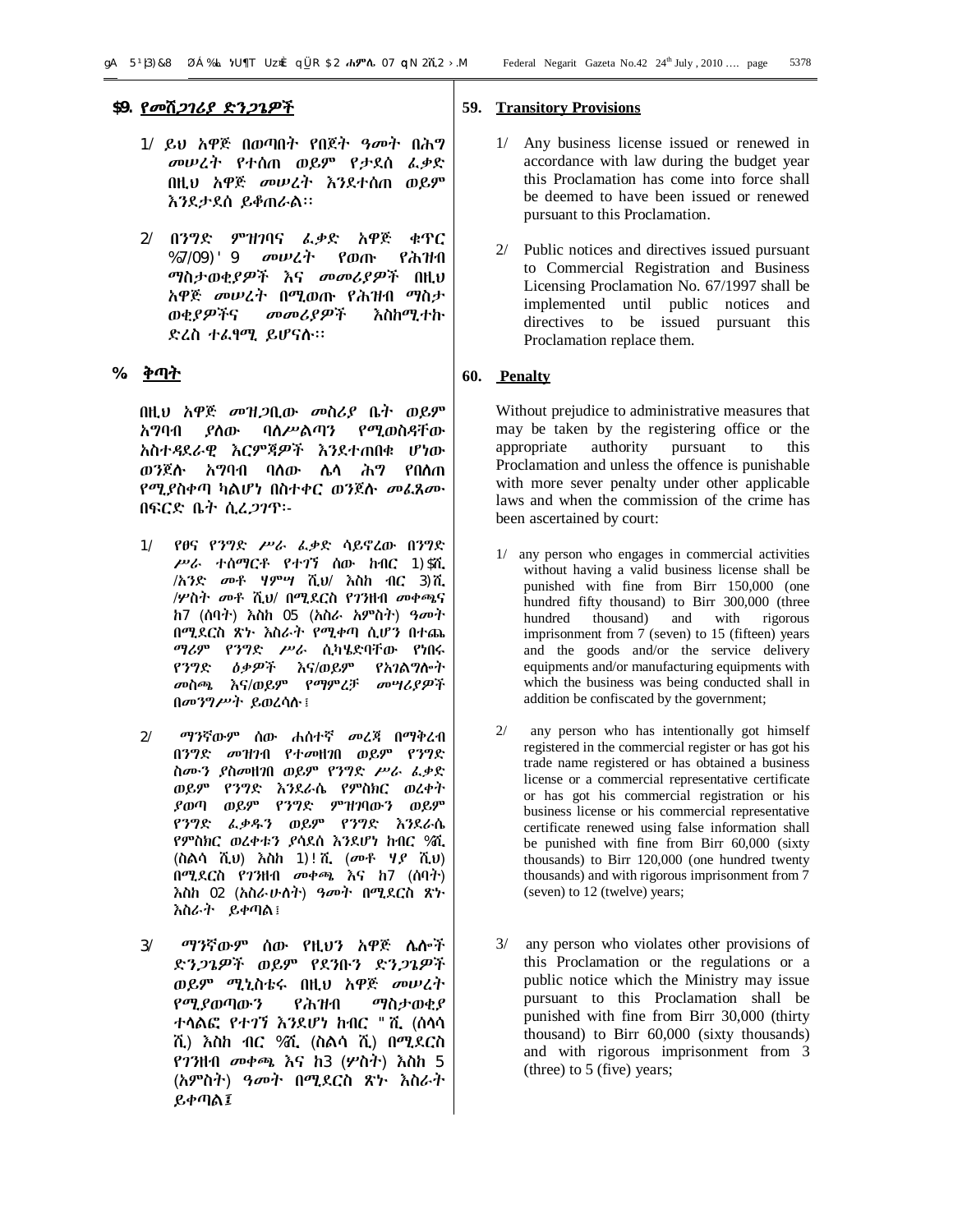- 4/ በዚህ አንቀጽ ንዑስ አንቀጽ (3) የተደነገገው እንደተጠበቀ ሆኖ ከምዝገባና ከፈቃድ መስጠት ሥራ ጋር በተያያዙ የሥራ መስኮች ተመድቦ የሚሰራ የመንግሥት ሠራተኛ ወይም ኃላፊ መደለያ በመቀበል ወይም በወዳጅነት ወይም በዝምድና ወይም አግባብ ባልሆነ ሌላ ግንኙነት በዚህ አዋጅ ከተደነገገው ውጪ የምዝገባ ሥራ የፈፀመ ወይም እንዲፈፀም ያደረገ ወይም ያደሰ ወይም እንዲታደስ ያደረገ ወይም የንግድ ፈቃድ ወይም የንግድ እንደራሴ የምስክር ወረቀት የሰጠ ወይም እንዲሰጥ ያደረገ ወይም ያደሰ ወይም እንዲታደስ ያደረገ እንደሆነ ከ0 (አሥር) እስከ 05 (አሥራ አምስት) ዓመት በሚደርስ ጽኑ እስራት ይቀጣል፤
- 5/ በዚህ አንቀጽ ንዑስ አንቀጽ (4) የተመለከተው ቅጣት መደለያ በሰጠው ባለጉዳይ ላይም ተፈጻሚ ይሆናል፡፡
- 6/ ለዚህ አንቀጽ ንዑስ አንቀጽ (4) አፈፃፀም አግባብነት ያላቸው የተሻሻለው የፀረ ሙስና ልዩ የሥነሥርዓትና የማስረጃ ሕግ አዋጅ ቁጥር 4)"4/09)(7 ድንጋጌዎች ተፈፃሚ ይሆናሉ፡፡

# **%1. በአስተዳደራዊ እርምጃዎች ላይ ቅሬታ ስለማቅረብ**

 በዚህ አዋጅ መሠረት በመዝጋቢው መስሪያ ቤት ወይም አግባብ ባለው ባለሥልጣን አስተዳደራዊ እርምጃ የተወሰደበት ማንኛውም ሰው ወይም ነጋዴ ወይም የንግድ እንደራሴ ሊኖረው ከሚችለው ቅሬታ ጋር በተያያዘ በሕግ ጉዳዮች ላይ ብቻ ለመደበኛ ፍርድ ቤት አቤቱታ ሊያቀርብ ይችላል፡፡

# **%2. ደንብ የማውጣት ሥልጣን**

እንደ አስፈላጊነቱ የሚኒስትሮች ምክር ቤት ወይም የክልል መስተዳድር ምክር ቤቶች ይህን አዋጅ ለማስፈጸም ደንብ ያወጣሉ፡፡

# **%3. የተሻሩና የዚህን አዋጅ ድንጋጌዎች የሚቃረኑ ሕጎች**

1/ የሚከተሉት Qጎች በዚህ አዋጅ ተሽረ ዋል፡-

- 4/ with out prejudice to the provision of sub article (3) of this Article any civil servant or official who is assigned to perform duties related to commercial registration and issuance of business license and who by taking bribes or through nepotism or favoritism or other illegal relationships, made or caused registration or renewed registration or caused the renewal of registration or issued or caused the issuance or renewed or caused the renewal of licenses or commercial representative certificate otherwise than provided for in this Proclamation shall be punished with rigorous imprisonment from 10 to 15 years;
- 5/ the penalty provided for under sub article (4) of this Article shall also be applicable to the person who has given a bribe;
- 6/ the relevant provisions of the Revised Proclamation to Provide for Special Procedure and Rules of Evidence on Anticorruption No. 434/2005 shall apply for the implementation of the provision of sub article (4) of this Article.

# **61. Submission of Complaints on Adminictrative Decisions**

Any person or a business person or a commercial representative against whom an administrative decision has been taken by the registering office or the appropriate authority may lodge appeal in connection with his complaints to regular courts only on matters of law.

# **62. Power to Issue Regulations**

The Council of Ministers or the councils of regional governments may issue regulations in order to implement this Proclamation.

# **63. Repealed and Inconsistent Laws**

1/ The following laws are here by repealed: